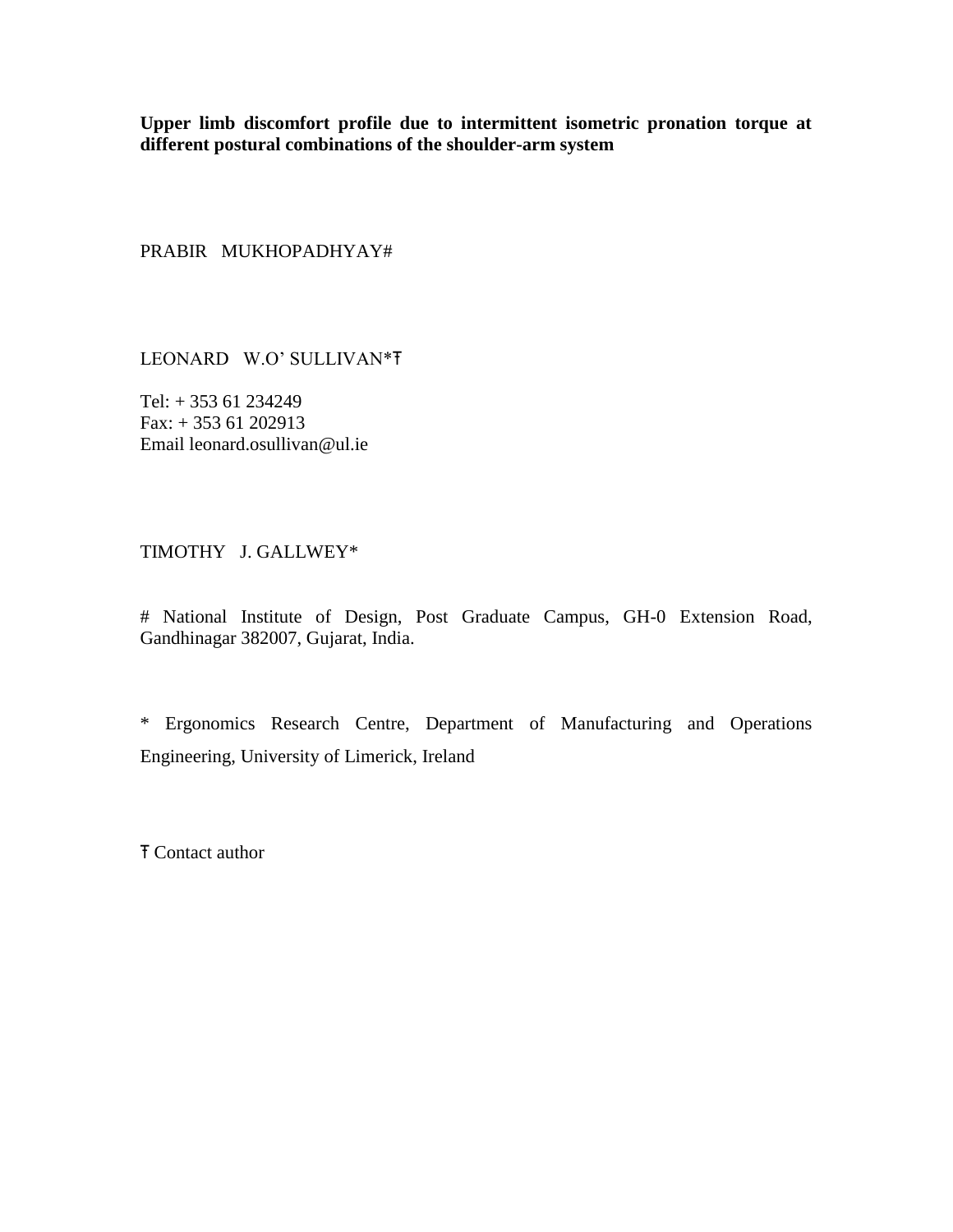# **Relevance of Findings:**

Industrial jobs involving deviated upper arm postures are typical in industry but have a strong association with injury. Data from this study enables better understanding of the effects of deviated upper arm postures on Musculoskeletal Disorders and can also be used to identify and control high-risk tasks in industry.

## **Keywords**

Pronation, elbow flexion, musculoskeletal disorders, discomfort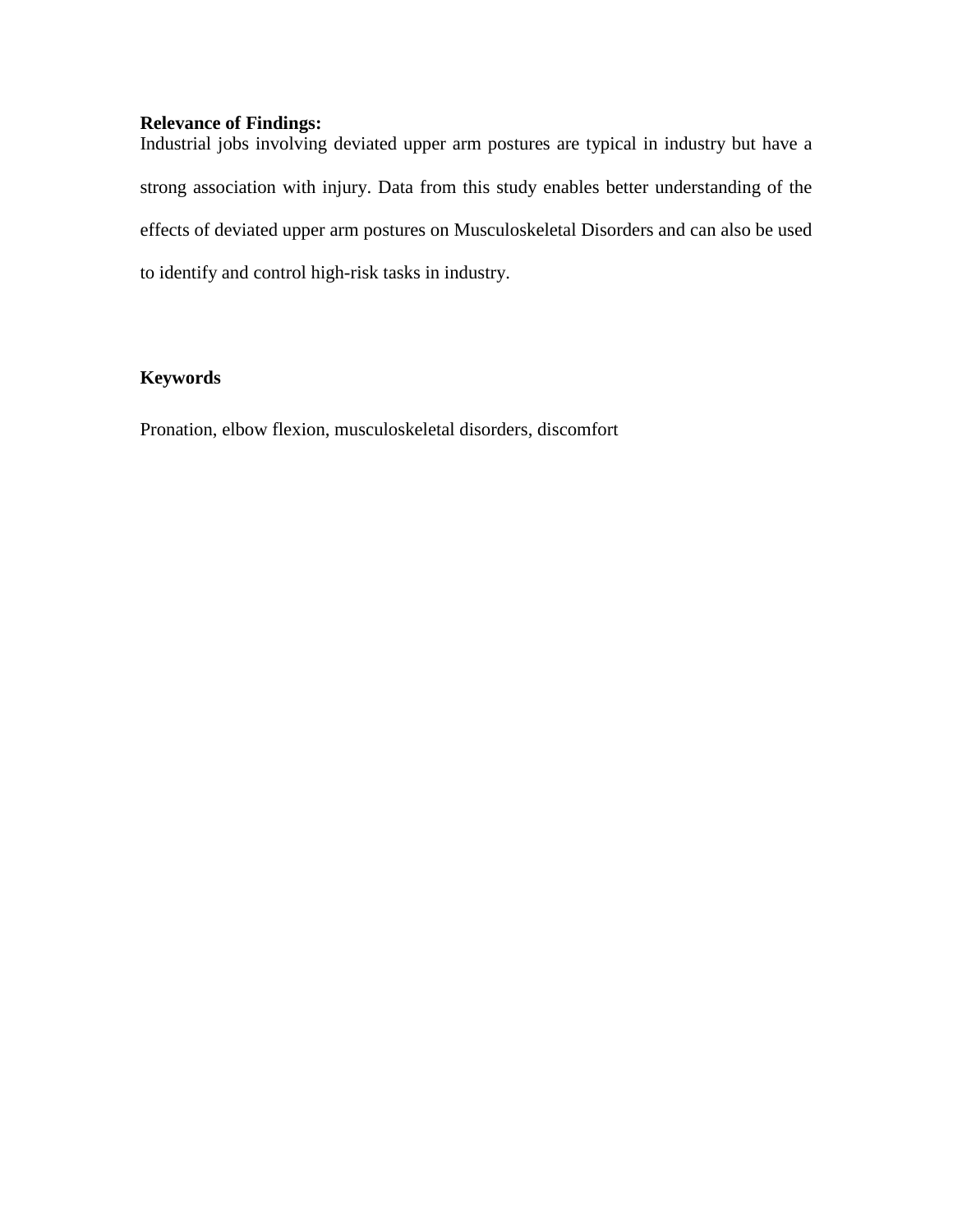#### **Abstract**

Twenty-seven right-handed male university students participated in this study which comprised a full factorial model consisting of three forearm rotation angles (60% prone and supine, and neutral range of motion), three elbow angles  $(45,^0 90^0$  and  $135^0)$ , three upper arm angles  $(45^0$ flexion/extension, and neutral), one exertion frequency  $(15$  per minute) and one level of pronation torque (20% MVC relative to MVC at each articulation). Discomfort rating after the end of each five minute treatment was recorded on a visual analogue scale. Results of a repeated measures ANCOVA on discomfort score, with torque endurance time as covariate, indicated that none of the factors were significant including torque endurance time  $(p=0.153)$ . An initial data collection phase preceded the main experiment in order to ensure that participants exerted exactly 20% MVC of the particular articulation. In this phase MVC pronation torque was measured at each articulation and the data revealed a significant forearm rotation angle effect  $(p=0.001)$  and participant effect  $(p=0.001)$ . Of the two-way interactions, elbow\*participant (p=0.004), forearm\*participant (p=0.001) and upper arm\*participant (p=0.005) were the significant factors. Electromyographic activity of the Pronator Teres (PT) and Biceps Brachii (BB) muscles revealed no significant change in muscle activity in most of the articulations.

**Key words:** upper arm, flexion, extension, pronation torque, pronation, supination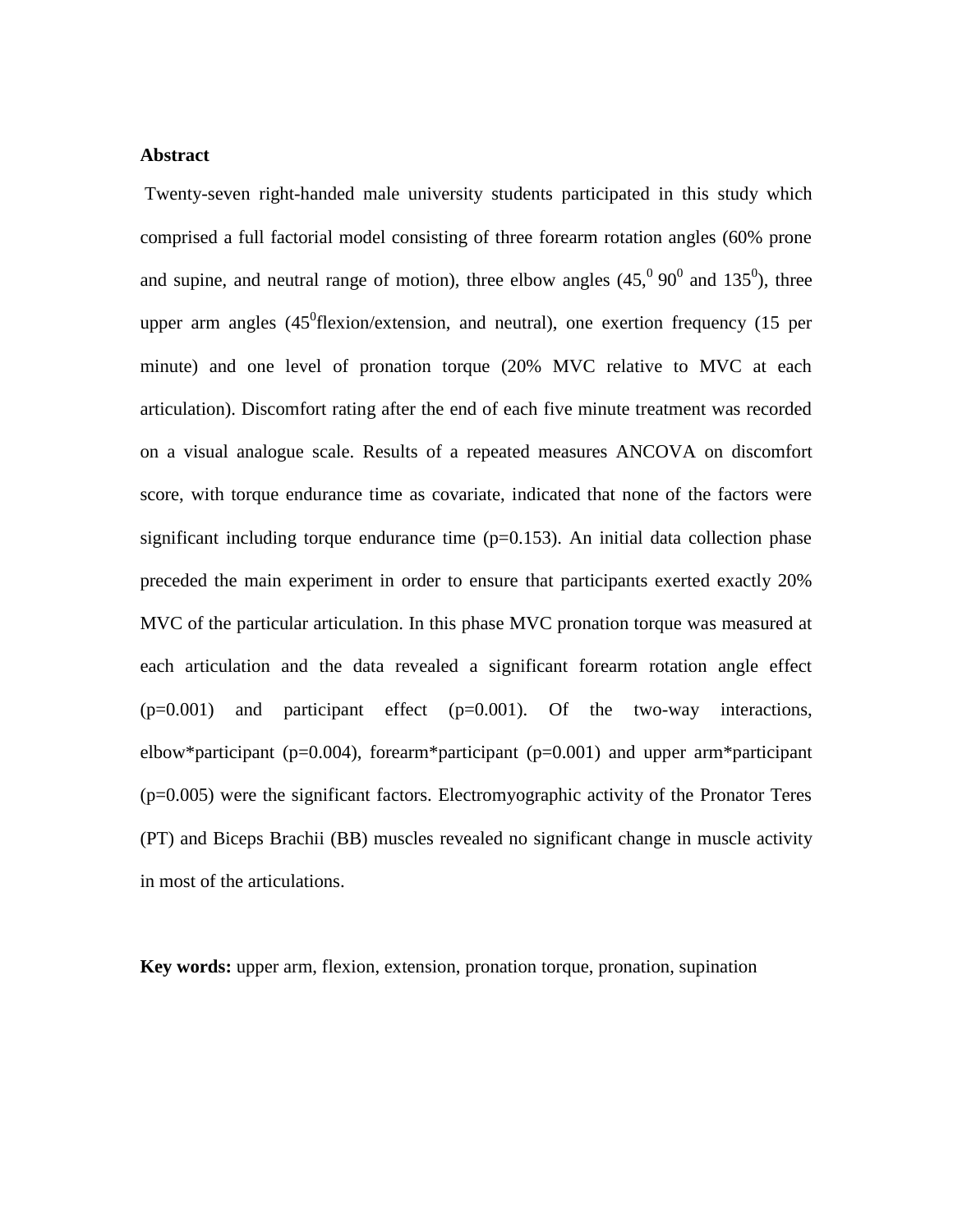#### **1. Introduction**

Any force exertion, repetition of activities or adoption of one particular posture for prolonged periods, imposes stress on the human physical system. This leads to a mismatch between the task and person leading to different types of Work Related Musculoskeletal Disorders (WMSDs) injury and accidents at the work place (Kumar, 2001).

Anderson (1971) reported that among assembly line workers the shoulder complex and upper limbs were the centres of 21.1% of complaints of musculoskeletal pain. Maeda (1975) found that in the Japanese manufacturing industry pain was reported in the shoulders, arms and hands of nearly 21% of the factory workers studied, with all the symptoms mainly due to poor workplace design. Bjelle et al. (1979) reported that 68.8% of the patients in an occupational health clinic suffering from shoulder pain worked with their hands at or above shoulder level. Wiker et al. (1989) inferred that sustained work with awkward or biomechanically stressful postures increased the risk of encountering musculoskeletal pain and discomfort.

There are many industries where work needs to be performed with awkward postures. Hagberg and Wegman (1987) reported a high prevalence of neck and shoulder disorders among dentists, meat carriers and miners. In the electronics industry working conditions often demand working with raised arms (Kilbom and Persson 1987). In garment, automotive trim sewing, metal parts assembly, packaging etc. awkward postures affect the shoulder and upper limbs in general and can lead to musculoskeletal disorders in the long run (Ranney et al. 1995). Herbert et al. (2001) reported that sewing machine operators had a very high incidence of upper arm and shoulder related musculoskeletal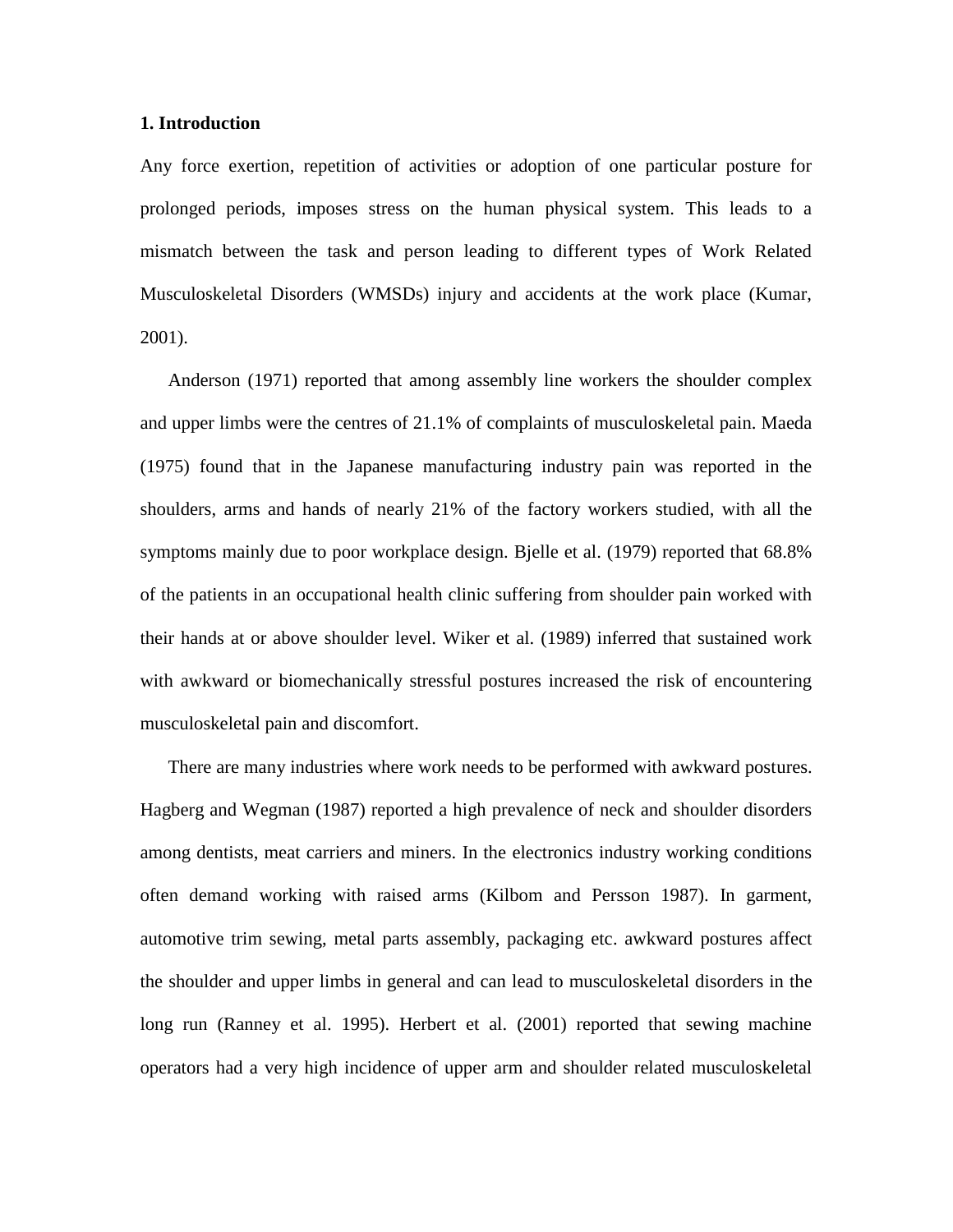symptoms. In the shoulder joint the movements found to be frequent and awkward in workplaces were abduction and upper arm flexion (Hagberg and Wegman 1987).

Work activities performed by industrial workers involve handling objects such as tools, products etc. which necessitate upper arm flexion, abduction and adduction (Gill Coury et al. 1998a). In another study carried out in Brazilian industry (Gill Coury et al. 1998b) very short work cycle time (about 10 secs) involving compression and frequent adduction movement was reported. Lutz et al. (2001) reported that many occupations in industry required upper arm flexion and some deviation from neutral neck and shoulder positions. These jobs included inspection, assembly, and prolonged work at a video display unit (VDU). Kilbom and Persson (1987) in a study on an electronics manufacturing industry revealed forward flexion of the neck along with shoulder elevation. Anton et al. (2001) reported that construction workers, sheet metal workers etc., have to work with hands overhead to manipulate drills or pliers.

The disorders linked to shoulder movements are thoracic outlet syndrome and rotator cuff tendonitis (Muggleton et al. 1999). It was reported by Muggleton et al. that rotator cuff tendonitis is closely associated with upper arm abduction and forward flexion. It has been shown that with arms raised or abducted the blood vessels supplying the tendons on the supraspinatus muscles were compressed (Grieco et al. 1998), thus altering blood circulation. Such postures render the shoulder-arm system vulnerable to WMSD.

In the upper arm it is becoming accepted that certain types of physical stressors affect muscle tissue in general (Ranney et al. 1995). Gill Coury et al. (1998a) reported a significant drop in upper arm adduction strength with the upper arm flexed to  $90^{\circ}$  and more. Torque exertion was however not investigated. Kattel et al. (1996), in a study on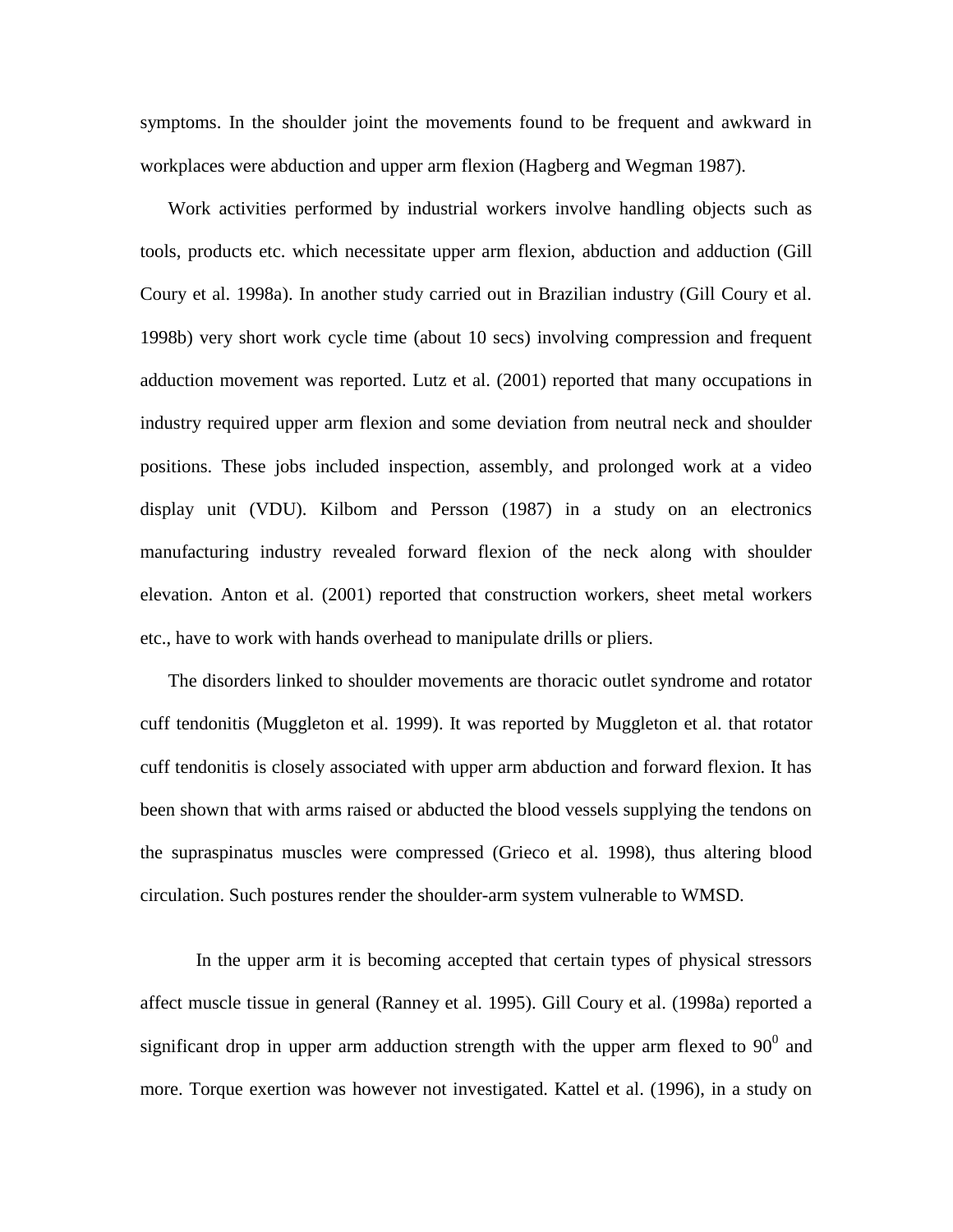the effects of upper extremity posture on grip strength reported a fall in grip strength with upper arm abduction. Upper arm flexion /extension were not looked into. Salter and Darcus (1952) in a study on Maximum Voluntary Contraction (MVC) torque at different articulations of the arm in adduction reported inconsistency in MVC torque data. They however did not look into pronation torque or into upper arm flexion /extension. Acosta et al. (2002) studied MVC supination torque with upper arm flexed at different angle, however upper arm extension, with pronation torque was not looked into. In a similar experiment the torque was defined as 20% relative to the MVC torque of the participant (O'Sullivan and Gallwey 2005) to reduce the effects of inter-individual differences. Kilbom and Persson (1987) reported that electronic manufacturing work has many common characteristics such as sitting with forward flexion of the neck and raised arms. Their study on an actual working group indicated that the percentage of work cycle time which had upper arm extension, was a strong indicator of shoulder and upper limb disorders. The same group reported that there was a natural tendency among some workers to support their arms as much as possible.

There are basically two ways in which work related musculoskeletal disorders can be identified. One is from epidemiological findings and looking for the relationship between WMSD and work conditions (Kumar 2001). The other is through experimental procedures in a controlled environment (Gill Coury et al. 1998b) by systematic variation of the levels of factors. In the latter, some studies measure short-term effects such as level of perceived bodily discomfort as the dependent variable. The warning provided by body discomforts can be used as valuable indicators of mismatches between the job and the human operator (Corlett and Bishop 1976). Thus the discomfort score of the participants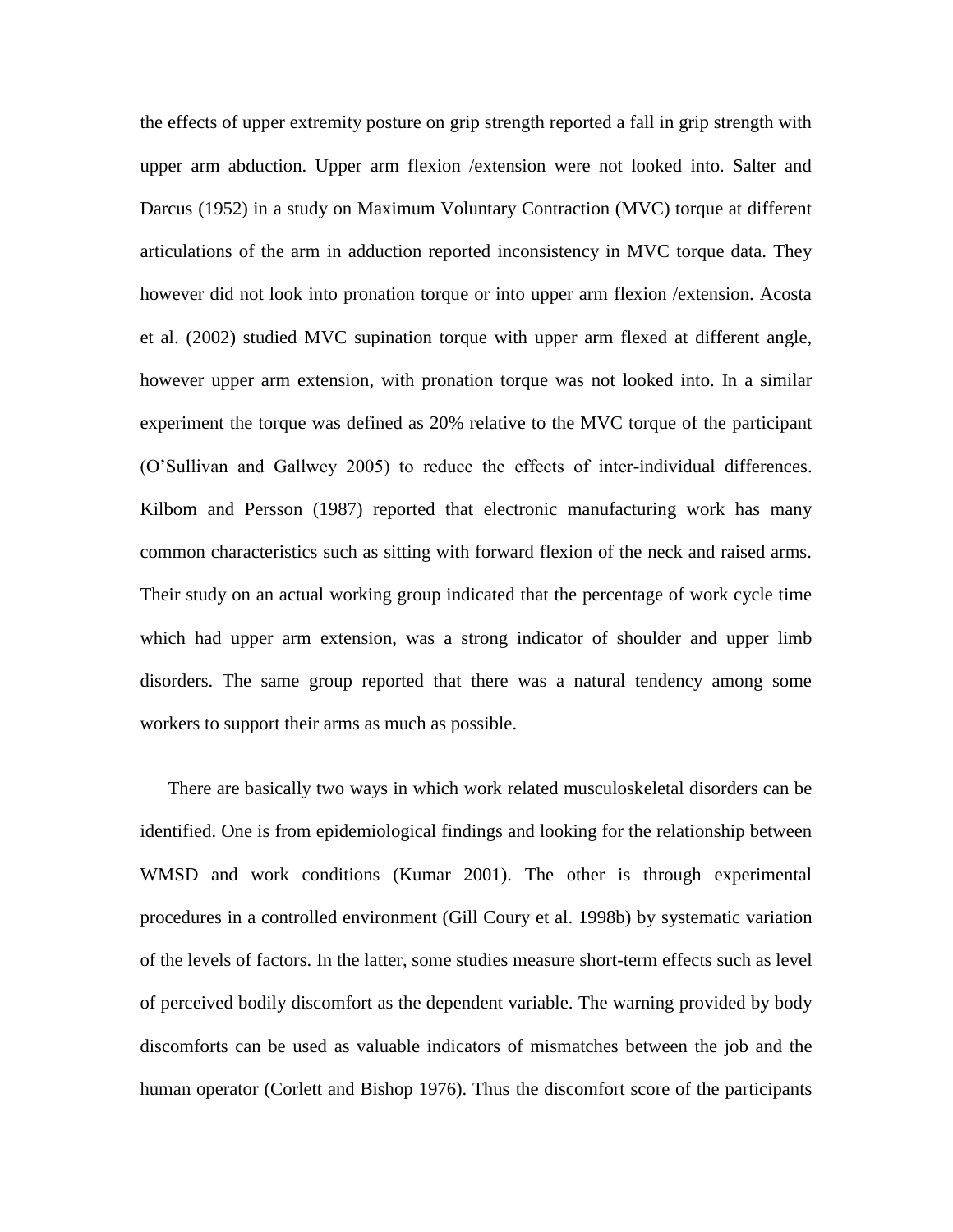has been used by various researchers (Bousenna et al. 1982, Briggs and Closs 1999, Carey and Gallwey 2002, O'Sullivan and Gallwey 2005) for predicting musculoskeletal injury. The problem of using discomfort scores to draw inferences is that there are interindividual differences in pain tolerances. Such differences might confuse the results from the experiments when trying to draw general conclusions. Thus a covariate needs to be incorporated in the experiment to get a measure of pain tolerance.

This review reveals that there is a lack of quantitative data on the effects of upper arm flexion and extension angles combined with pronation torques as happen typically in industry. This study extends other work by some of the authors including effects of wrist posture (Carey and Gallwey, 2005) and forearm rotation (O' Sullivan and Gallwey, 2005) on upper limb discomfort. More recent studies extended this to include effects of posture combinations of the forearm, elbow and upper arm. Mukhopadhyay et al. 2007a reported discomfort profiles for forearm and elbow posture effects combined with two levels of force and forearm pronation torque frequency, while Mukhopadhyay et al. 2007b included effects of upper arm rotation and upper arm flexion. It was necessary to extend this work to include forearm rotation, upper arm flexion and elbow flexion effects simultaneously so as to cover a more complete set of postures as is typical in industry.

#### **2. Method**

#### *2.1 Approach*

The general approach involved using a jig that enabled combined setting of forearm rotation, elbow and upper arm flexion postures while the participant applied repetitive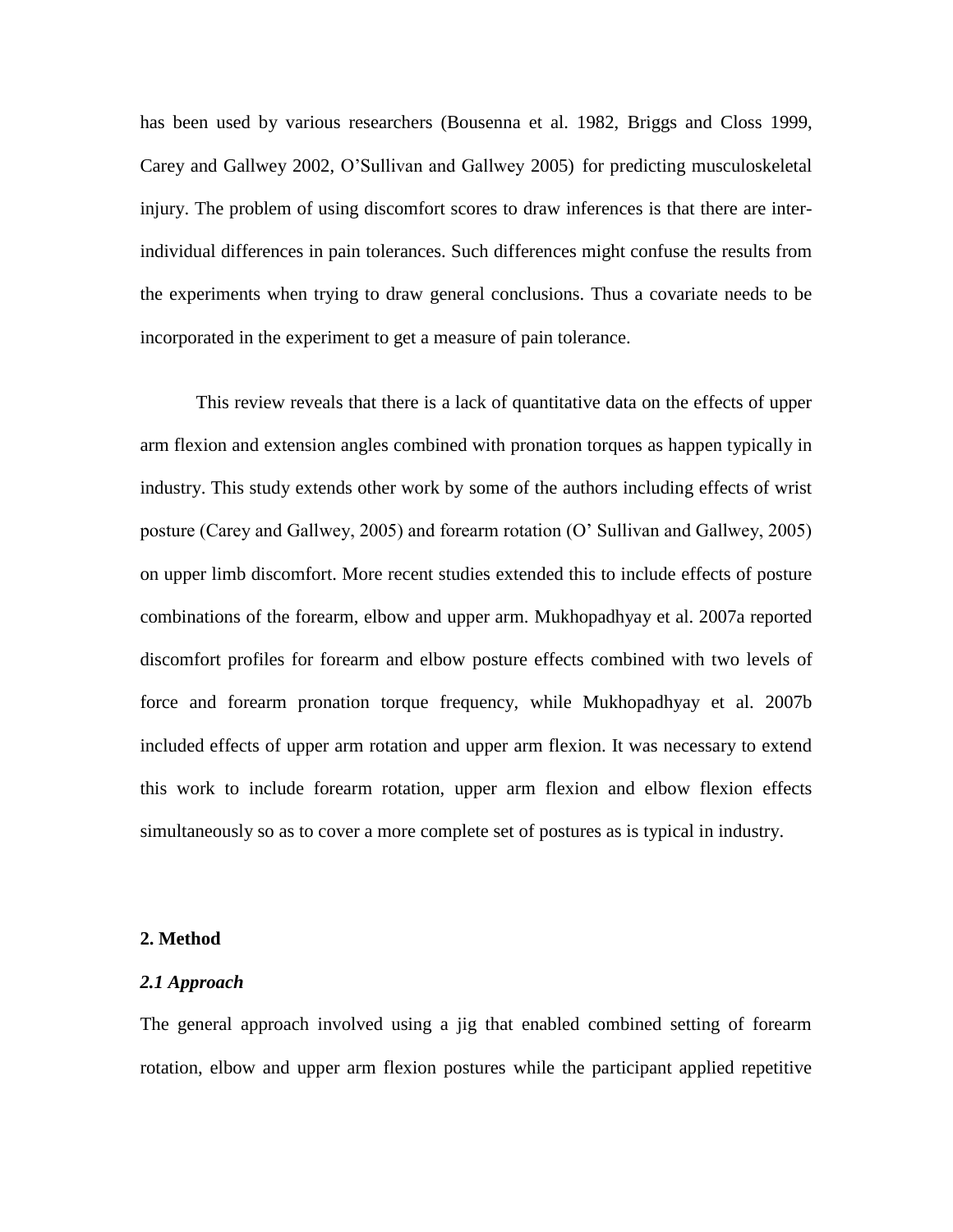forearm prontation torques at a controlled pace and level. Levels of force and forearm Range of Motion (ROM) angles were related to the maximum capability of each participant while elbow angles and upper arm flexion/extension angles were expressed in absolute values so that the situation mimics the industrial scenario where the same workstation is used by different workers.

The term pronation torque has been used in this research to denote torque exertion in the anticlockwise direction for the right hand only. The terms prone and supine are used to denote the rotational position of the forearm only.

#### *2.2 Design of experiment*

The treatments comprised three levels of elbow angle  $(45^0, 90^0$  and  $135^0)$ , three levels of forearm rotation angle (0, +/-60% Range of Motion), and three levels of upper arm angles  $(45<sup>0</sup>$  flexion/extension and neutral). These were based on the postures normally found in different industrial tasks (Table 1). The torque was constant at 20% MVC (O' Sullivan and Gallwey, 2005) and frequency of exertion constant at 15 exertions per minute (Carey and Gallwey 2005). The cycle was one second of exertion followed by three seconds of relaxation. These cycles lasted for five minutes followed by one minute of rest. McKenna and Gallwey (2002) reported a similar short cycle time in an electronic assembly task and Corlett and Bishop (1976) reported a similar work-rest cycle.

Modified Latin Square orders were used to determine the order of treatment combinations. As it took some time to adjust the fixture and in order to reduce inconvenience to the participants, the treatments were set in blocks of the same upper arm angles. Under each block the other treatment combinations were also ordered by means of a Latin Square design.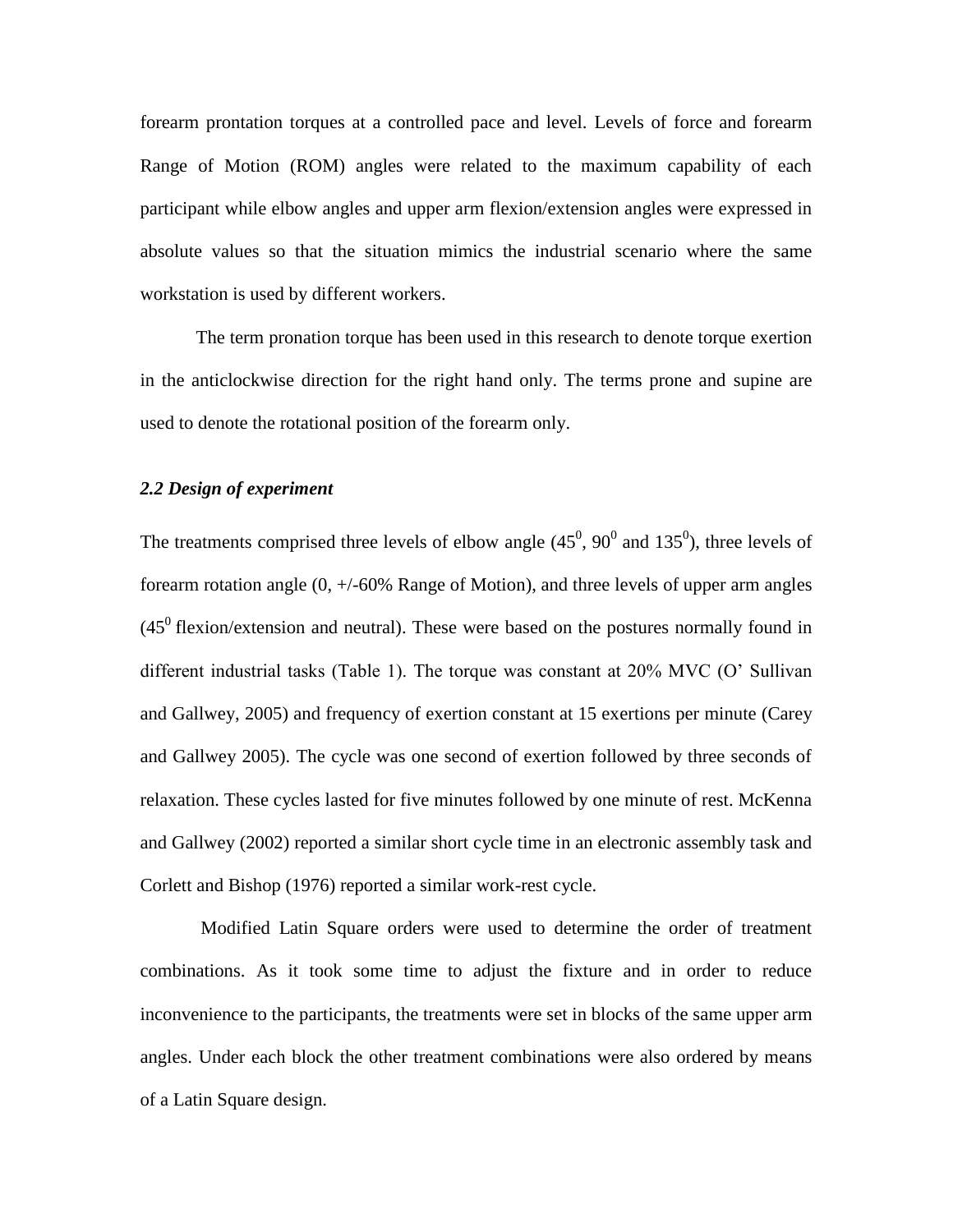#### [Insert Table 1 here]

#### *2.3Participants*

Twenty-seven right-handed male University students, with no previous history of musculoskeletal disorders participated. Their mean age was 23.5 years (SD=3.1). The mean stature was 178.5 cm (SD=7.2) and body mass was 76.8kg (SD=8.0). The participants received an explanation of what needed to be done by a written instruction. They had to answer some questions regarding their health status, sign a consent form and only if they were not suffering from an injury and had no upper limb discomfort, were they allowed to proceed with the experiment. All participants who volunteered were paid at the rate of 7.50 Euro per hour. The Ethics Committee of the University of Limerick approved the experimental procedure.

#### *2.4 Apparatus*

**2.4.1 Seat Fixture.** The apparatus was in two parts, a seat fixture attachment to maintain the upper arm and elbow postures, and a variable position torque meter attached to a bench (Figure 1). The seat attachment comprising a steel fixture with hinge and height adjustment was fabricated in-house to maintain the upper arm flexed and extended at different angles, and to keep the elbow flexion/extension angle constant as per treatment combinations. The entire fixture was attached to the underside of a chair with variable height such that the participants could maintain an upright sitting posture with feet flat on the floor while performing the treatments. The fixture could be moved back and forth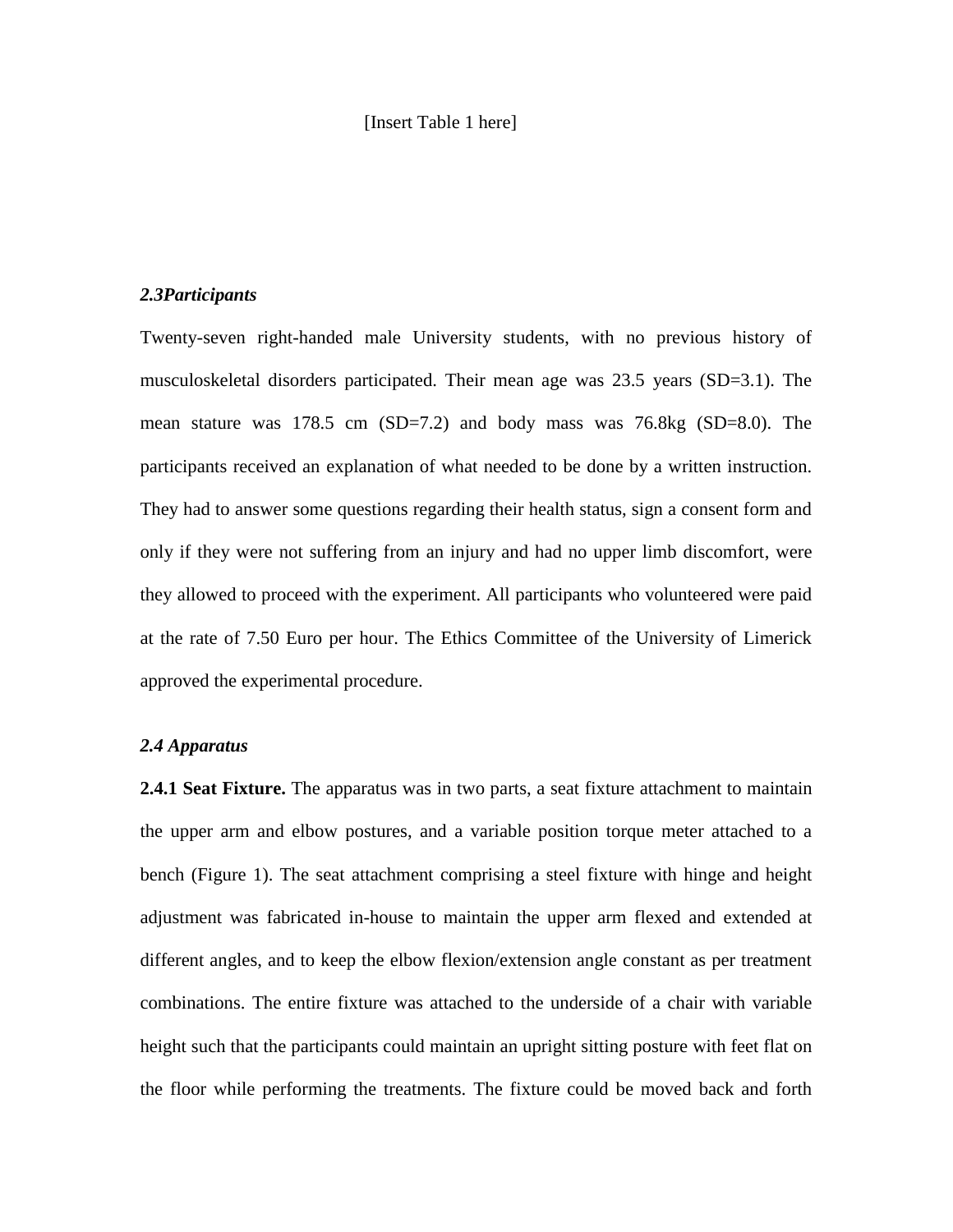around a fixed point so as to support the upper arm (including the elbow and forearm) in different combinations to reduce the effects of static load.

#### [Insert Figure 1 here]

**2.4.2 Torque meter.** Forearm torque was measured using a meter built in-house (Figure 1). The meter comprised a shaft and handle (diameter 25mm) in a T-bar configuration identical to that used by O'Sullivan and Gallwey (2005). The handle made an angle of  $70<sup>0</sup>$  to the shaft so as to provide for neutral wrist deviation. The shaft was reduced to 8mm thickness to provide gripping between the index and second finger. Strain gauges mounted on the shaft detected torques and these were further amplified by a strain gauge amplifier (Vishay Measurement Model Number 2150) and then passed to the data acquisition system. The torque measurement bar shaft rotation position was adjustable so as to enable testing of the prone, neutral and supine posture treatments. In turn the meter was attached via an arm to a variable height table so as to enable the correct positioning of the meter for the elbow and upper arm posture treatment combinations.

**2.4.3 Goniometer.** A Penny and Giles Biometrics electro-goniometer (model Z180) was used to record the forearm rotation angles. Voltage readings from the goniometer were amplified and zeroed using a Biometrics K100 amplifier.

**2.4.4 EMG and applications.** The main purpose of recording EMG was to measure activity of individual muscles to evaluate their relative contribution at each articulation. Elevated muscle activity and resultant fatigue is often a precursor to discomfort and this data help explain trends in the results. The Pronator Teres (PT) and Biceps Brachi (BB)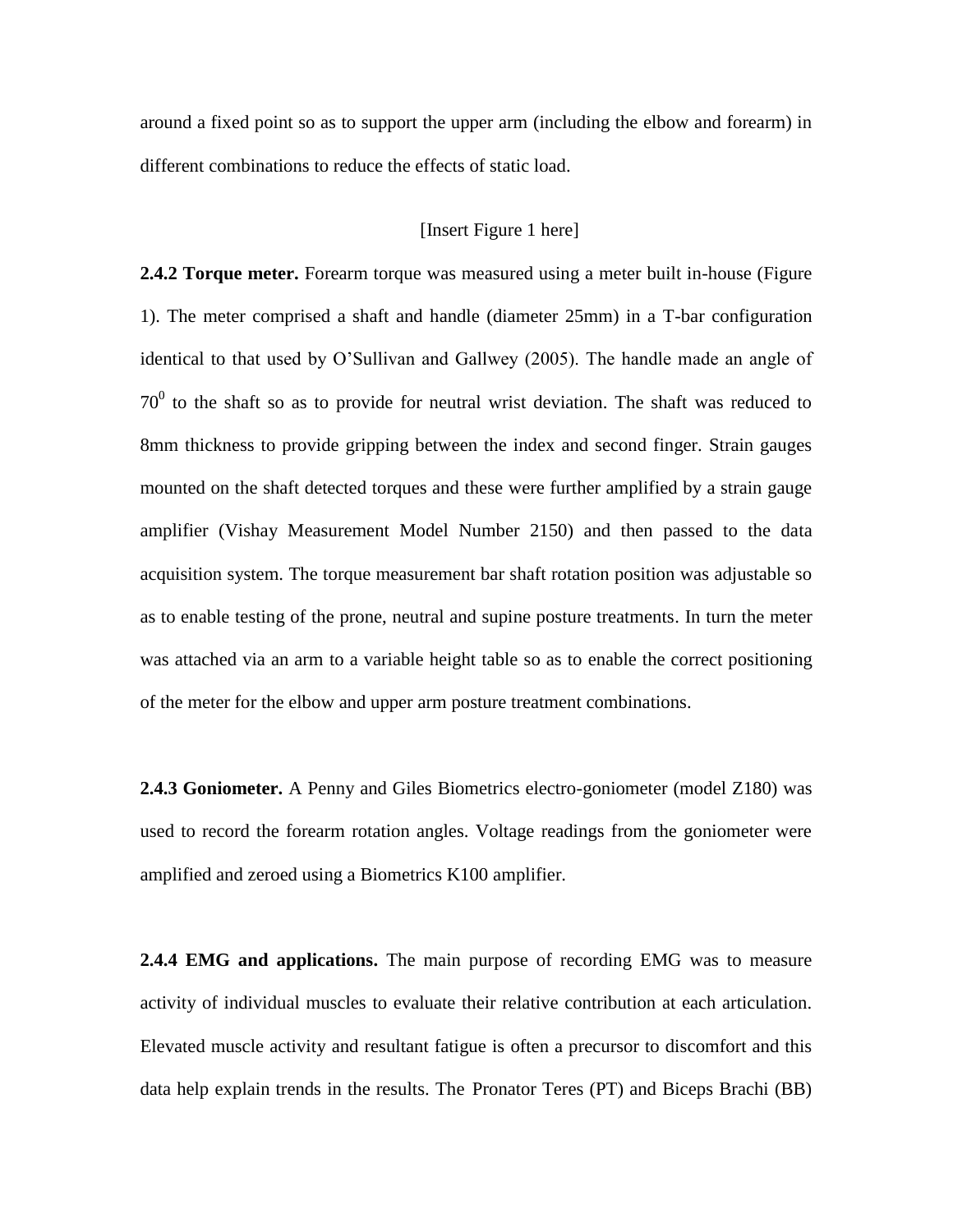were selected for study as they are a major forearm pronator and elbow flexor respectively.

EMG amplifiers (CB Sciences model ETH 2001) with input impedance of 10Mohm, a CMRR of 100dB and adjustable gain set to x1000, were used for recording electrical activity of muscles at a sampling rate of 512Hz. RMS values for EMG recorded signals were calculated for 10 seconds duration at each span of 500ms with a 50% overlap. The RMS values were normalized in terms of % EMG on the basis of maximum and minimum electrical activity of the muscles while applying torque as per Strasser (2001). Electrode placement was determined on the recommendations of Delagi et al. (1980) and the skin was prepared in line with Wiker et al. (1989). In preparation for electrode attachment the relevant portion of the skin was shaved, then rubbed with fine sand paper and cleaned with absolute alcohol to ensure the skin resistance was below 10 k-ohms. After this pairs of surface electrodes were applied to the skin. The inter-electrode distance was 20mm for each muscle recording and the electrode-to-electrode distance for each muscle group was kept greater than 30mm to minimize cross-talk (Strasser 2001).

**2.4.5 Data acquisition (computer interface).** Signals from the goniometer were interfaced with the PC (333 MHz) using a National Instruments data acquisition and A/D converter board (model PCI-MIO-16XE-50) with a BNC adaptor board (model BNC2090). Voltage signals from the strain gauges and from the EMG amplifiers were also interfaced with the PC using the BNC adaptor board. Virtual Instruments (VIs) were written using G code in LabVIEW (V.6i) to control the experiment. Separate VIs were coded for each part of the experiment and loaded dynamically into memory. The electro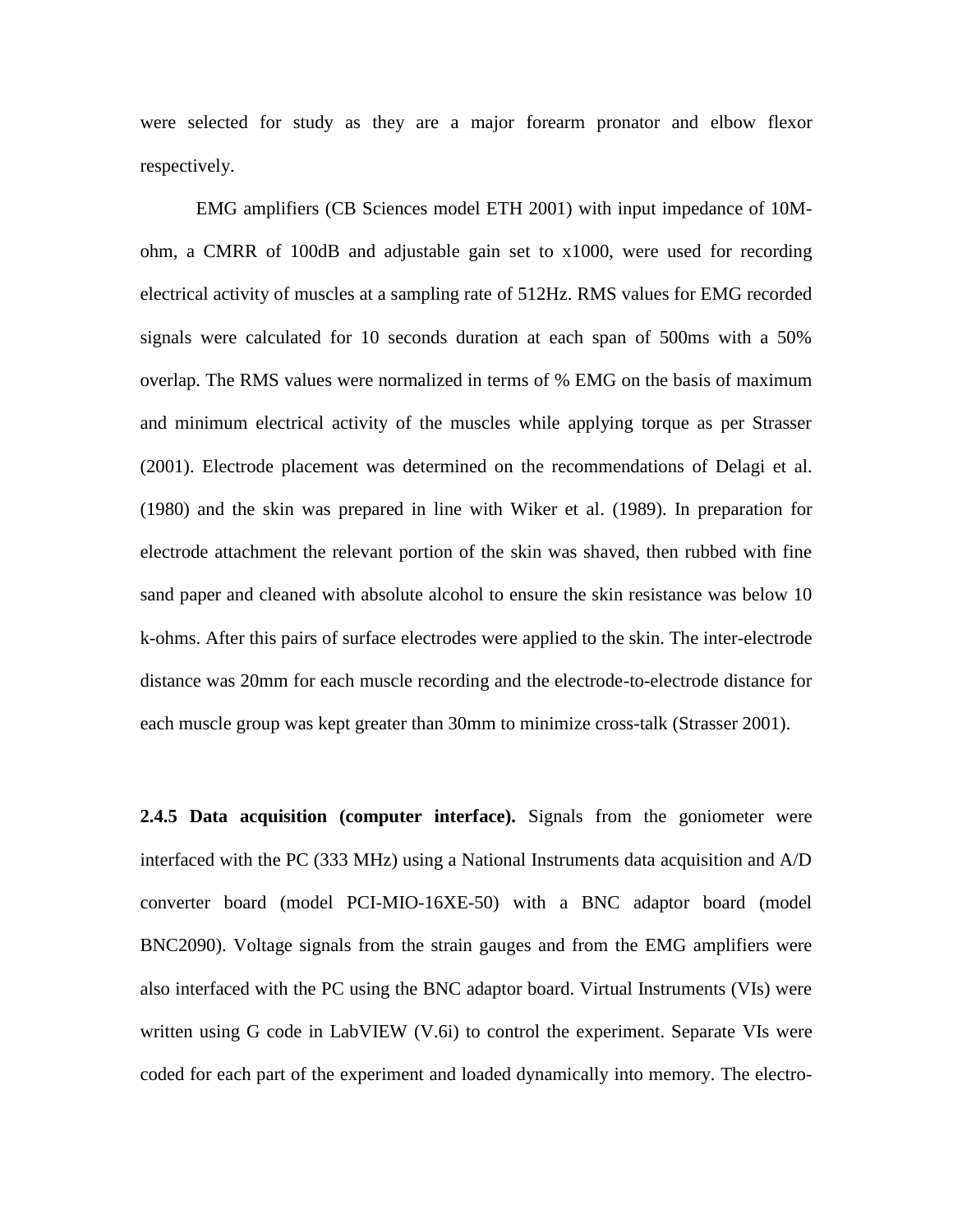goniometer and torque signals were configured within LabVIEW and the readings were displayed in real time on the VDU for the VIs.

#### *2.5. Procedure*

**2.5.1. Preliminary data collection.** The participant rested his arm on the fixture and its height was adjusted so that the upper arm, elbow and forearm fitted comfortably in the fixture. Next the participant was strapped to the chair with a seat belt to prevent lateral movement of the body during the experiment. The torque meter was aligned with the centre line of the participant's arm. The electrogoniometers were attached in accordance with the manufacturer's guidance and zeroed. Maximum pronation torque strength was recorded at the standard position with the wrist and forearm at neutral and the arms abducted at  $0^0$  (Mogk and Kier 2003). Next endurance time at 50% MVC torque in the above position was recorded (O' Sullivan and Gallwey 2005, Carey and Gallwey 2005), as a possible covariate, to account for individual differences in pain tolerance. This was recorded after a break of ten minutes to minimize cumulative fatigue effect. Maximum range of motion of the forearm was measured with the elbow at  $90^0$ . In all cases the participant was guided by the LabVIEW programme. When the participant exerted 50% MVC the counter turned green and any overshoot or undershoot caused a beep to warn him and also the pointer turned red. Five minutes rest was taken before completion of the next part of the experiment to prevent carry over of fatigue to the MVC testing.

Pronation torque MVC was measured at each of the 27 treatment posture combinations. Each of the treatment orders was presented to the participant using Lab VIEW VIs (Figure 2). Participants exerted their maximum MVC three times for each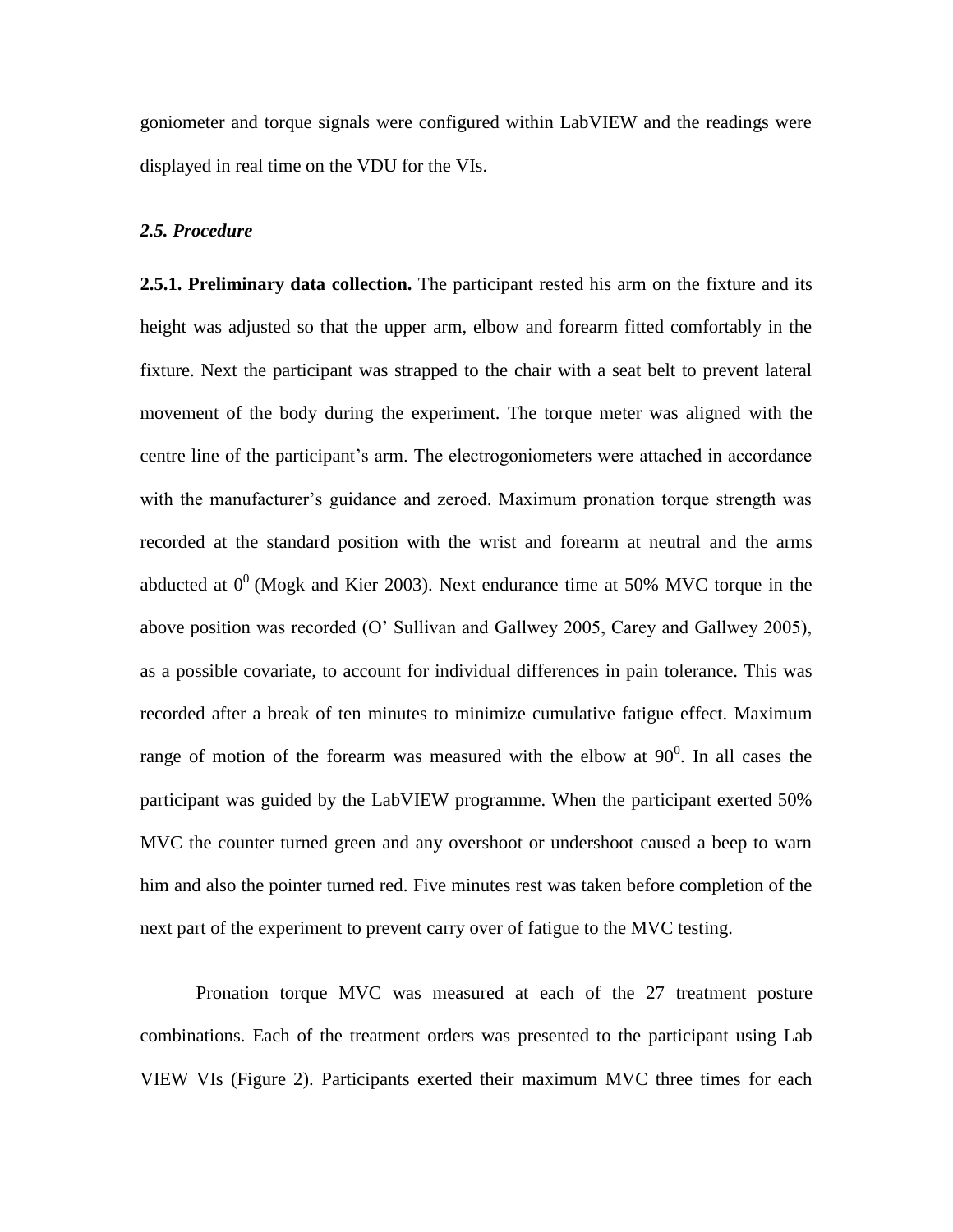treatment at one minute intervals and the software automatically recorded the highest of the three.

#### [Insert Figure 2 here]

For the measurement of EMG activity from the Pronator Teres and Biceps Brachii muscles for the 27 treatments, the participant was presented with a VI (Figure 3) and asked to build up his maximum pronation torque and hold it for 10 seconds, as controlled by the software. Next the participant was asked to keep the arm on his lap for 10 seconds as the resting muscle EMG was being recorded. After this the participant was presented with a VI which displayed the combination of each articulation. At each articulation the participant was instructed through the software to exert 20% MVC torque for 10 seconds, the end of which was indicated by a beep, after which the participant released the force.

#### [Insert Figure 3 here]

**2.5.2. Main experiment.** For the main experiment on discomfort score, each of the 27 treatment orders were presented to the participant using another VI (Figure 4). This also controlled the frequency and level of exertion for each treatment during testing. After the five minutes repetitive exertion, the participant rated discomfort on a 100mm Visual Analogue Scale (VAS) using the cursor on the VI. The VAS had verbal anchors of "No Discomfort", "Moderate Discomfort" and "Extreme Discomfort" as shown in Figure 4. The participant used the curser, or up and down arrows of the keyboard, with the left hand to mark a position on the VAS, and its position from the left extremity was converted to a value between 0 and 10. A rest of one minute followed testing of each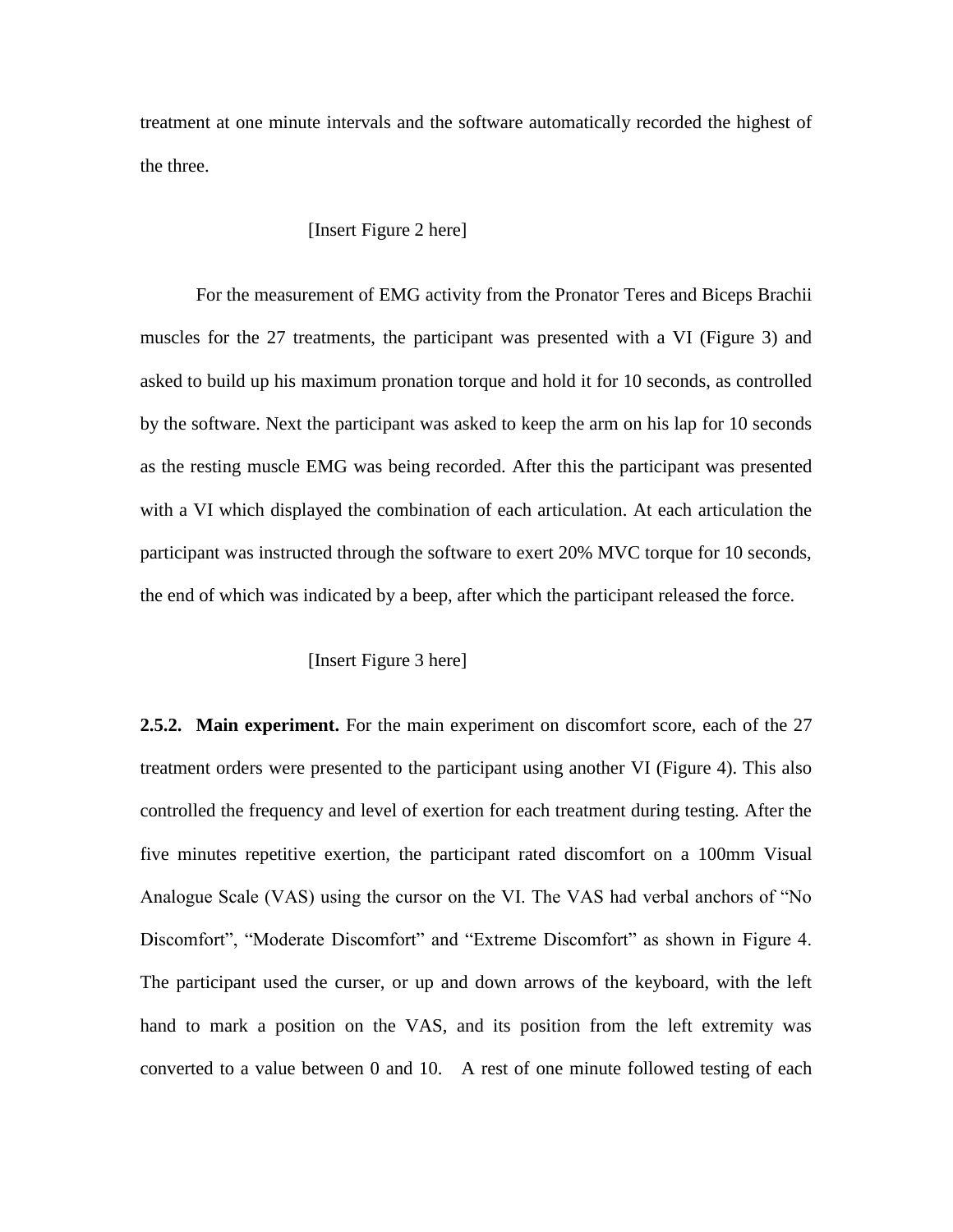treatment to reduce cumulative fatigue effects, during which the participant indicated the zone of maximum discomfort on a body part discomfort map. The entire experiment lasted for about five hours, thus mimicking more than half a shift in industry.

[Insert Figure 4 here]

#### **3. Results**

All data were recorded in text file format on the computer hard drive during testing and imported into statistical analysis software (SPSS: Statistical Package for Social Sciences, SPSS V.11) for subsequent analysis.

#### *3.1. Initial data collection phase*

**3.1.1. Maximum torque and endurance time.** The mean pronation torque strength was 6.1Nm (SD=1.8). The mean holding time (endurance) for 50% of the maximum torque was 72.3 seconds (SD=40.1).

**3.1.2. MVC torque strength at different articulations.** Maximum value of pronation torque strength (6.6Nm) was with the upper arm flexed at  $45^{\circ}$ , elbow angle at  $90^{\circ}$  and with forearm supine (Table 2). The minimum value of pronation torque (2.8Nm) was at 45<sup>0</sup> upper arm flexion, with elbow flexed at  $45^0$  and with forearm prone.

[Insert Table 2 here]

**3.1.3. Analysis of Variance (ANOVA) on MVC torque.** As MVC torque data were not normally distributed, the square root transformation [sqrt  $(X+0.5)$ ] was used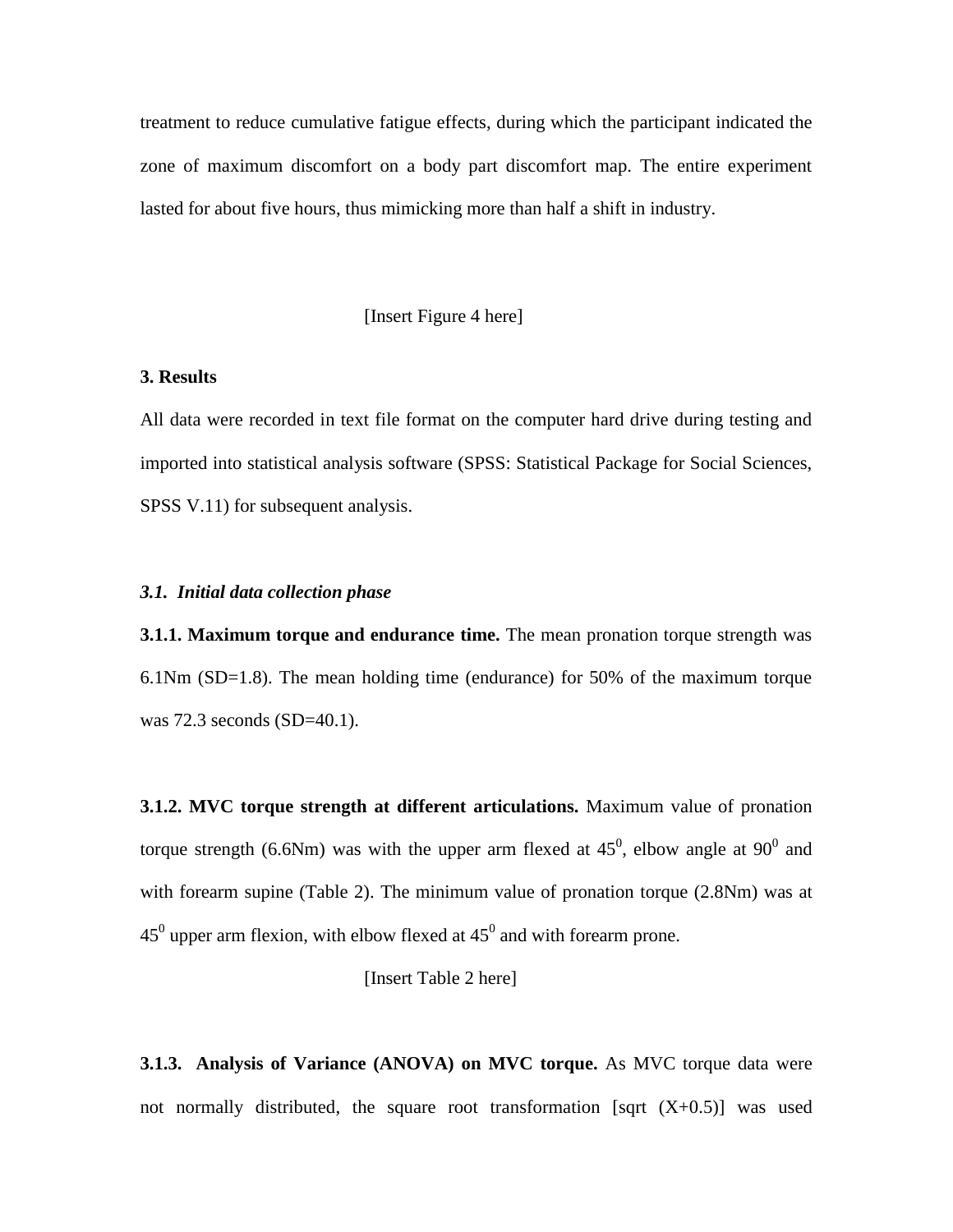(Levene's test, p=0.853). On the transformed data a mixed model Analysis of Variance (ANOVA) was done (Table 3). MVC torque was the dependent variable and upper arm flexion/extension angle, elbow angle and forearm rotation angles were fixed factors. Participant was taken as a random factor.

#### [Insert Table 3 here]

Forearm rotation ( $p=0.001$ ) and participants ( $p=0.001$ ) were highly significant. Of the two-way interactions, forearm angle\*participant (p=0.001), elbow angle \*participant  $(p=0.004)$  and participant\*upper arm angle  $(p=0.005)$  were significant. No other factors were significant.

To differentiate between the levels of forearm rotation angle in the ANOVA, Student Newman Keuls tests were performed on factors significant in the ANOVA namely forearm rotation angle (Table 4). The discomfort data for all three forearm rotation angles were significantly different from one another.

[Insert Table 4 here]

#### *3.2. Discomfort score*

As in previous experiments (Carey and Gallwey 2005, O' Sullivan and Gallwey 2005) the intention was to standardize discomfort data using a min-max standardization procedure (Gescheider 1985) for each participant as follows:

 Raw Data- Minimum Data Standardized Discomfort Score (SDS) = --------------------------------------------- X 10 Maximum Data- Minimum Data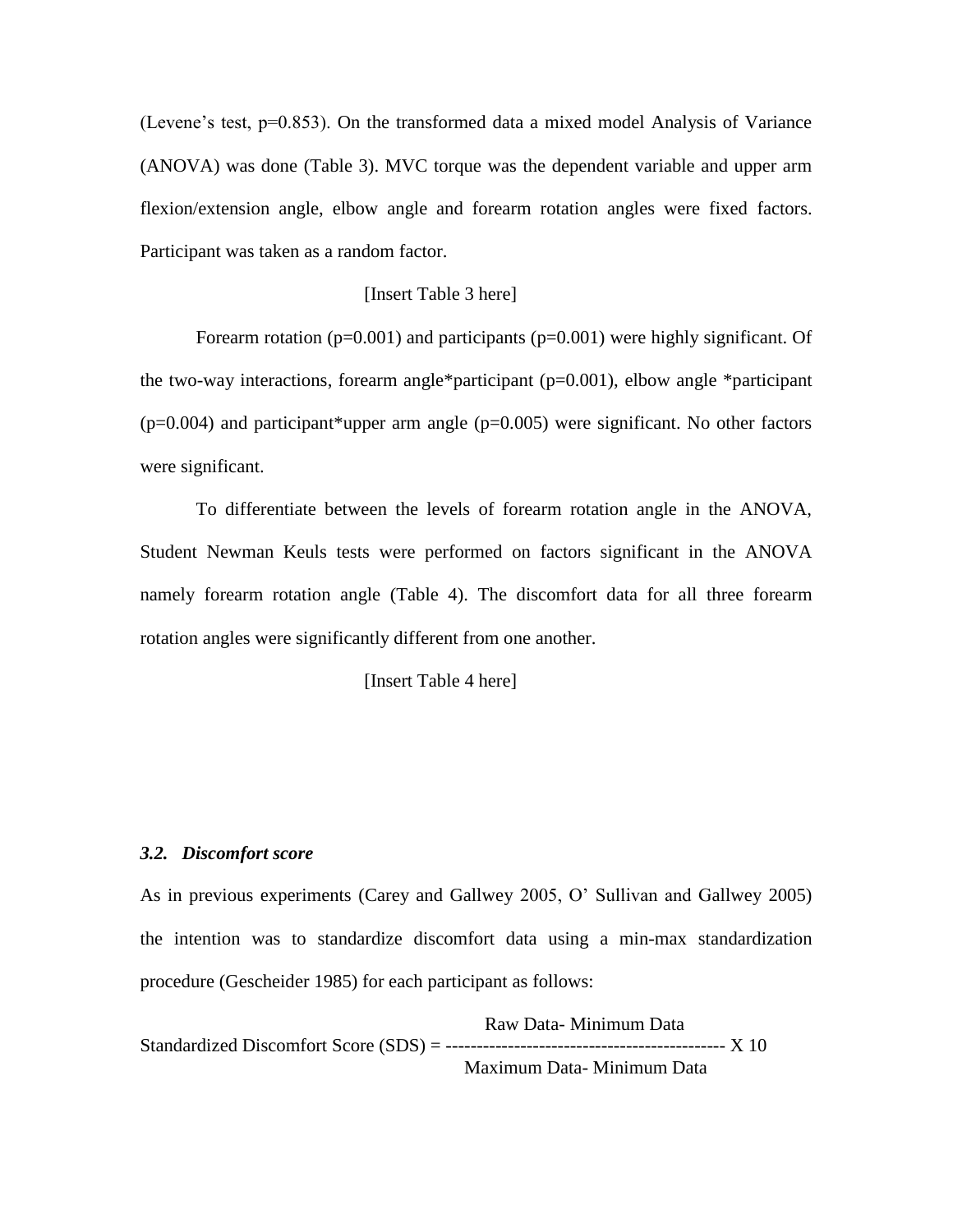This was to reduce between participant differences in perception of discomfort and for comparing the pattern of SDS change with the data existing in the literature. But the SDS data were not normally distributed and could not be normalized using different types of transformation. The Raw Discomfort Scores (RDS) were also not normally distributed, but the natural logarithm transformation was successful (Levene's test, p=0.876) and these Transformed Discomfort Scores (TDSs) were used to perform all statistical analysis including ANCOVA.

For comparison purposes the mean and standard deviation (SD) of Raw Discomfort Score (RDS), Standardized Discomfort Score (SDS) and Transformed Discomfort Score (TDS) at different articulations are presented in Table 5.

#### [Insert Table 5 here]

Maximum discomfort occurred at  $45^0$  upper arm extension, elbow at  $135^0$  with forearm prone. The values were RDS (3.1), SDS (6.3) and TDS (0.6). Similarly discomfort was minimum at neutral upper arm angle,  $90^0$  elbow angle with forearm at neutral, with values of 1.8 for RDS, 2.7 for SDS and 0.4 for TDS respectively.

#### *3. 3. Analysis of Covariance (ANCOVA)*

Mauchly's test of sphericity (Table 6) was performed on the TDS. Some of the factors violated the sphericity tests and hence the repeated measures ANCOVA (Table 7) was performed using the Greenhouse-Geisser Correction (GGC) with torque endurance time as covariate. Torque endurance time was not significant  $(p=0.153)$  and none of the main effects or the interactions were significant.

[Insert Table 6 here]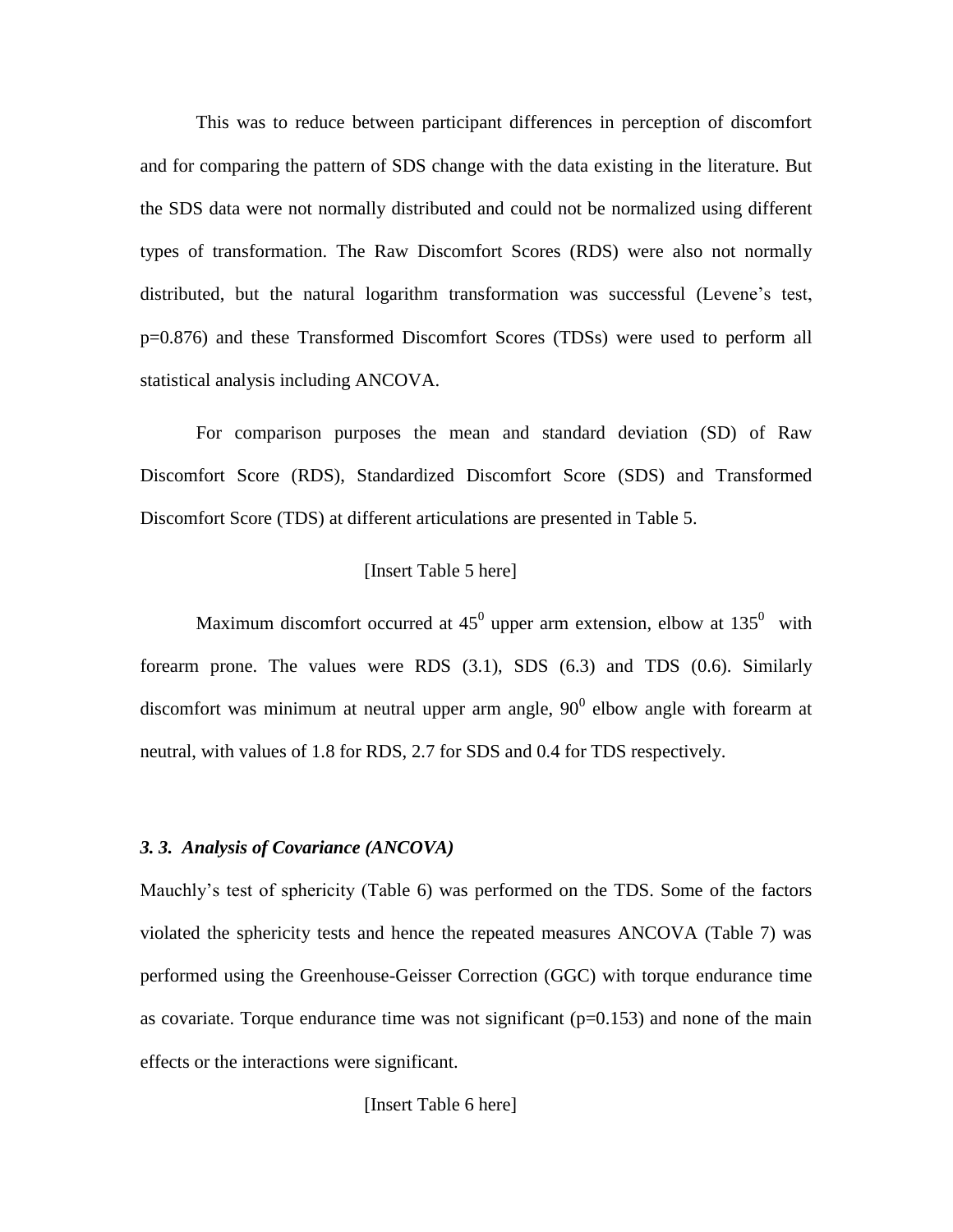#### [Insert Table 7 here]

To investigate why main effects were not significant in the ANCOVA, the effect of articulations on RDS was examined with RDS as a percentage of the value at the standard position (Table 8).

#### [Insert Table 8 here]

The RDS values changed in a variety of ways with no clear pattern, showing that using relative MVC values at each posture combination only removed some of the cause of discomfort.

#### *3.4. Interactions*

The Transformed Discomfort Scores (TDS) were plotted against posture combinations (Figures 5 through 7). Where points appeared close together on the graph, a t-test was performed to test for parallelism. Subsequent linear equations were developed (Table 9) to get an insight into the rate of change of discomfort from the slope of the line.

#### [Insert Table 9 here]

TDS Vs forearm rotation at different elbow angles (Figure 5) indicated an increase in discomfort in prone compared to supine. Maximum rate of change of discomfort was at  $45^0$  elbow angle with forearm prone (slope: 0.000568). There was a similar rate of change of discomfort at elbow angles of  $135^{\circ}$  and  $90^{\circ}$  with forearm supine (t=0.233, p=0.818), elbow angles of  $45^{\circ}$  and  $90^{\circ}$  with forearm supine (t=0.259, p=0.798) and forearm prone ( $t=0.752$ ,  $p=0.459$ ).

[Insert Figure 5 here]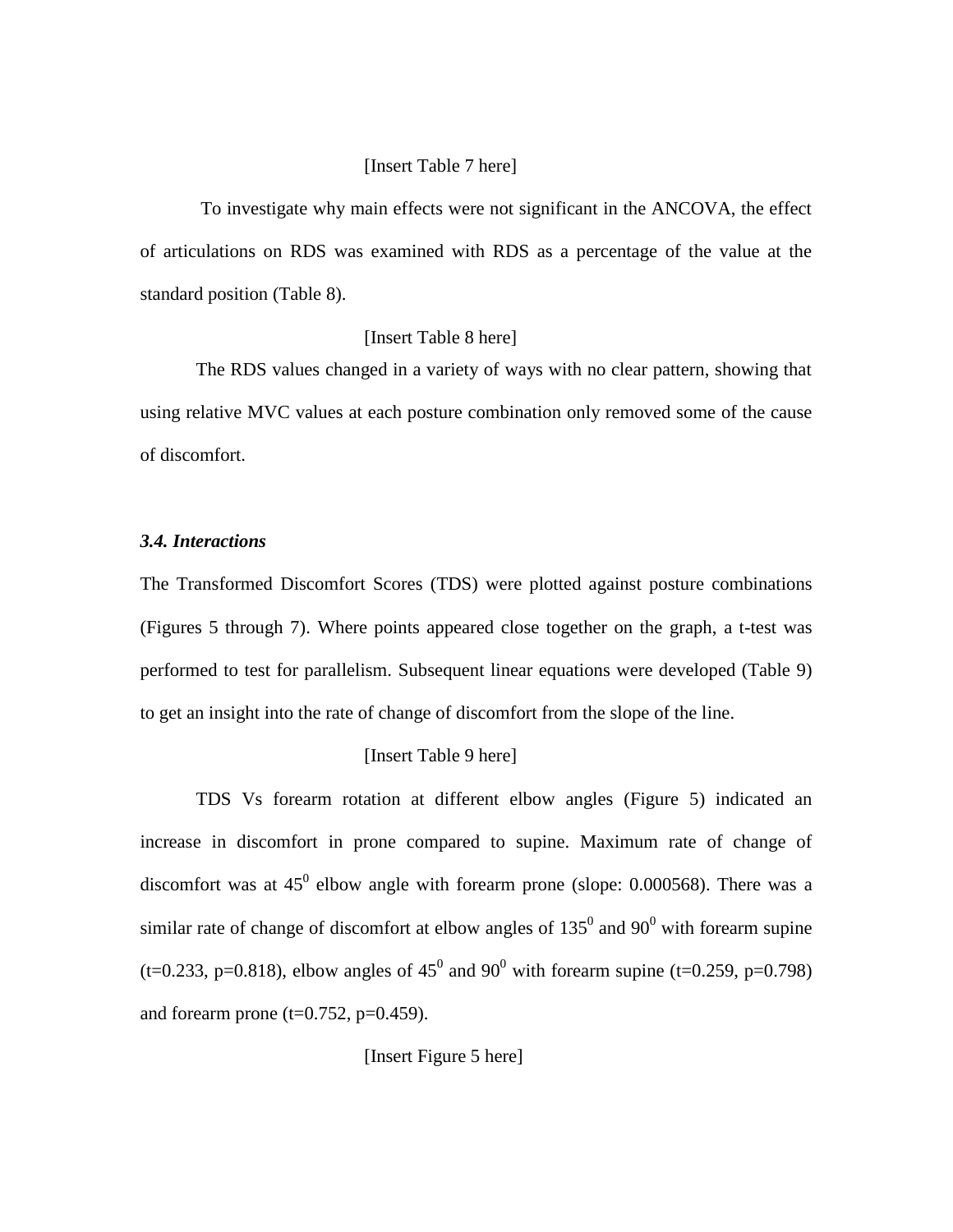TDS Vs forearm rotation at different upper arm angles (Figure 6) indicated increased discomfort in extension compared to flexion. Maximum rate of change of discomfort was at  $45^0$  upper arm flexion with forearm prone (slope: 0.0011) and minimum rate of change of discomfort at  $45^0$  upper arm extension with forearm supine (slope: 0.00007). Similar rate of change of discomfort was noticed at  $45^{\circ}$  upper arm flexion and 45<sup>0</sup> upper arm extension with forearm prone (t=0.130, p=0.897), and at 45<sup>0</sup> upper arm flexion and neutral upper arm with forearm prone  $(t=1.652, p=0.111)$ .

#### [Insert Figure 6 here]

TDS Vs upper arm angle at different elbow angles (Figure 7) indicated increased discomfort at upper arm extension compared to flexion. Maximum rate of change of discomfort was at 135<sup>0</sup> elbow angle with upper arm at  $45^0$  extension (slope: -0.00147) and minimum rate of change of discomfort at  $45^{\circ}$  elbow angle with upper arm at  $45^{\circ}$ flexion (slope: -0.000052). Similar rate of change of discomfort was observed at  $135^0$  and 90<sup>0</sup> elbow angles with upper arm at 45<sup>0</sup> extension elbow angles of 45<sup>0</sup> and 90<sup>0</sup> with upper arm at  $45^{\circ}$  flexion but these differences were not significant (elbow angles t=1.874,  $p=0.072$ , upper arm angles t=1.903, p=0.068).

#### [Insert Figure 7 here]

#### *3.5. Body part discomfort mapping*

Discomfort was most frequently reported in the forearm followed by the wrist and upper arm (Figure 8). The shoulder region had the lowest frequency of discomfort reports.

[Insert Figure 8 here]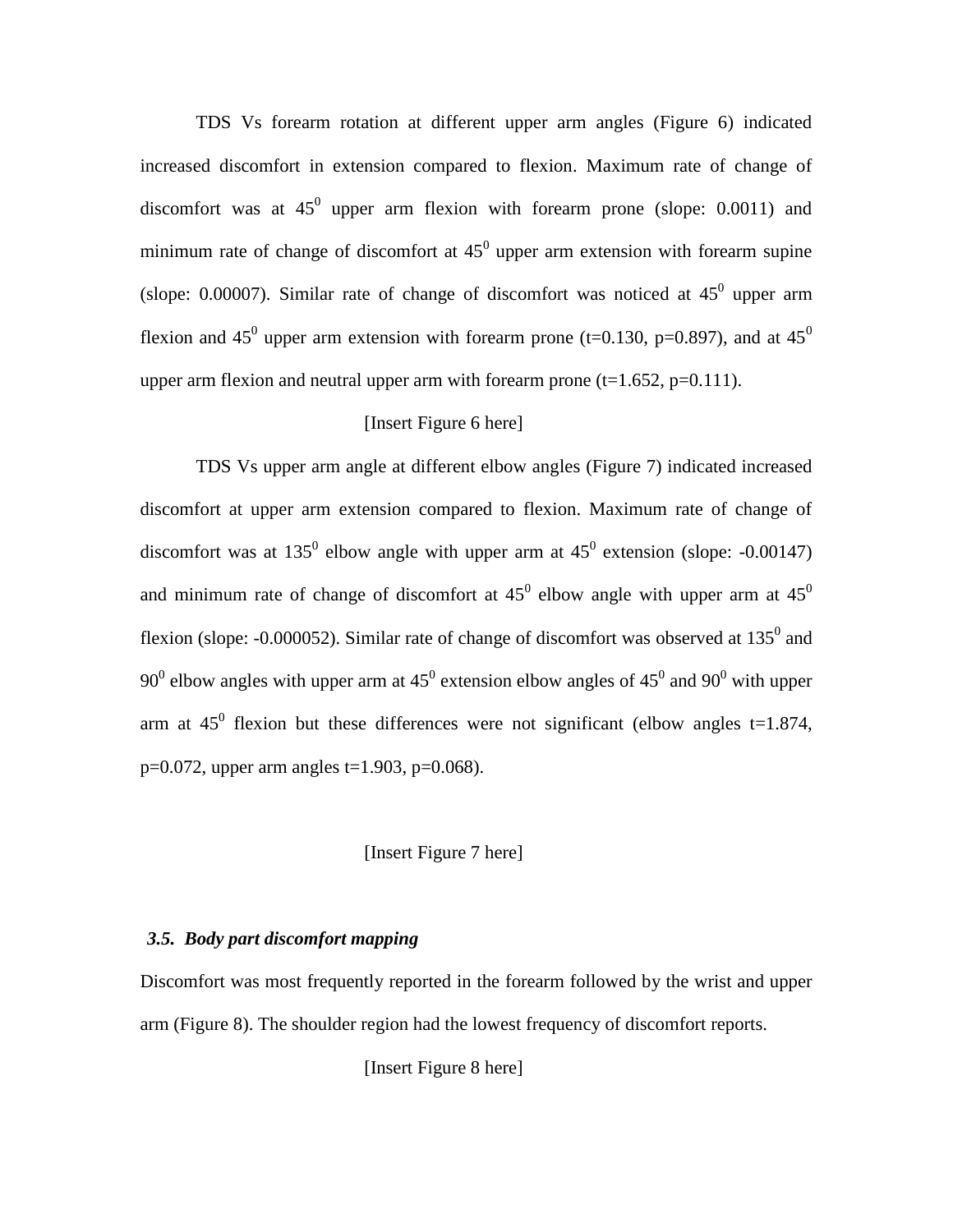#### *3.6. Electromyography (EMG)*

For both the Ponator Teres (PT) and Biceps Brachii (BB) muscles there were few articulations that exhibited significant change in muscle activity (Table 10).

#### [Insert Table 10 here]

In the case of PT muscle, forearm rotation from neutral to prone exhibited a 42.9% increase in activity that was significant  $(t=6.058, p=0.001)$ . For all other articulations PT muscle activity was not significantly different. For BB muscle upper arm movement from neutral to flexion was manifested by a 7.6% decrease in muscle activity which was significant ( $t=3.810$ ,  $p=0.005$ ). Again for BB the change in elbow angle from 90<sup>0</sup> to 45<sup>0</sup> exhibited an 8.2% increase in activity (t=2.450, p=0.040). Similarly for the same muscle a change in elbow angle from  $90^0$  to  $135^0$  exhibited a 21.3% increase in muscle activity ( $t=7.498$ ,  $p=0.001$ ). No other differences were significant.

#### **4. Discussion**

#### *4.1. Maximum torque and endurance time*

The mean value of pronation torque recorded in this experiment (6.1 Nm) at the standard position of the arm was lower than reported (12.4Nm) by Kramer et al. (1994). It was however close to the value reported (7.2Nm) by Salter and Darcus (1952). The mean holding time recorded (72.3 seconds) in this experiment was somewhat higher than O'Sullivan and Gallwey (2005) with 47.7 seconds. The standard deviation was 40.1 in the current experiment signifying a big variation in the holding time of the participants.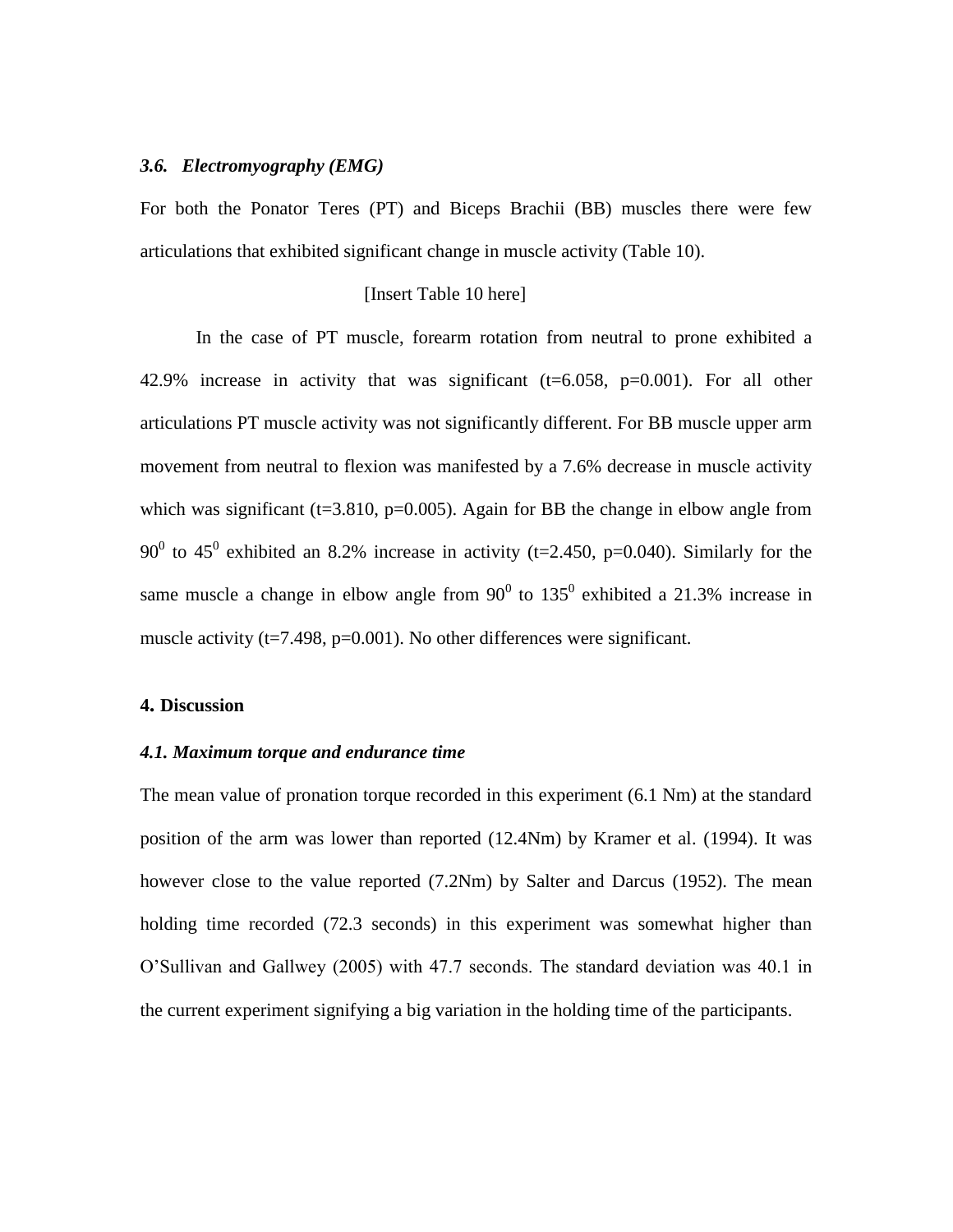#### *4.2. MVC torque strength at different articulations*

Decrease in torque MVC with forearm pronated, and increase with forearm supinated, was in agreement with Gordon et al. (2004). This group also reported greater pronation torque at the supine condition of the forearm, due to greater mechanical advantage of the Pronator Teres muscle. Richards et al. (1995) also demonstrated that as the forearm moves from supination to pronation, the direction of pull of the muscles in the anterior or flexor compartment changes, especially in those muscles that originate from the radius as it rotates around the ulna, which is stationary. As the hand moves from supine to prone the forearm muscles wrap around the radius. This leads to a possible change in length of these muscles leading to impairment of these muscles in achieving maximum force. The change in length of the long flexor muscles from supination to pronation also potentially changes the synergistic relationship among the long extensors of the fingers and the flexor and extensor muscles stabilizing the wrist. So primary pronators such as the Pronator Teres are affected, and so pronation torque declines compared to supination. The authors did not explain the exact change in length of these muscles, but it could be anticipated that the changes were significant so as to bring about a change in the force exerting capability of the hand muscles.

However the non-significance of the upper arm flexion/extension angles and elbow angle, were in agreement with that reported by Salter and Darcus (1952). This group performed a similar experiment and measured the pronation torque with forearm at neutral,  $30^0$  and  $60^0$  in prone and supine with elbow angles at  $90^0$ ,  $150^0$  and  $180^0$ . However they did not specify the exact upper arm flexion/extension angles. This group reported that, in their experiment with MVC torque (pronation) with upper arm flexed,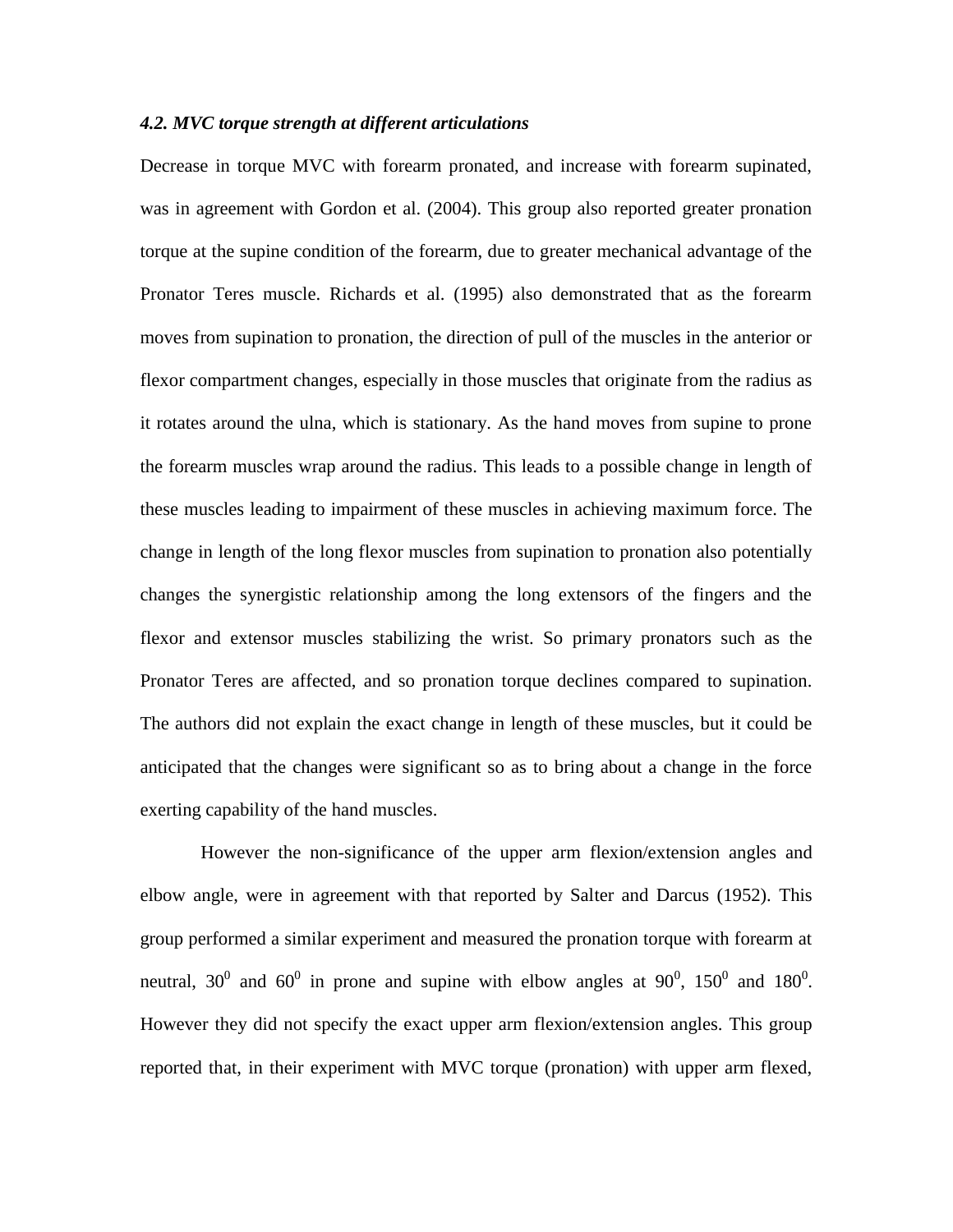considering all elbow positions, "there was neither a consistent increase nor decrease in statistical significance in any of the participants during the experimental period." It might be that the range of upper arm flexion/extension in the current experiment was not sufficient to elicit significant change in the shoulder arm system and hence no change in MVC torque.

Acosta et al. (2002) measured isometric torque in the horizontal plane at  $35^0$ ,  $55^0$ and 75<sup>0</sup> upper arm flexion angles. The elbow angles were  $90^0$  and  $120^0$  with the forearm at neutral. They also reported that there was no significant change in isometric torque with the change in arm configuration. The reasons that they cited such results were that the range of upper arm flexion angles included in the experiment was not sufficient to effect changes in the joint torque. A close look at the anatomy of the shoulder arm system reveals that the maximal upper arm flexion range for the human is  $110<sup>0</sup>$  and for extension is  $70^0$  (Palastanga et al. 1998). In the current experiment the range of upper arm flexion and extension angles was only  $90^{\circ}$  (45<sup>°</sup> each way from neutral). Thus it could be inferred that this small range of flexion or extension angles was possibly not sufficient for eliciting any suitable change in MVC torque at different articulations (Table 1). Only forearm rotation affected MVC pronation torque, probably as the primary forearm prontator muscles (Pronator Teres and Pronator Quadratus) moment arms are largely unaffected by upper arm and shoulder joint angle changes.

#### *4.3. ANCOVA on discomfort score*

The reason for no significant factors for discomfort score in the ANCOVA was not clear. As interaction plots of discomfort at different articulations did indicate changes, it was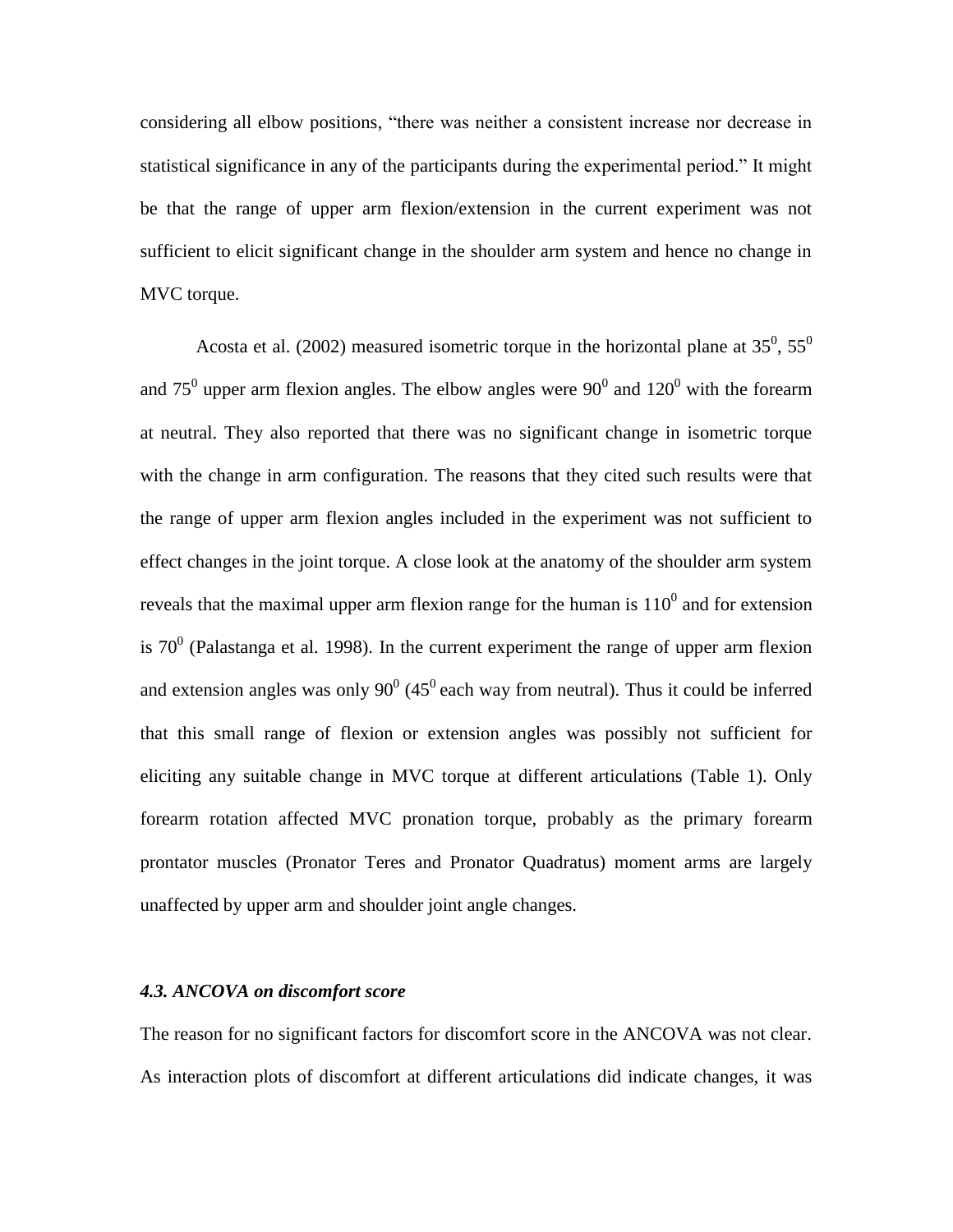felt necessary to explore the discomfort scores (TDS) of each individual participant. Box and whisker plots for each participant were constructed (Figure 9) with TDS. The plots show that there is a large variation in the data with the smallest observation at about 0.05 (Participant 2) and the largest observation at about 1.05 (Participant 23) as indicated by the smallest and largest length of the whiskers of the boxes. Few of the plots indicated central tendency but rather considerable skewness of the data. For Participants 1, 8, 9, 14 and 25 the medians were extremely skewed. There were extreme outliers (indicated by asterisk) for Participants such as 1, 3 and 25. Mild outliers were noticed for Participants 1, 6, 7, 9, 16, 17, 19, 20, 22, 23, 25 indicated by a small circle. Based on these data it is concluded that there were posture effects but that these were more pronounced for some participants than others.

#### [Insert Figure 9 here]

#### *4.4. Forearm rotation*

Discomfort was higher with deviated forearm rotation postures. SDS value was greater in prone (5.0) than when supine (4.2). These trends were similar to that reported by O' Sullivan and Gallwey (2005) who reported a mean SDS of 6.9 with forearm prone and 4.1 with forearm supine.

The radial and ulnar bones are parallel to each other in supination (Gill Coury et al. 1998b). When the forearm is prone there is crossing over of the radial and the ulnar bones. An exertion of a pronation torque with the forearm already prone possibly leads to tendon or ligament strain, thus giving rise to more discomfort. There are many blood vessels supplying the forearm musculatures, and complete or partial blockage of some of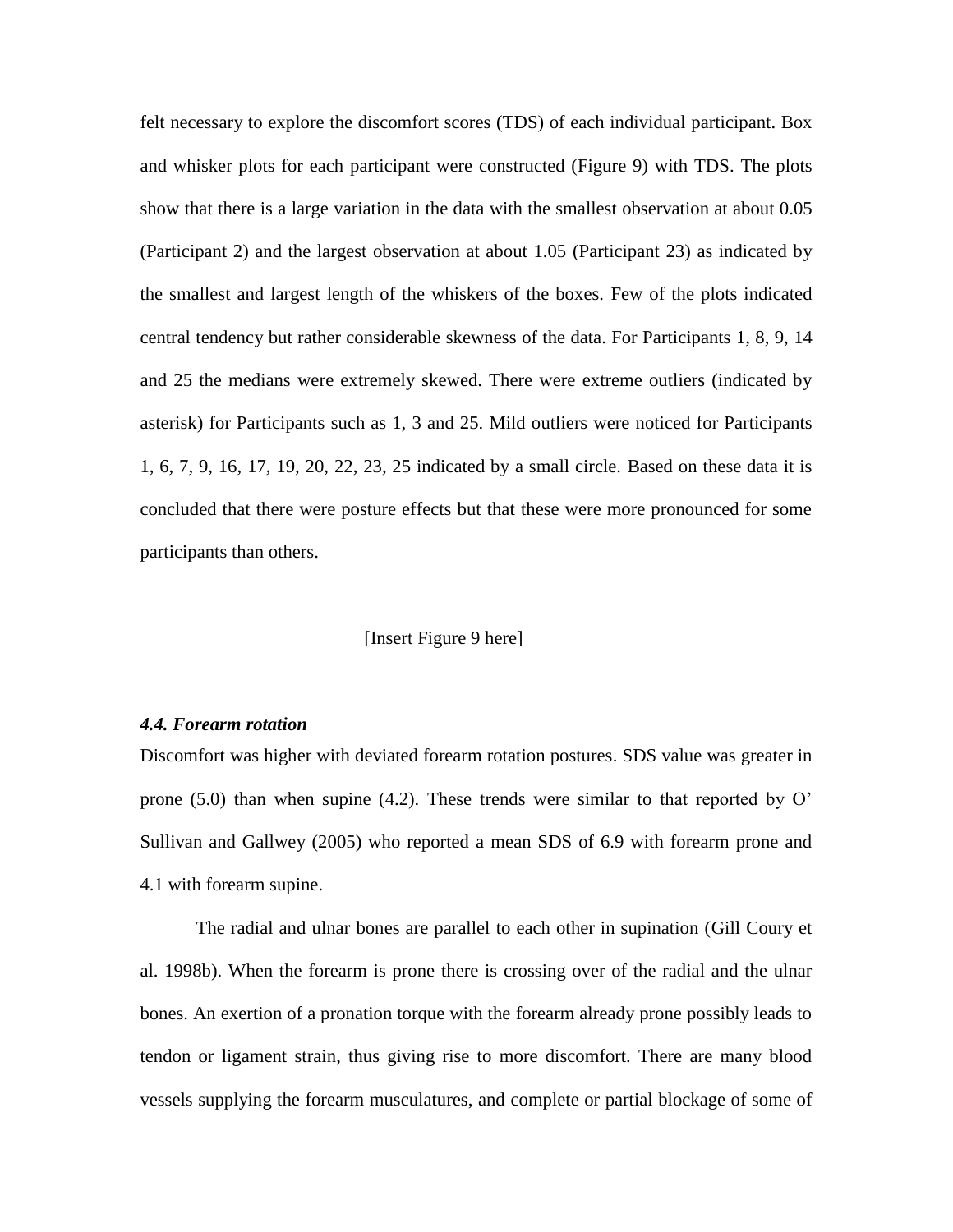these in the prone condition might have caused discomfort. Some connective tissue strain also cannot be ruled out as indicated by Wiker et al. (1989), which might have caused more discomfort at prone when compared to the supine or neutral positions. O'Sullivan and Gallwey (2005) reported similar discomfort score data indicating an increase in the prone condition.

Pressure on the median nerve of the hand has been reported to be one of the many factors causing WMSDs in industry (Kattel et al. 1996). In this regard Kleinrensink et al. (1995) studied the median nerve tension in three areas (axial, pronator teres muscle and the radial bone) at different elbow and forearm rotation angles. With the forearm prone, tension was greater at the axial region (near the axial or arm pit region of the arm). The increased tension on the median nerve at the axial region is referred all through the arm and probably causes an increase in discomfort in the arm with the forearm pronated. A cumulative effect of all these factors might lead to an increase in discomfort in the arm with forearm rotation from neutral.

#### *4.5. Elbow angle*

Elbow angles of  $135^{\circ}$  were found to result in the least discomfort. Even graphs of discomfort score at elbow angles of  $135^{\circ}$  and  $90^{\circ}$  with forearm supine were found to be parallel indicating a similar rate of change of discomfort. This is mainly due to very little change in moment arm of muscles such as PT, PQ, and Biceps, as reported by Murray et al. (1995). The authors however did not mention the exact change in moment arms, but it could be anticipated that the change was not significant for elbow angles of  $135^{\circ}$  and  $90^{\circ}$ . The only change here was increased discomfort with the elbow flexed at  $45^{\circ}$ . This could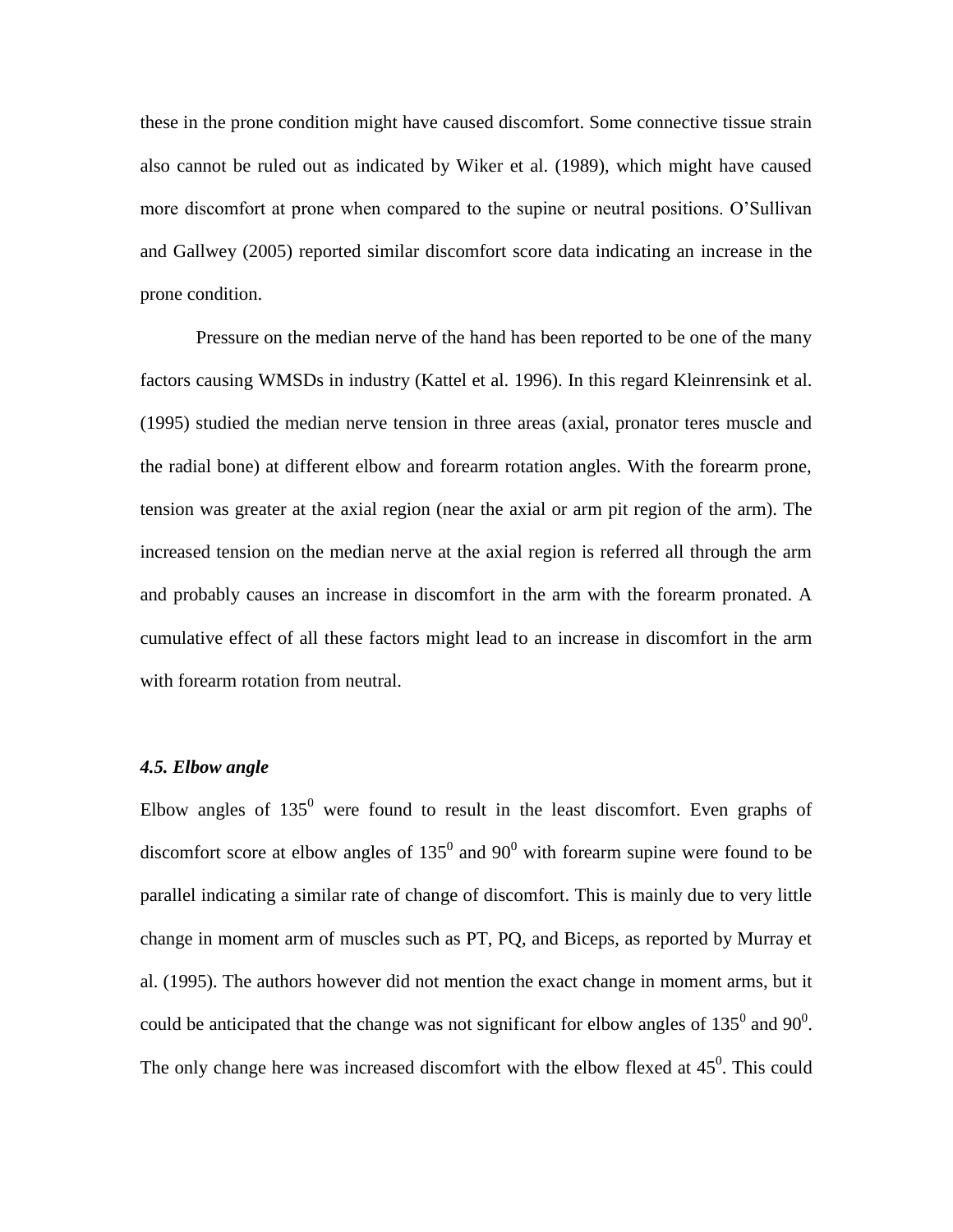be explained in the light of muscle architecture. Ettema et al. (1998) reported, that the moment arm of the PT muscle (the prime muscle in pronation) is at a maximum at  $95^\circ$ elbow flexion (25mm) and gradually decreases after this as the elbow is flexed more. At  $70<sup>0</sup>$  elbow flexion the moment arm of the muscle decreases to 21.4 mm, and after this no values have been reported by Ettema et al. or in the literature. It could be inferred from this data that at  $45^{\circ}$  elbow flexion, the moment arm of the PT muscle would decrease further and, with the forearm prone, the moment arm of the PT muscle becomes least (at  $30<sup>0</sup>$  pronation it is 6.1 mm as reported by the same group). Thus at this articulation with the least moment arm of the prime muscle the entire shoulder arm system is at a disadvantage. Thus to exert the requisite torque it has to do more work and hence becomes more stressed, leading to more discomfort.

#### *4.6. Upper arm flexion/ extension*

Extension of the upper arm leads to more discomfort compared to flexion or neutral. As the upper arm is extended it moves backwards (Palastanga et al. 1998). As the upper arm moves backwards past the neutral position the greater tubercle of the humerus bone comes into contact with the coracoacromial arch. So movement at or near this position might lead to increased discomfort. In flexion or neutral upper arm position, movement of the humeral bone is not limited as such, thus leading to less discomfort in the arm.

#### *4.7. Discomfort score as percentage of standard position*

To get an insight into why none of the factors on discomfort score in ANCOVA were significant, RDS was tabulated as percentage of standard position value (Table 8). A close look at the row by column means of Table 8 shows a pattern when the upper arm is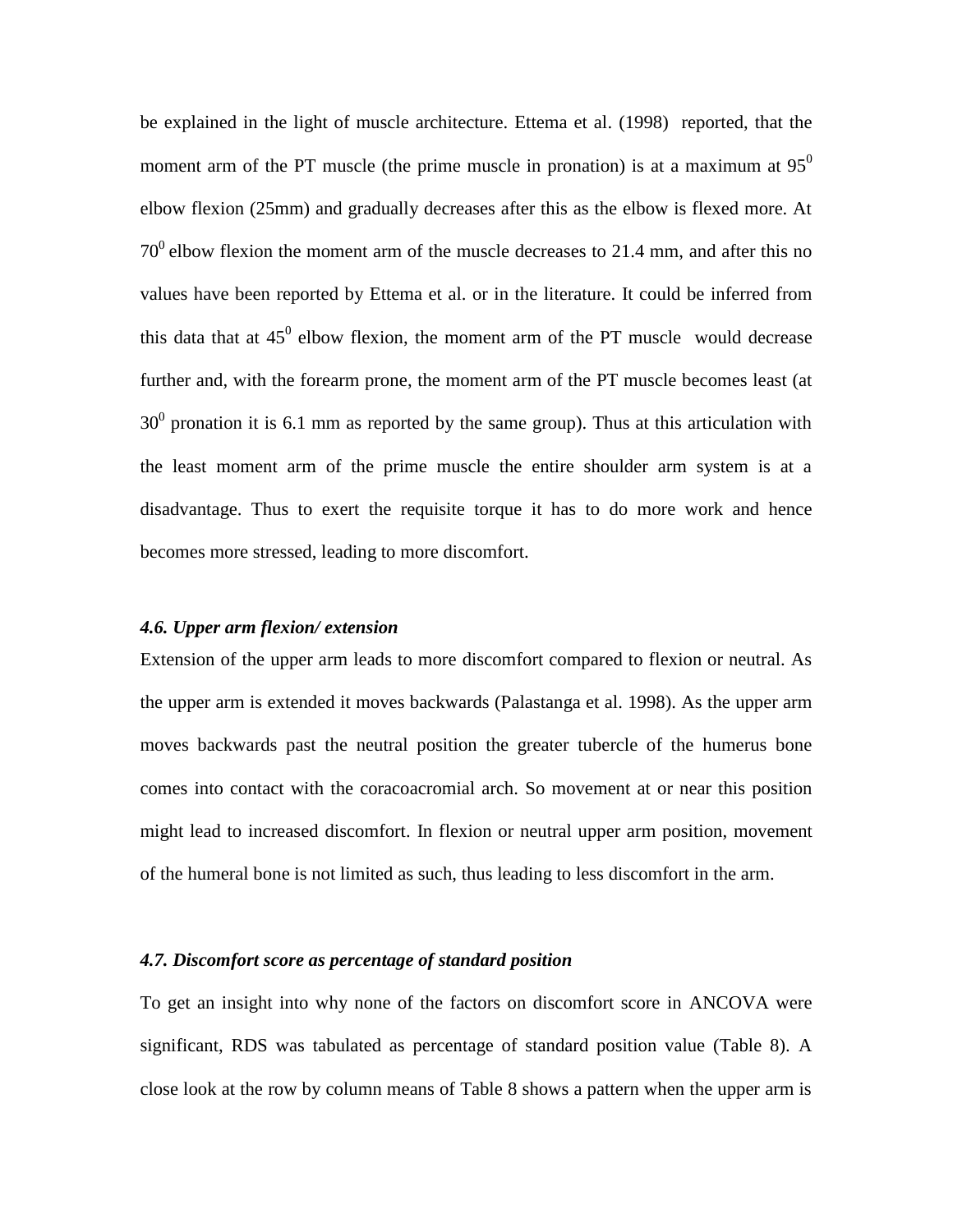in flexion or extension. In flexion the scores at elbow angles of  $45^{\circ}$  and  $90^{\circ}$  are about the same (106.5 and 103.0) and similarly for extension at elbow angles of  $45^{\circ}$  and 90<sup>°</sup> the scores are similar (124.7 and 118.9). This might be due to the fact that there is no change in muscle length at these articulations. But there is a big jump when the elbow angle changes to  $135^0$  for flexion (115.1) and for extension (138.0), possibly due to the fact that muscle length changes as the forearm moves away from the body with the upper arm in flexion/extension pushing the shoulder-arm system to a mechanically disadvantageous position. But for neutral upper arm angle there was very little difference in discomfort score at  $45^0$ ,  $90^0$  and  $135^0$  elbow angles (110.8, 103.7 and 107.6). This is also evident from the 3D plot of RDS values at Upper arm angles Vs Forearm rotation angles (% ROM) (Figure 10) as well.

[Insert Table 8 here]

[Insert Figure 10 here]

Previous work by the authors (Mukhopadhyay et al. 2007a) found higher discomfort for supine and prone forearm postures over neutral postures and that this was partly related to the exertion of higher percentages of MVC in deviated postures. In this study force was relative to MVC measured in each posture combination, but the percentage change in RDS from standard position still suggests a posture effect. Limb posture affects force output of muscles crossing a joint due to changes in the moment arms over which the muscle acts. Joint angle also affects the length of the muscle, i.e. the level of sacromere overlap, which in turn directly affects force output and fatigability depending on the proportions of type I and type II fibre types. Given that force was set relative to the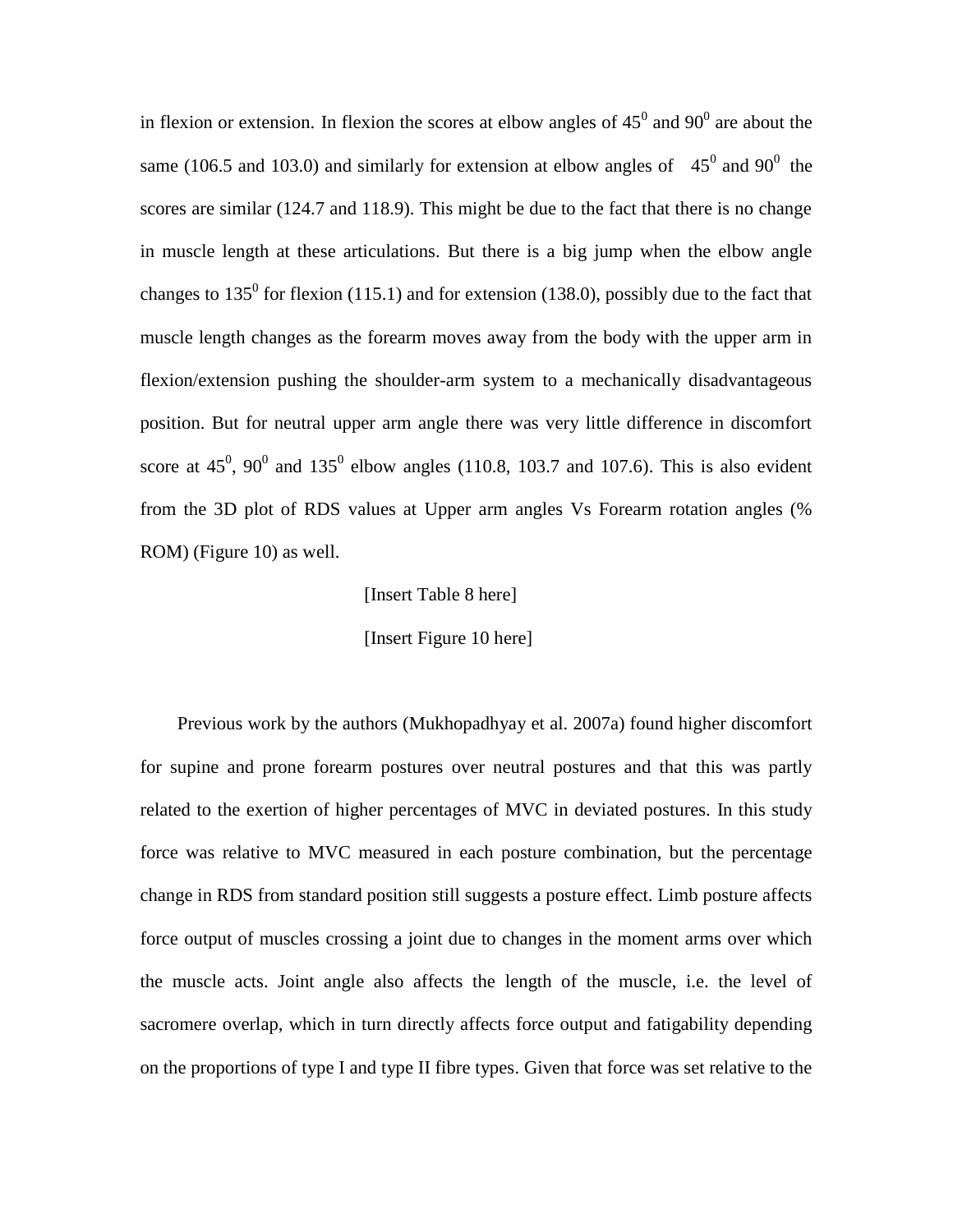MVC of each posture the increased discomfort in deviated postures may be partly attributed to an increased fatigability due to the muscle sacromere length overlap. Knowledge on the effects of sacromere overlap and force output is considerable but effects on fatigue have not received the same level of research. No scientific journals were sourced that verify or discount the hypothesis that when exertions are relative to the force output in a deviated posture, increased discomfort may be affected by muscle fatigability due to sacromere overlap effects. This remains and open question for studies of posture effects in ergonomics.

#### *4.8. Endurance time as a covariate*

In an effort to control inter-individual differences in perception of discomfort the authors used endurance time at 50% MVC as a covariate as it was significant in previous studies (O' Sullivan and Gallwey 2005, Carey and Gallwey 2005), but in this study it was not. To explore this further, mean endurance times of all the participants were plotted against their mean TDS (Figure 11). The scatter plot shows that a slightly negative relationship was evident but that it was not an accurate fit (y=-73.352X + 107.8,  $R^2 = 0.08$ ) thereby reinforcing the lack of significance for endurance time in the ANCOVA.

#### [Insert Figure 11 here]

#### *4.9. Body part discomfort map*

High discomfort in the forearm was indicative of the fact that muscles of the forearm, including the flexors and extensors in gripping and the pronators in forearm rotation, are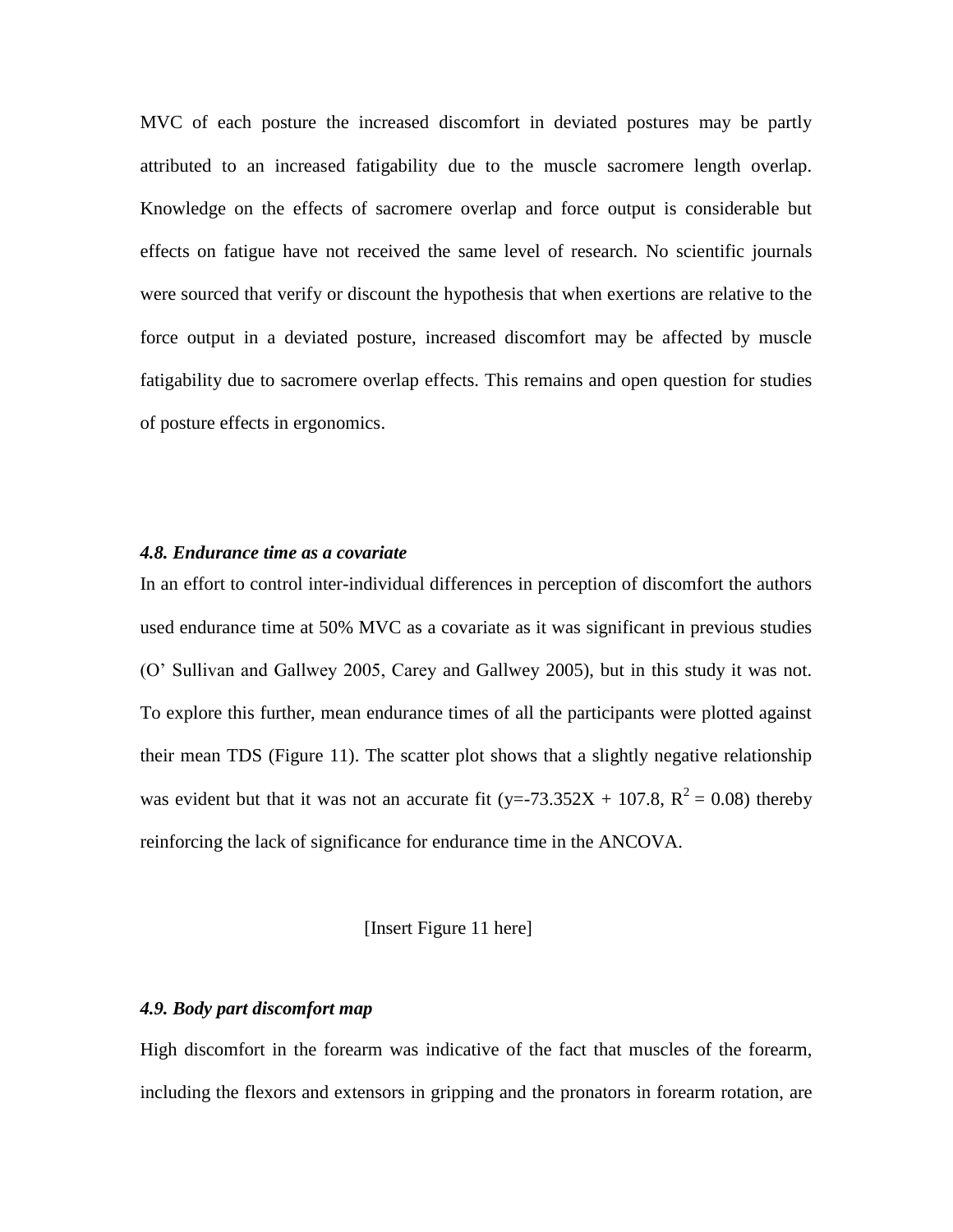highly active in such tasks. Increased discomfort at the wrist was due to the fact that the finger flexors are prime movers in any gripping task (Mogk and Kier 2003) while the wrist extensors act simultaneously as stabilizers of the wrist. Mechanical force (tension) by the flexors and extensors are transferred to the fingers via tendons which pass through the center of the wrist, a tightly compacted "duct" and site of many musculoskeletal injuries such as carpal tunnel syndrome. High stress levels in the tendons at this site combined with friction with the surrounding tissues of the carpal tunnel are considered to be the key source of discomfort at this site. Very little discomfort in the upper arm region is indicative that the muscles of these parts, mainly Biceps Brachii and Triceps, have a negligible role to play in pronation torque.

#### *4.10. Electromyography*

Significant increase in PT muscle activity with forearm prone supported the fact that PT is the prime muscle in pronation. It has been reported by Ettema et al. (1998) that PT muscle activity increases in pronation, and especially that this increase is significantly more when the elbow is flexed. This might be the case in the current experiment also.

BB muscle was only affected by elbow angle change and by no other factors. Jamison and Caldwell (1993) investigated the EMG activity of three muscles with MVC torque: Brachioradialis (BRD), Triceps Brachii (TB), and Biceps Brachii (BB). The elbow angle was at 90 $^{\circ}$  with abduction at 20 $^{\circ}$  and forearm midway between full supine and full prone. A significant increase in BB muscle activity in the supine condition of the forearm, at  $135^{\circ}$  elbow angle compared to  $90^{\circ}$ , and significant increase also at elbow angle of  $135^0$  compared to  $45^0$  elbow angle, is in agreement with the works of Buchanan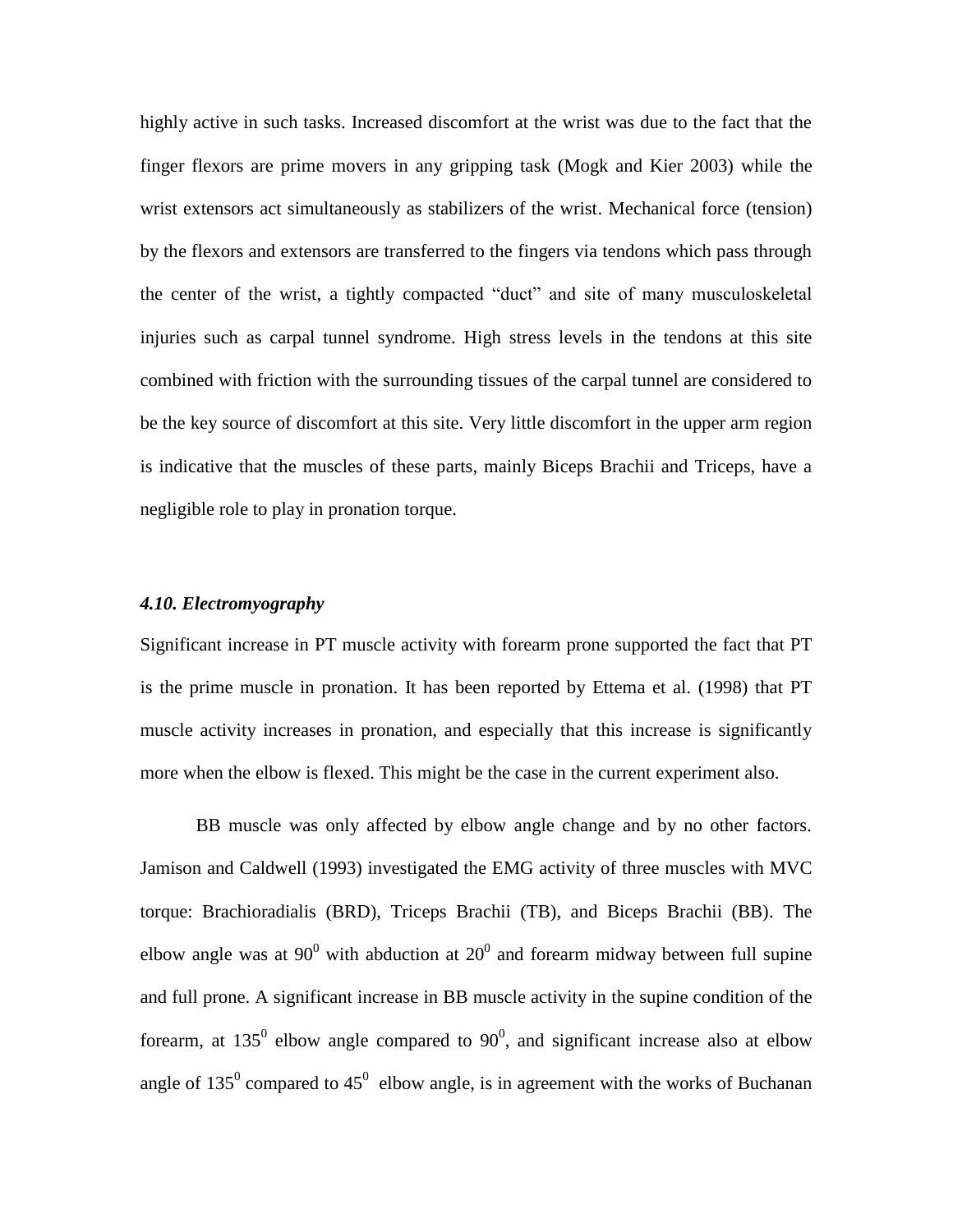et al. (1989). This group, studying EMG on different muscles of the arm while exerting MVC torque (load varying between 10% to 30% MVC), reported an increase in BB EMG activity due to decrease in its length.

#### **5. Conclusions**

Forearm rotation angle (% ROM) affected MVC pronation torque with maximum torque recorded with the forearm supine. However, forearm angle, elbow flexion and upper arm flexion/extension did not have a significant effect on discomfort in the ANCOVA. But, each of the postures was significant when combined with Participants in the two way interactions. Further investigation of the data revealed that some of the participants experienced posture effects more so than others and in these cases some of the deviated postures resulted in considerably higher discomfort ratings, specifically for the forearm prone, the elbow flexed and the upper arm extended.

Given that the dependent variable was subjective responses (discomfort ratings) which are sometimes vulnerable to perception errors the authors used torque endurance time as a covariate in an attempt to control for inter-individual differences in perceptions of pain. In this experiment the covariate was not significant and the conclusion is that it is not a good discriminator of between participant effects for the types of exertions studied.

#### **Acknowledgements**

Funding for this work was provided by the MIRTH project (GIRTH-CT-2001-005740) of the European Commission Competitive and Sustainable Growth Programme.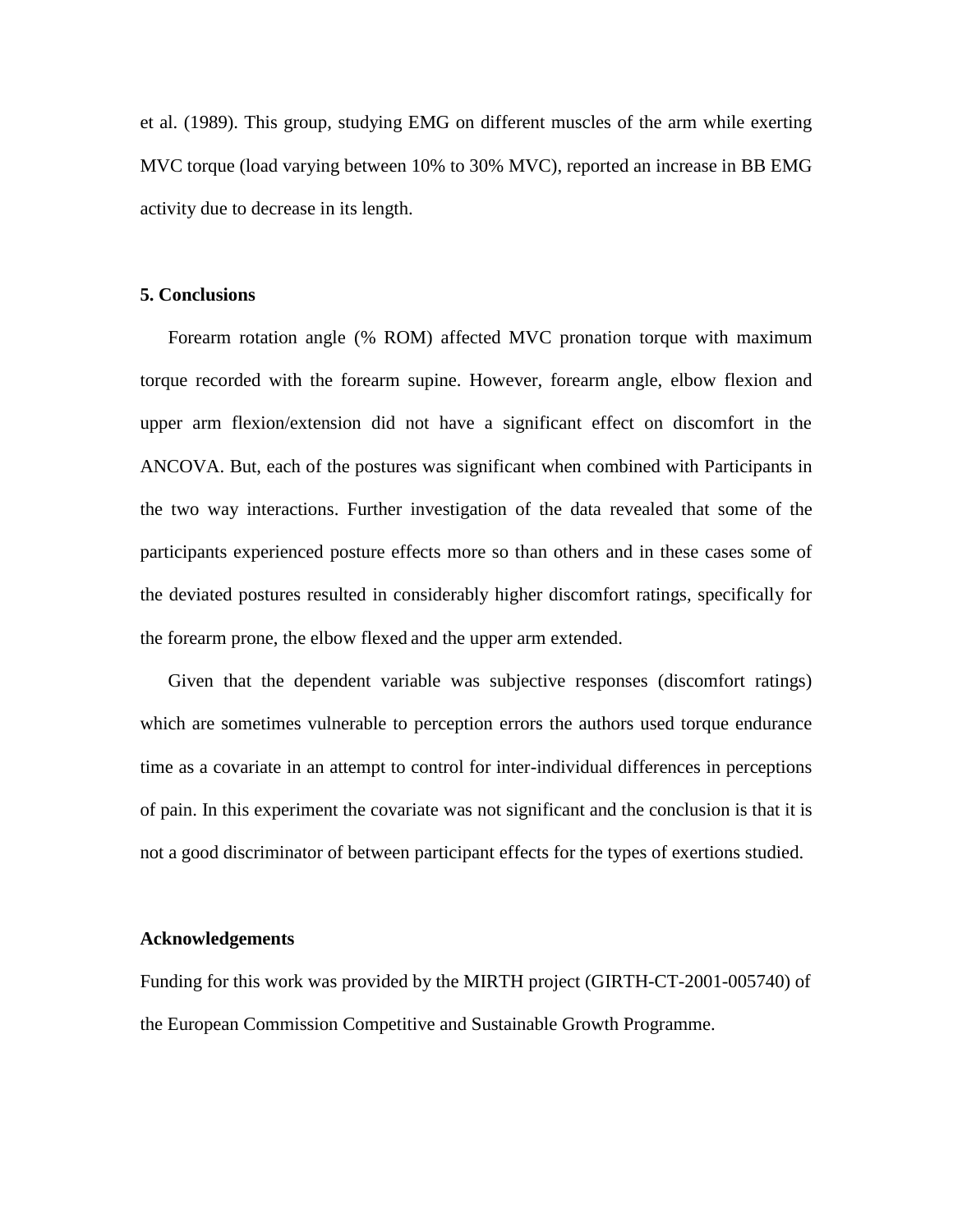#### **References**

Acosta, A.M., Dawson, M.L., Ellis, M.D., Yu, K., Zuercher, J., Beer, R.F. and Dewald, J.P.A., 2002. Changes in maximum shoulder and elbow torque generating abilities as a function of arm configuration in able bodied and chronic stroke individual. *4 th Meeting of The International Shoulder Group*, Cleveland: OH, June 17-18, 1-4.

Anderson, J.A.D., 1971. Rheumatism in industry: a review. *British Journal of Industrial Medicine*, 28**,** 103-121.

Anton, D., Shibley, L. D., Fethke, N.B., Hess, J., Cook, T.M. and Rosecrance, J., 2001. The effect of overhead drilling position on shoulder moment and electromyography. *Ergonomics*, 44**,** 489-501.

Bjelle, A., Hagberg, M. and Michaelsson, G., 1979. Clinical and ergonomic factors in prolonged shoulder pain among industrial workers. *Scandinavian Journal of Work and Environment Health*, **5,** 205-210.

Bousenna, M., Corlett, E.N. and Pheasant, S.T., 1982. The relation between discomfort and postural loading at the joints. *Ergonomics*, **25,** 315-322.

Briggs, M. and Closs, S.J., 1999. A descriptive study of the use of visual analogue scales for the assessment of pain in orthopaedic patients. *Journal of Pain and Symptom Management*, 18**,** 438-446.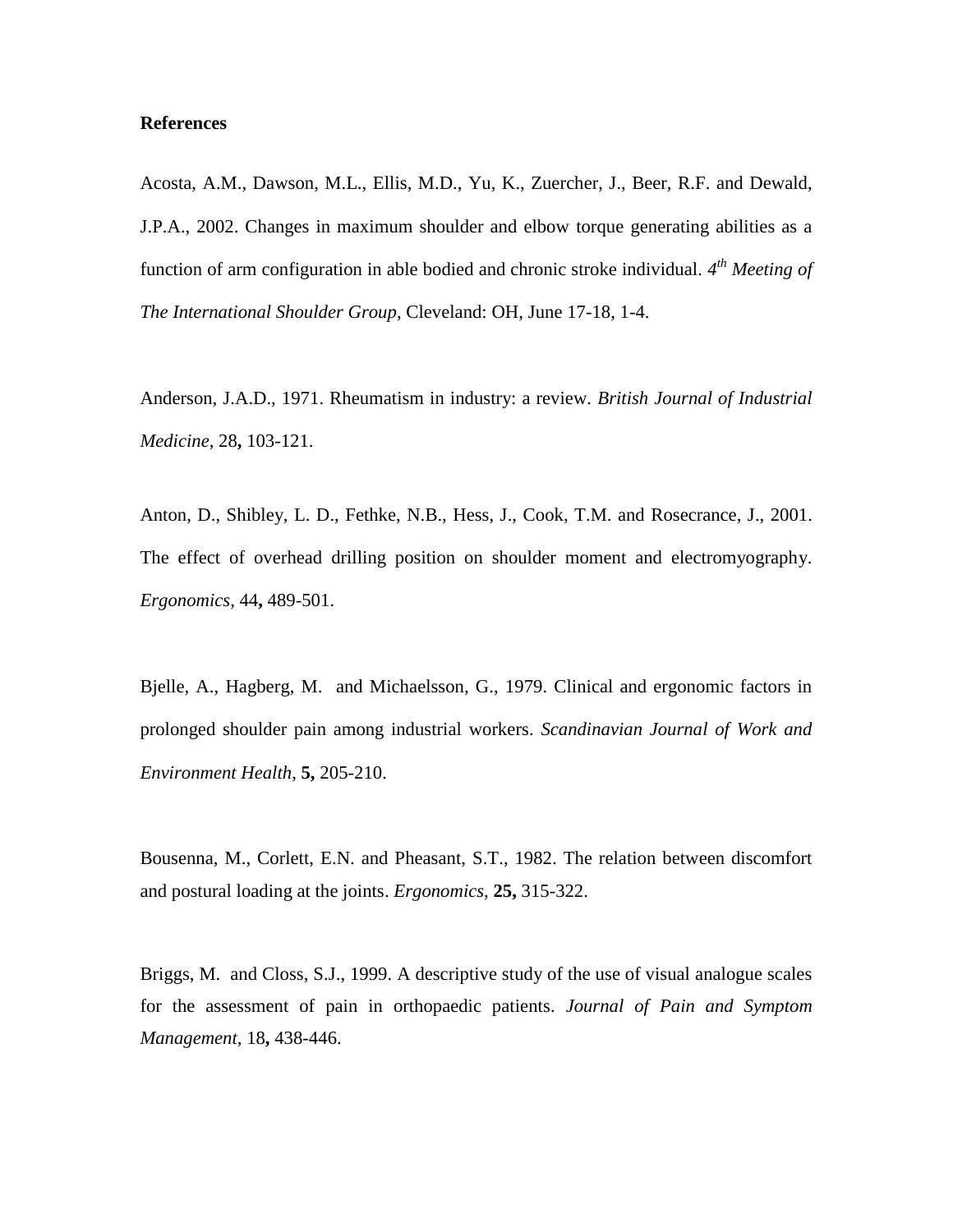Buchanan, T.S., Rovai, G.P. and Rymer, W.R., 1989. Strategies for muscle activation during isometric torque generation at the human elbow. *Journal of Neurophysiology*, **62,** 1201-1212.

Carey, E.J. and GALLWEY, T.J., 2002. Effects of wrist posture, pace and exertion on discomfort. *International Journal of Industrial Ergonomics*, **29,** 85-94.

Carey, E.J. and Gallwey, T.J., 2005. Wrist discomfort levels for combined movements at constant force and repetition rate. *Ergonomics*, **48,** 171-186.

Corlett, E.N. and Bishop, R.P., 1976. A technique for assessing postural discomfort. *Ergonomics*, **19,** 175-182.

Delagi, E.F., Perotto, A., Iazetti, J. and Morrison, D., 1980. *Anatomical guide for the elctromyographer*. 2nd ed. Illinois: Charles C.Thomas.

Ettema, G.J.C., Styles, G. and Kippers, V., 1998. The moment arms of 23 muscle segments of the upper limb with varying elbow and forearm positions: Implications for motor control. *Human Movement Science*, **17,** 201-220.

Gescheider, G.A., 1985. Psychophysics-Method Theory and Application. 2<sup>nd</sup> ed. Hillsdale: Earlbaum.

Gill Coury, J.H., Kumar, S. and Narayan, Y. 1998a. An electromyographic study of upper limb adduction force with varying shoulder and elbow postures. *Journal of Electromyography and Kinesiology*, **8,** 157-168.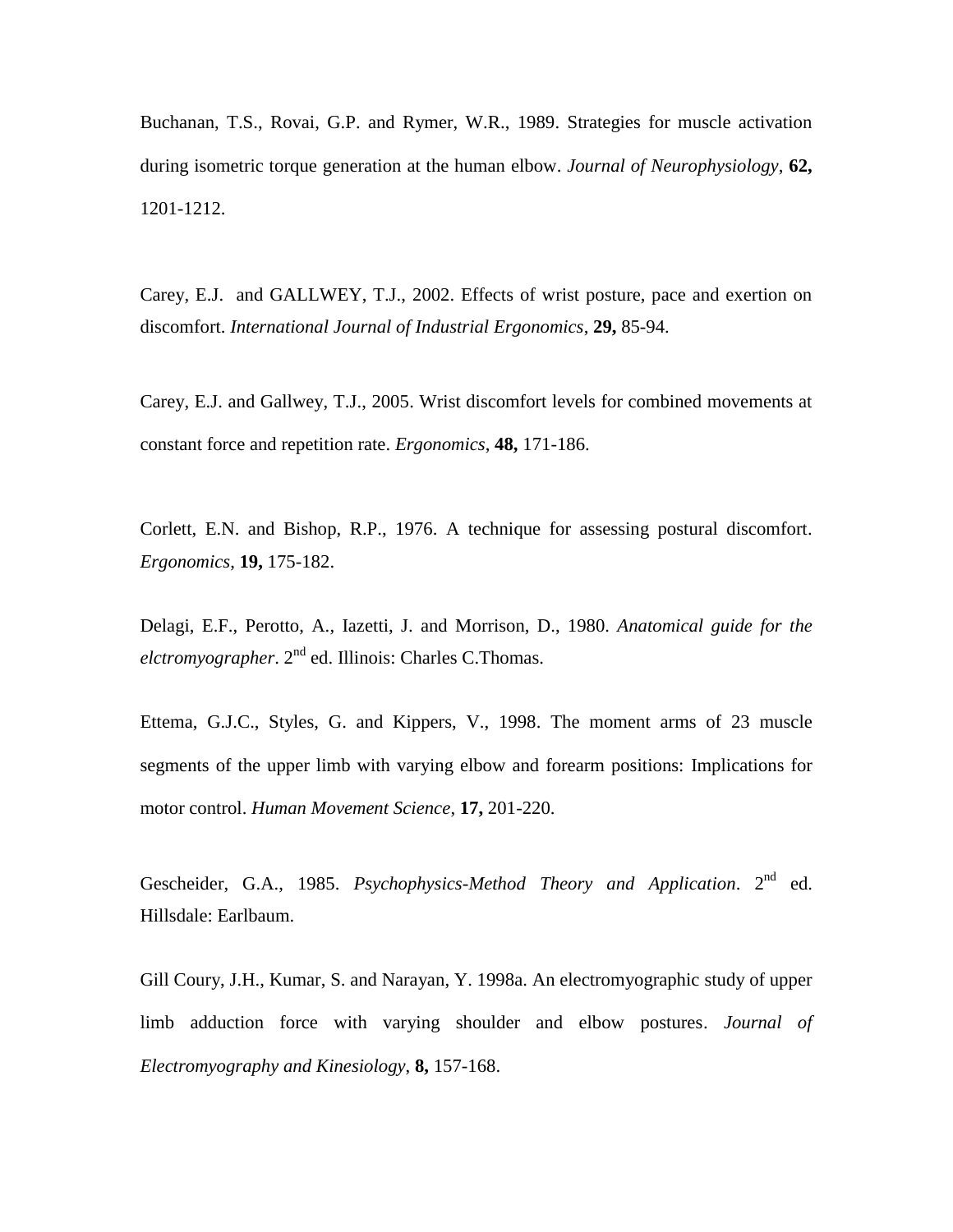Gill Coury, J.H., Kumar, S., Rodgher, S. and Narayan, Y., 1998b. Measurements of shoulder adduction strength in different postures. *International Journal of Industrial Ergonomics,* **22,** 195-206.

Gordon, K.D., Pardo, R.D., Johnson, J.A., King, G.J.W. and Miller, T.A., 2004. Electromyographic activity and strength during maximum isometric pronation and supination efforts in healthy adults. *Journal of Orthopaedic Research*, **22,** 208-213.

Grieco, A., Molteni, G., Vito, G.D. and Sias, N., 1998. Epidemiology of musculoskeletal disorders due to biomechanical overload. *Ergonomics*, **41,** 1253-1260.

Hagberg, M. and Wegman, D.H., 1987. Prevalence rates and odds ratios of shoulder-neck diseases in different occupational groups. *British Journal of Industrial Medicine,* **44,** 602- 610.

Herbert, R., Dropkin, J., Warren, N., Sivin, D., Doucette, J., Kellogg, L., Bardin, J., Kass, D. and Zoloth, S., 2001. Impact of a joint labor-management program on upper extremity musculoskeletal symptoms among garment workers. *Applied Ergonomics,* **32,** 453-460.

Jamison, J.C. and Caldwell, G.E., 1993. Muscle synergies and isometric torque production: influence of supination and pronation level on elbow flexion. *Journal of Neurophysiology*, **70,** 947-960.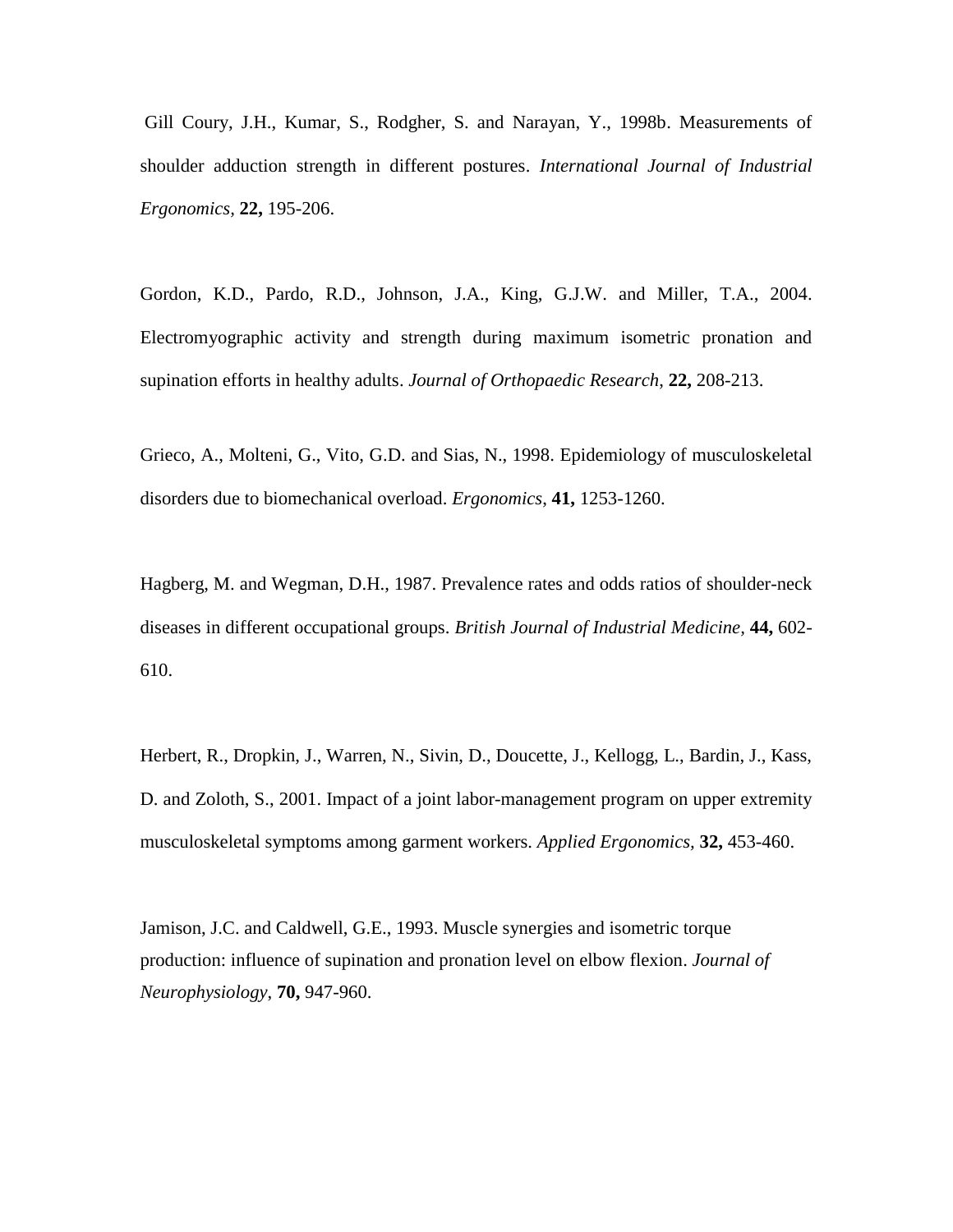Kattel, B.P., Fredericks, T.K., Fernandez, J.E. and Lee, D.C., 1996. The effects of upper extremity posture on maximum grip strength. *International Journal of Industrial Ergonomics,* **18,** 423-429.

Kilbom, A., and Persson, J., 1987. Work technique and its consequences for musculoskeletal disorders. *Ergonomics,* **30,** 273-279.

Kleinrensink, G.J., Stoeckart, R., Vleeming, A., Snijders, C.J. and Mulder, P.G.H., 1995. Mechanical tension in the median nerve, the effects of joint positions, *Clinical Biomechanics,* **10,** 240-244.

Kramer, J.F., Nusca, D., Bisbec, L., Macdermid, J., Kemp, D. and Boley, S., 1994. Forearm pronation and supination: reliability of absolute torques and non-dominant /dominant hand ratios. *Journal of Hand Therapy,* **1,** 15-20.

Kumar, S., 2001. Theories of musculoskeletal injury causation. *Ergonomics,* **44,** 17-47.

Lutz, T.J., Starr, H., Smith, C.A., Stewart, A.M., Monroe, M.J., Joines, S.M.B. and Mirka, G.A., 2001. The use of mirrors during an assembly task: a study of ergonomics and productivity. *Ergonomics,* **44,** 215-228.

Maeda, K., 1975. Occupational cervicobrachial disorders in assembly plant. *Kurume Medical Journal,* **22,** 231-239.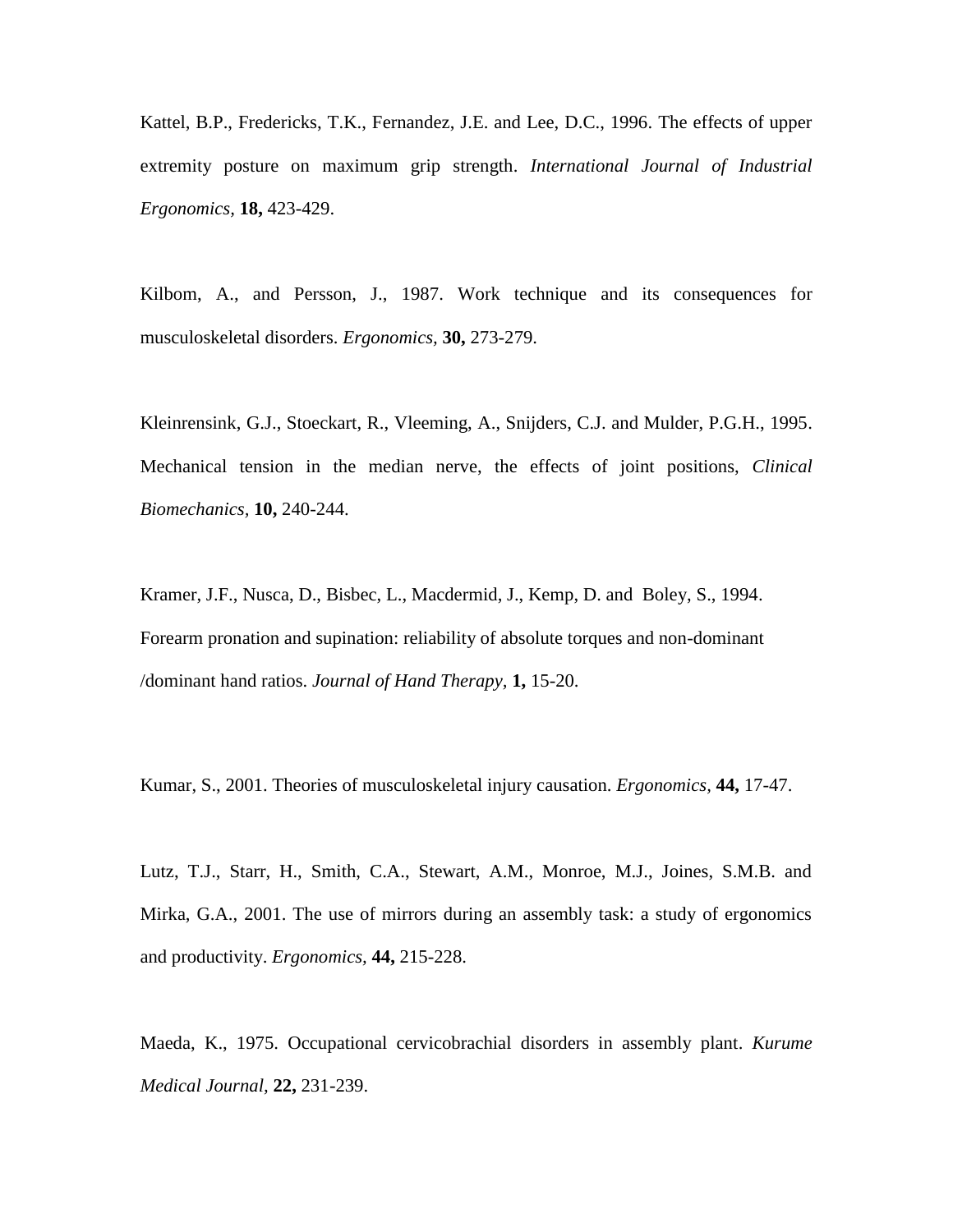McKenna, R.E. and Gallwey, T.J., 2002. Some variables affecting WMSDs in electronic assembly work. *In*: L. O'Sullivan and S. Chan, eds. *Irish Ergonomics Review,* Limerick: University of Limerick, 1-6.

Mogk, J.P.M. and Kier, P.J., 2003. The effects of posture on forearm muscle load during gripping. *Ergonomics*, **46,** 956-975.

Muggleton, J.M., Allen, R. and Chappell, P.H., 1999. Hand and arm injuries associated with repetitive manual work in industry: a review of disorders, risk factors and preventive measures. *Ergonomics,* **42,** 714-739.

Mukhopadhyay, P., O' Sullivan, L.W. and Gallwey, T.J., 2007a. Estimating upper limb discomfort level due to intermittent isometric pronation torque with various combinations of elbow angles, forearm rotation angles, force and frequency with upper arm at  $90^{\circ}$ Abduction. *International Journal of Industrial Ergonomics*, **37**, 313-325.

Mukhopadhyay, P., O' Sullivan, L.W. and Gallwey, T.J., 2007b. Effects of upper arm articulations on shoulder-arm discomfort profile in a pronation task. Occupational Ergonomics, **7**, 1-13.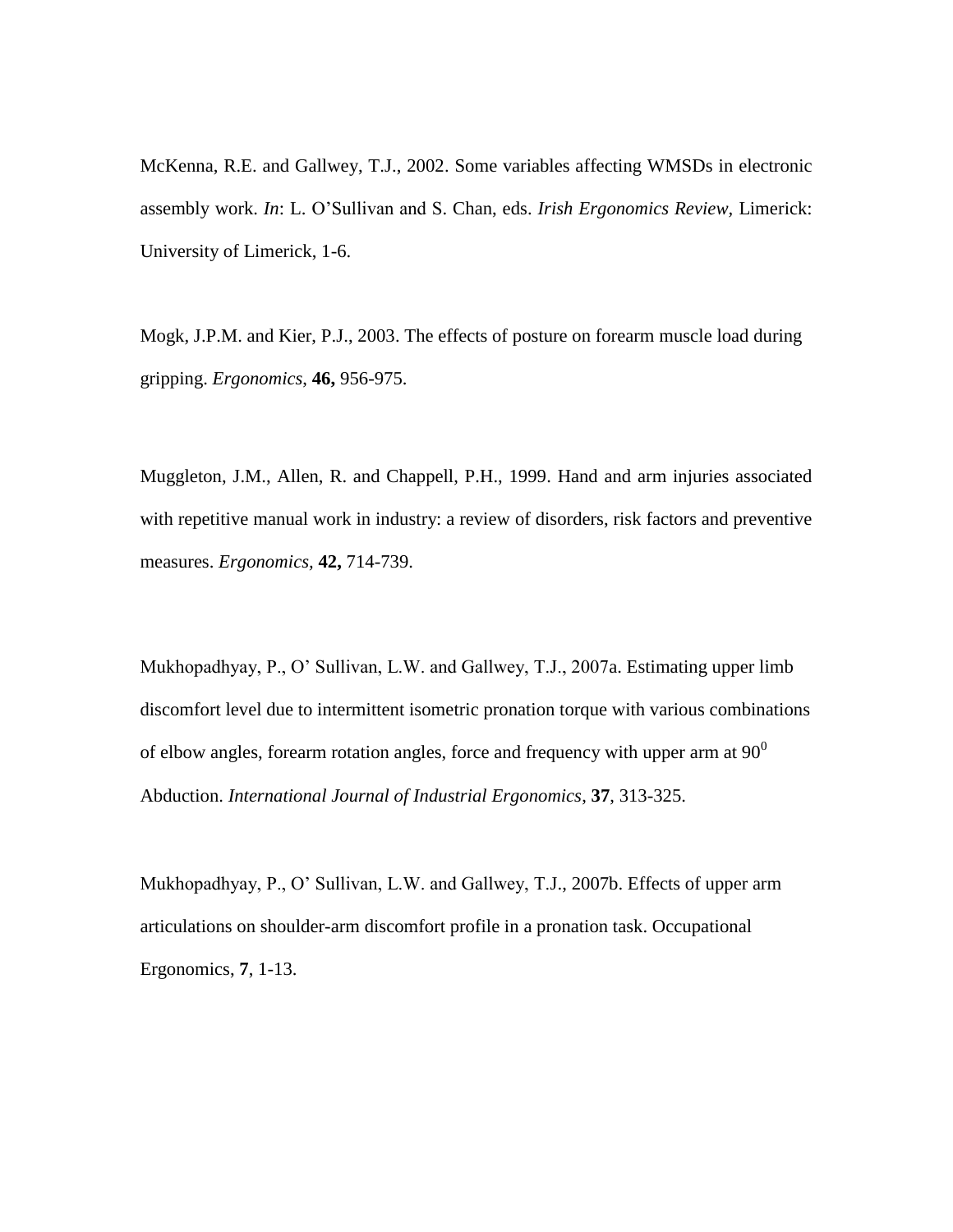Murray, W.M., Delp, S.L. and Buchanan, T.S., 1995. Variation of muscle moment arms with elbow and forearm position. *Journal of Biomechanics,* **5,** 513-525.

O'Sullivan L.W. and Gallwey, T.J., 2005. Forearm torque strengths and discomfort profiles in pronation and supination. *Ergonomics,* **48,** 703-721.

Palastanga, N., Field, D. and Soames, R., 1998. *Anatomy and Human Movement,* Structure and Function. 2<sup>nd</sup> ed. Oxford: Butterworth Heinemann.

Ranney, D., Wells, R. and Moore, A., 1995. Upper limb musculoskeletal disorders in highly repetitive industries: precise anatomical physical findings. *Ergonomics,* **38,** 1408- 1423.

Richards, L.G., Olson, B. and Thomas, P.P., 1995. How forearm position affects grip strength. *The American Journal of Occupational Therapy*, **50,** 133-138.

Salter, N. and Darcus, H.D., 1952. The effect of the degree of elbow flexion on the maximum torques developed in pronation and supination of the right hand. *Journal of Anatomy,* **89,** 197-202.

Strasser, H., 2001. Electromyography: Methods and techniques, *In:* W. Karwowski, ed., *International Encyclopaedia of Ergonomics and Human Factors Vol 3*. London: Taylor and Francis, 1801-1804.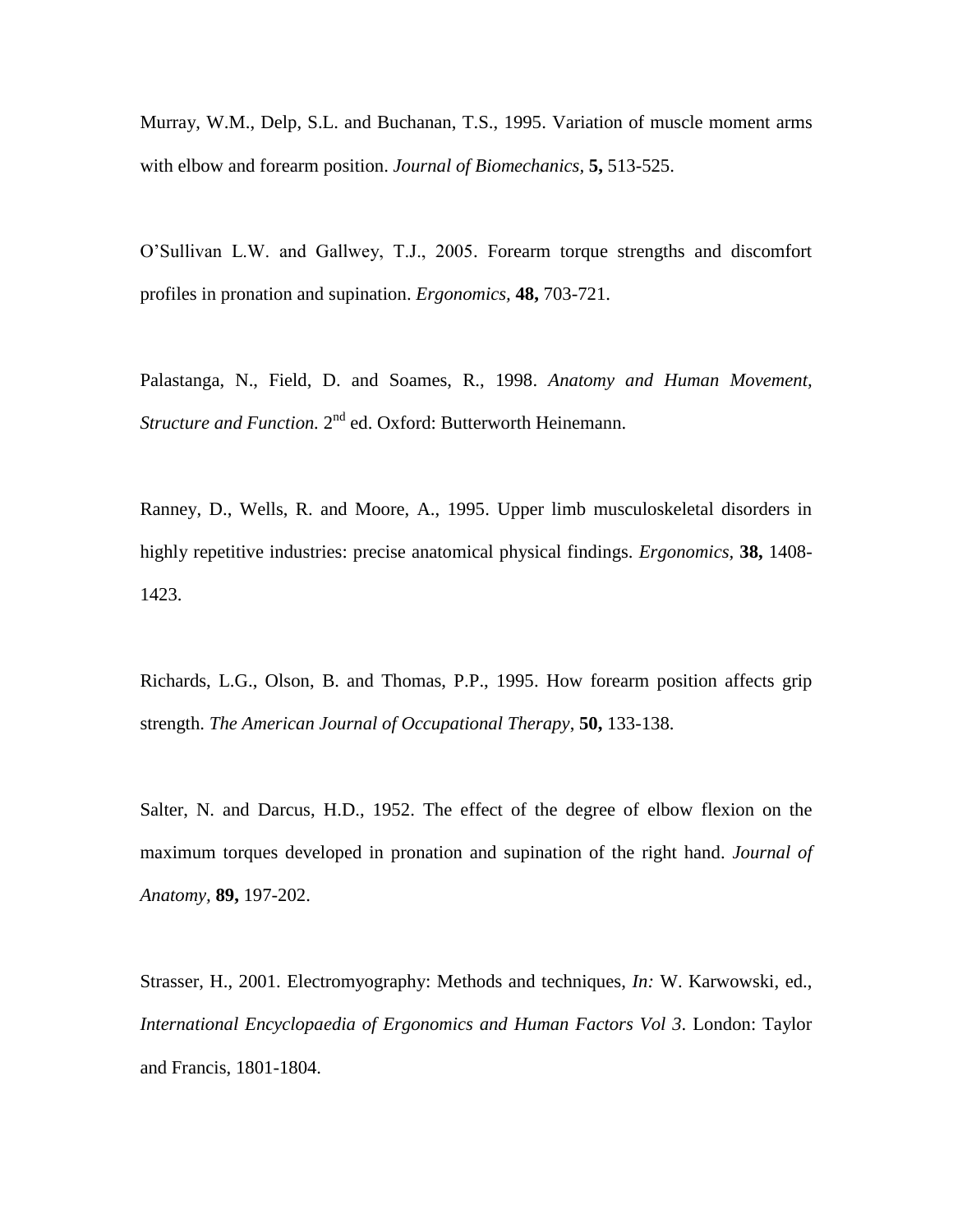Wiker, F.S., Chaffin, D.B. and Langolf, G.D., 1989. Shoulder posture and localized muscle fatigue and discomfort. *Ergonomics,* **32,** 211-237.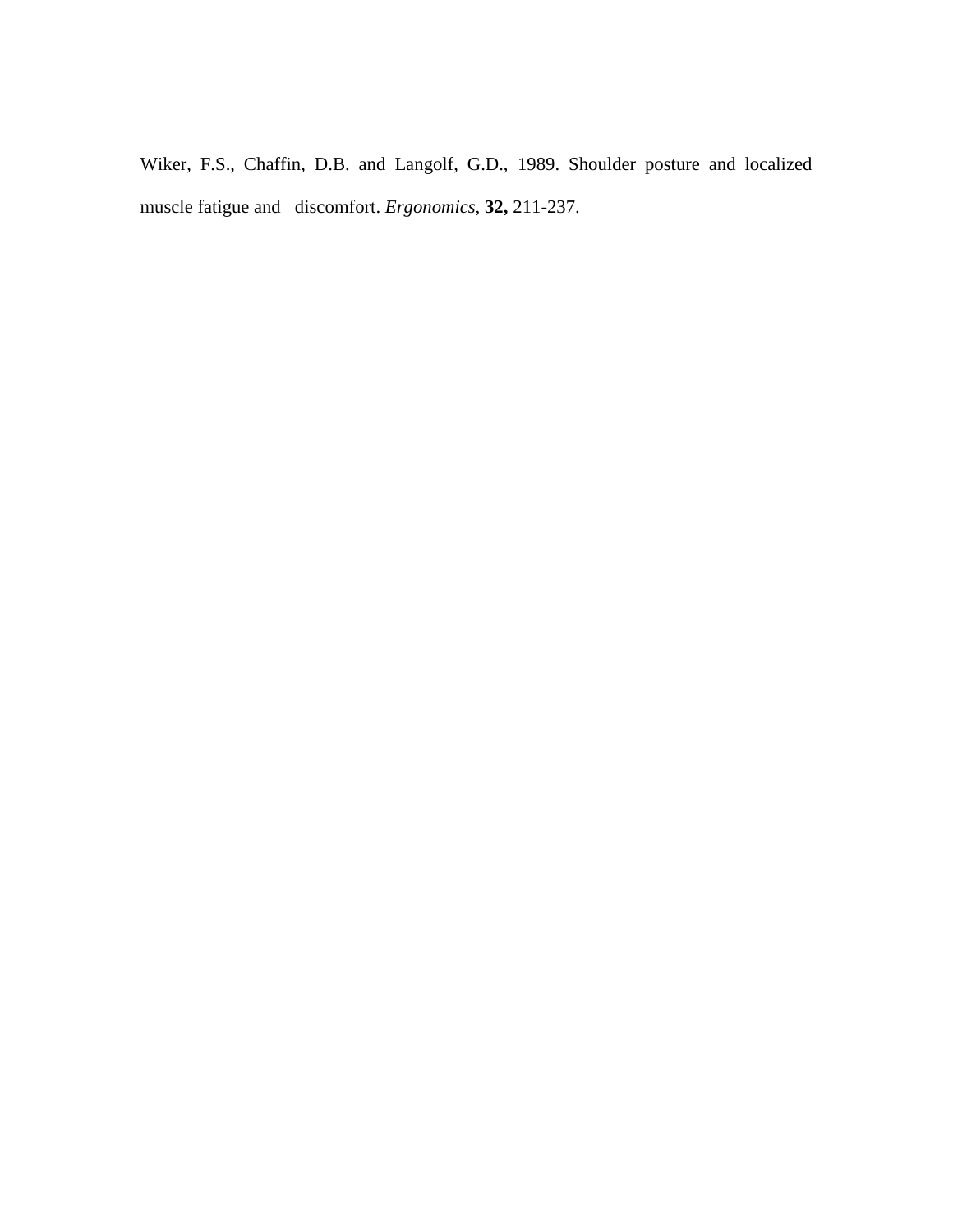#### List of Figures

Figure 1 Fixture for keeping the shoulder arm system in position

Figure 2 Screen shot of Lab VIEW Virtual Instrument (VI) for recording torque

Figure 3 Screen shot of LabVIEW VI for EMG recording

Figure 4 Screen shot of LabVIEW VI for discomfort recording

Figure 5 Transformed discomfort score (TDS) Vs Forearm rotation angle (%ROM) at different elbow angles

Figure 6 TDS Vs Forearm rotation (%) ROM at different upper arm angles

Figure 7 TDS Vs Upper arm angle at different elbow angles

# **Figure 8 Discomfort profile in different parts of the arm after each treatment combinations.**

Figure 9 Box plot for Transformed Discomfort Score (TDS) Vs Subject

Figure 10 Mean RDS values at Upper arm angles Vs Forearm rotation angles (% ROM)

# **Figure 11 Endurance time Vs Transformed Discomfort Score (TDS)**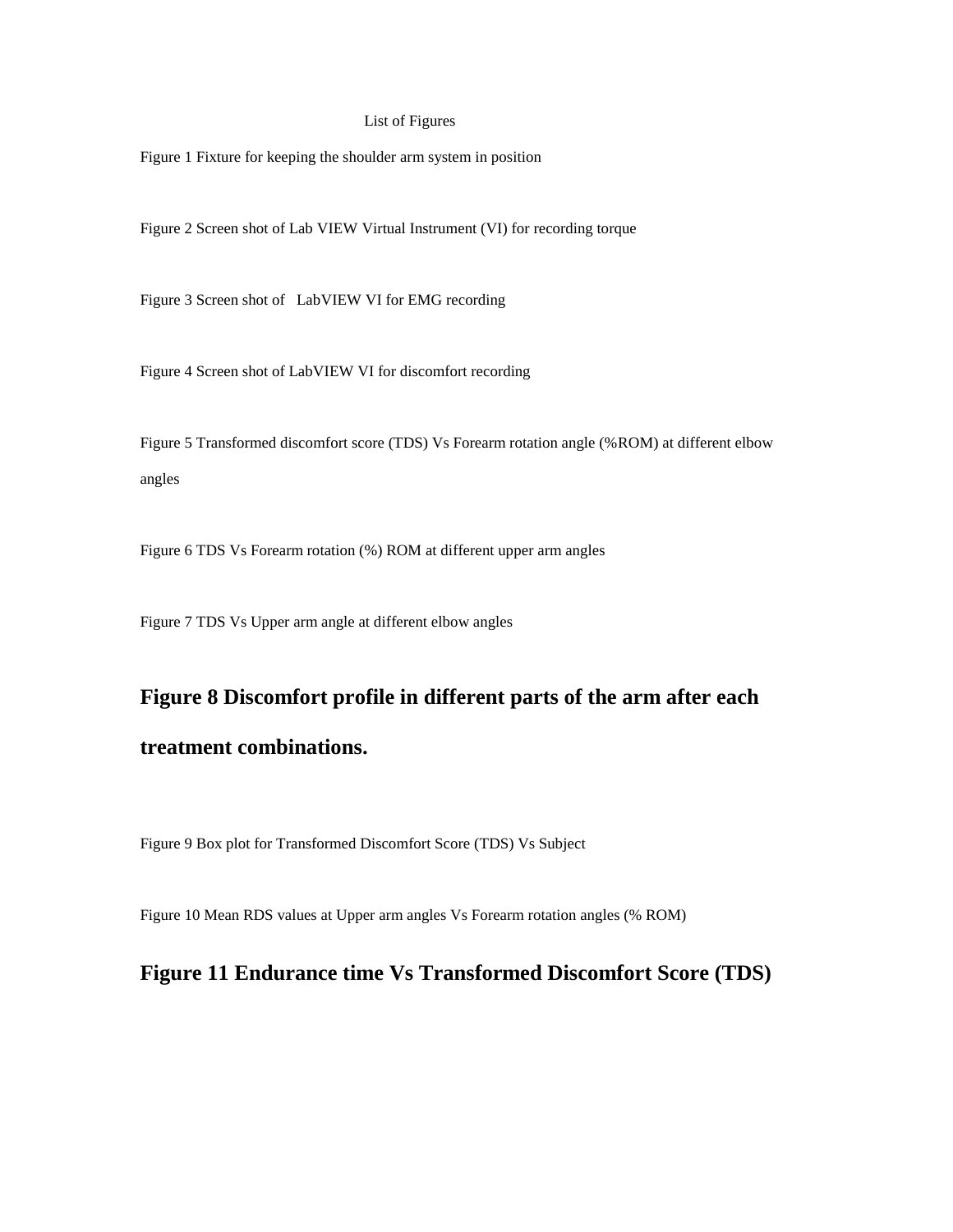

Figure 1 Fixture for keeping the shoulder arm system in position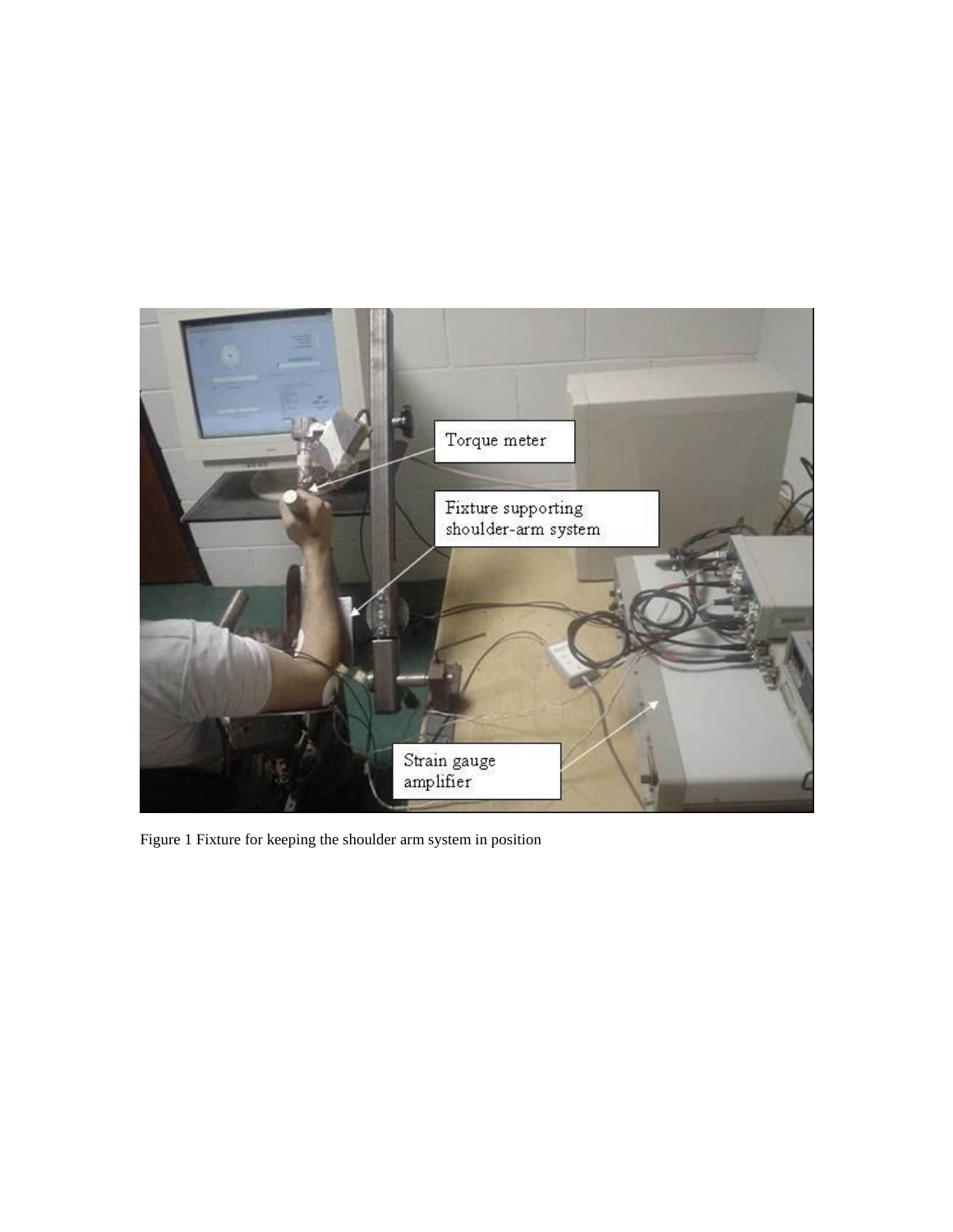

Figure 2 Screen shot of LabVIEW Virtual Instrument (VI) for recording torque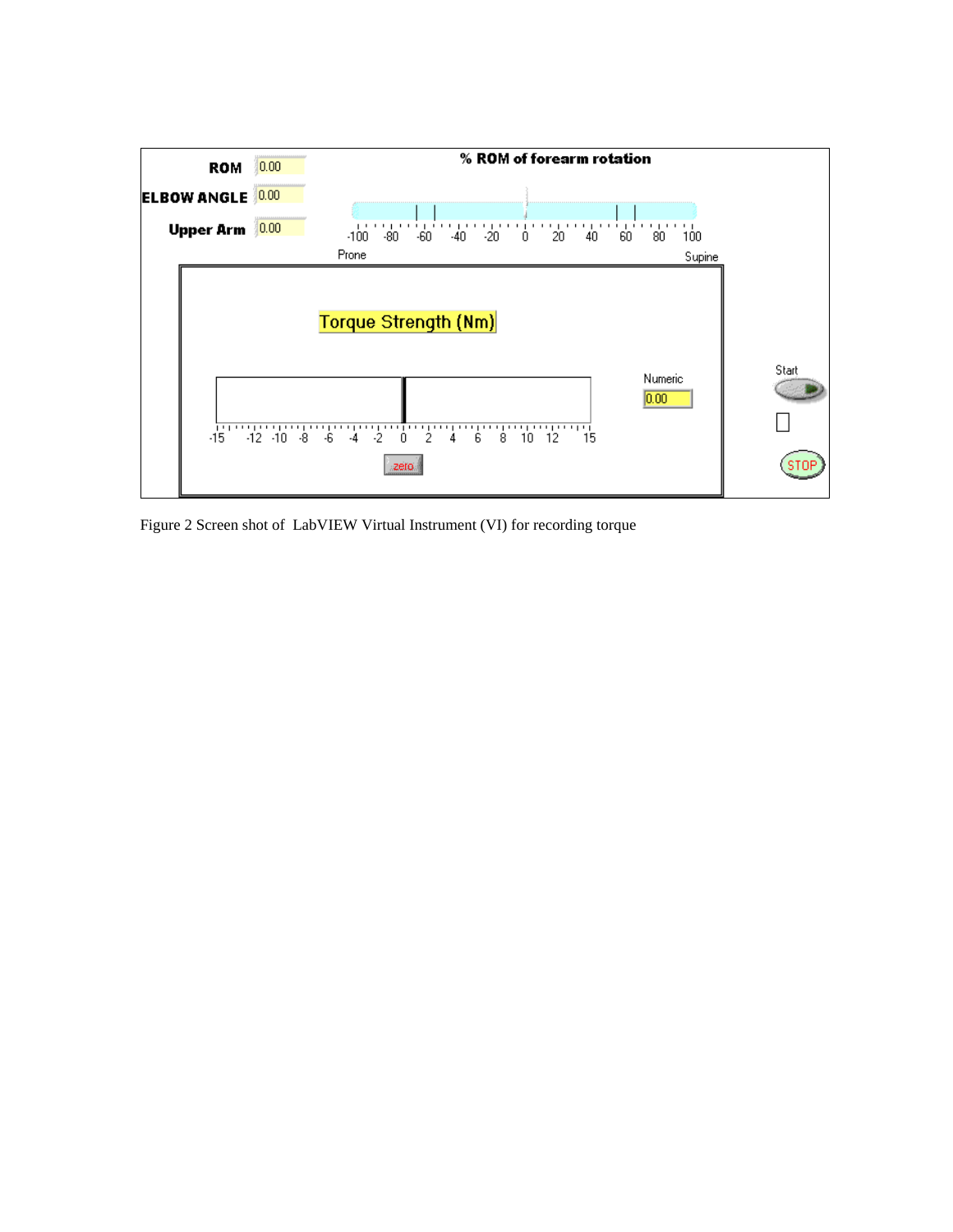

Figure 3 Screen shot of LabVIEW VI for EMG recording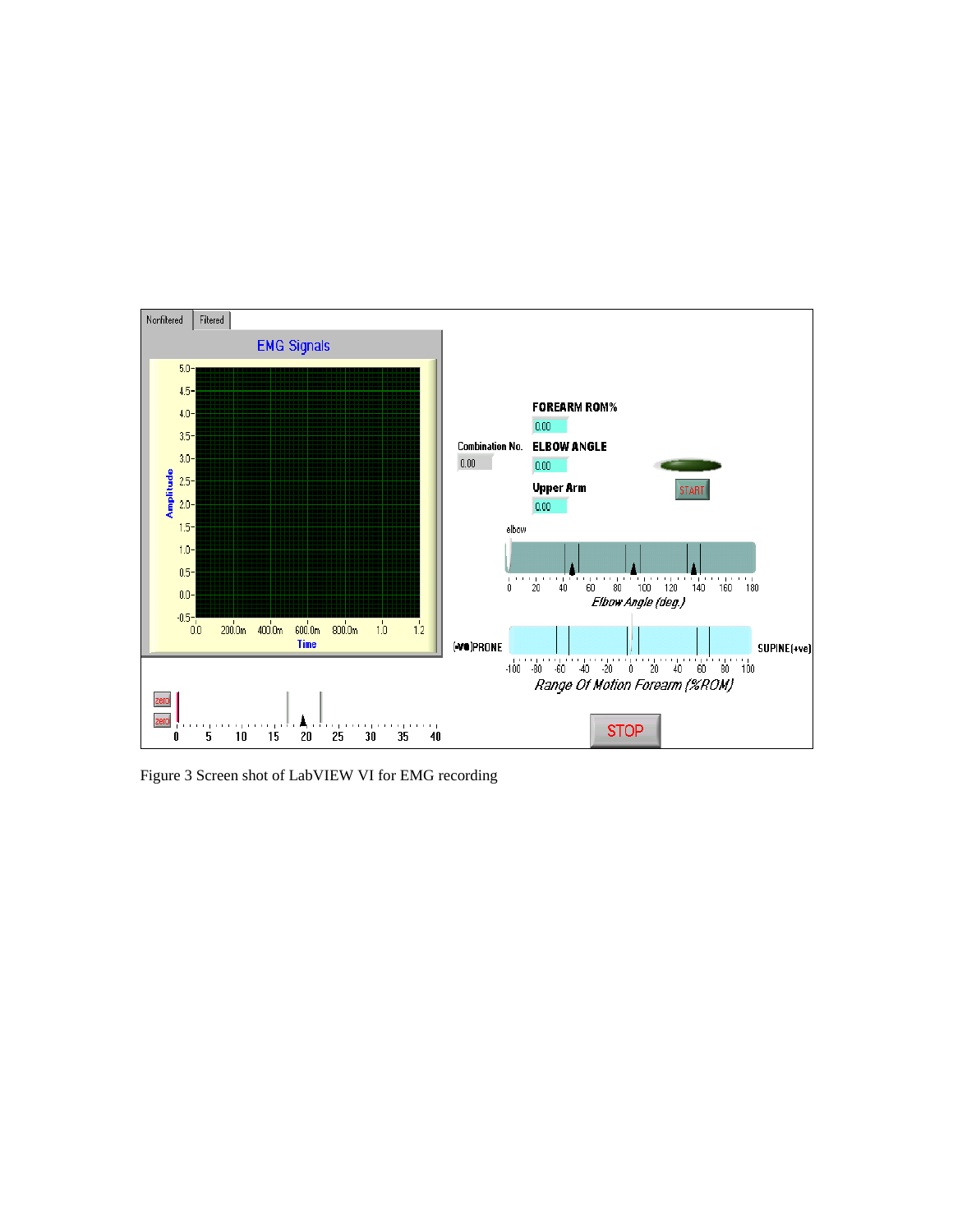

Figure 4 Screen shot of LabVIEW VI for discomfort recording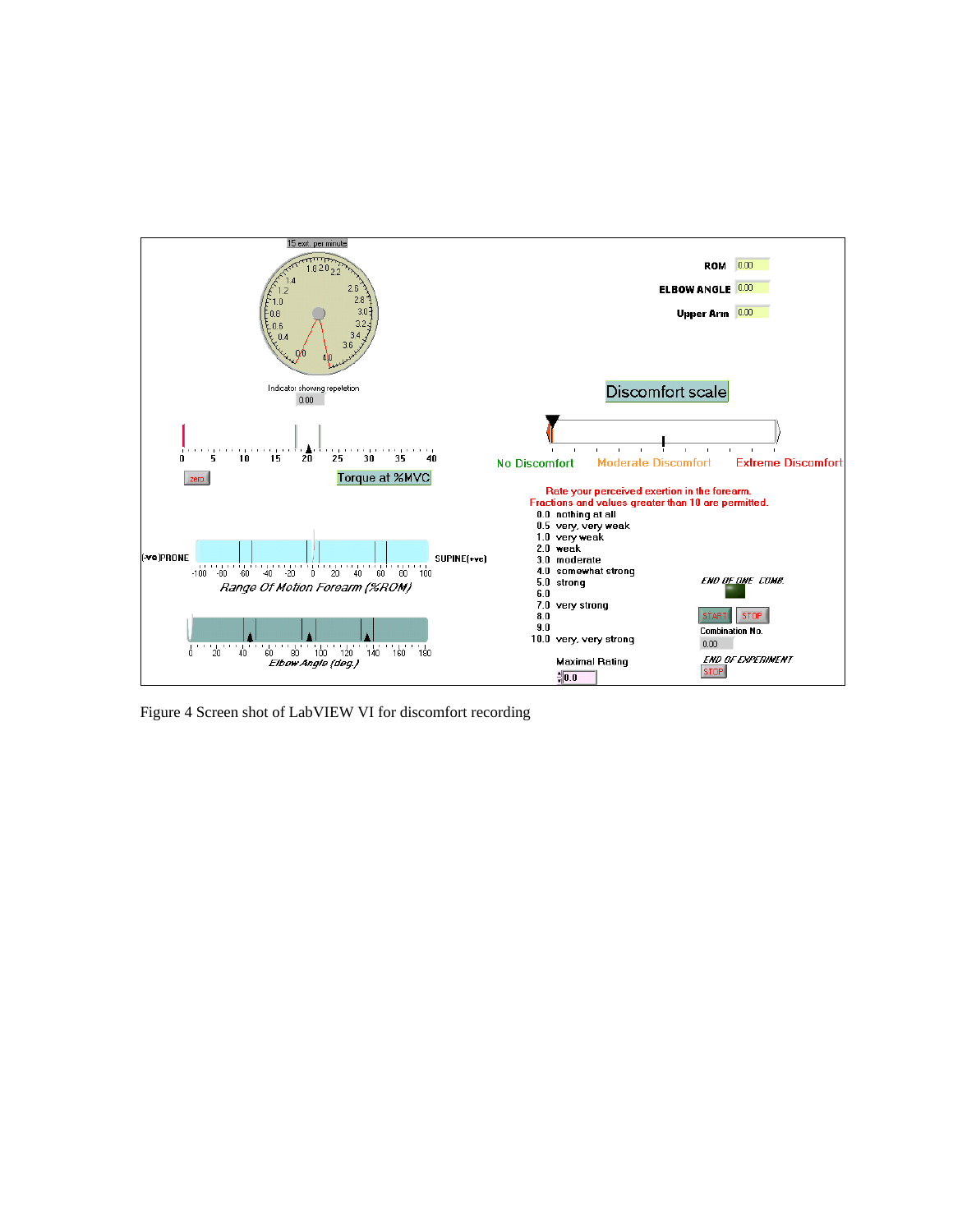

Figure 5 Transformed discomfort score (TDS) Vs Forearm rotation angle (%ROM) at different elbow angles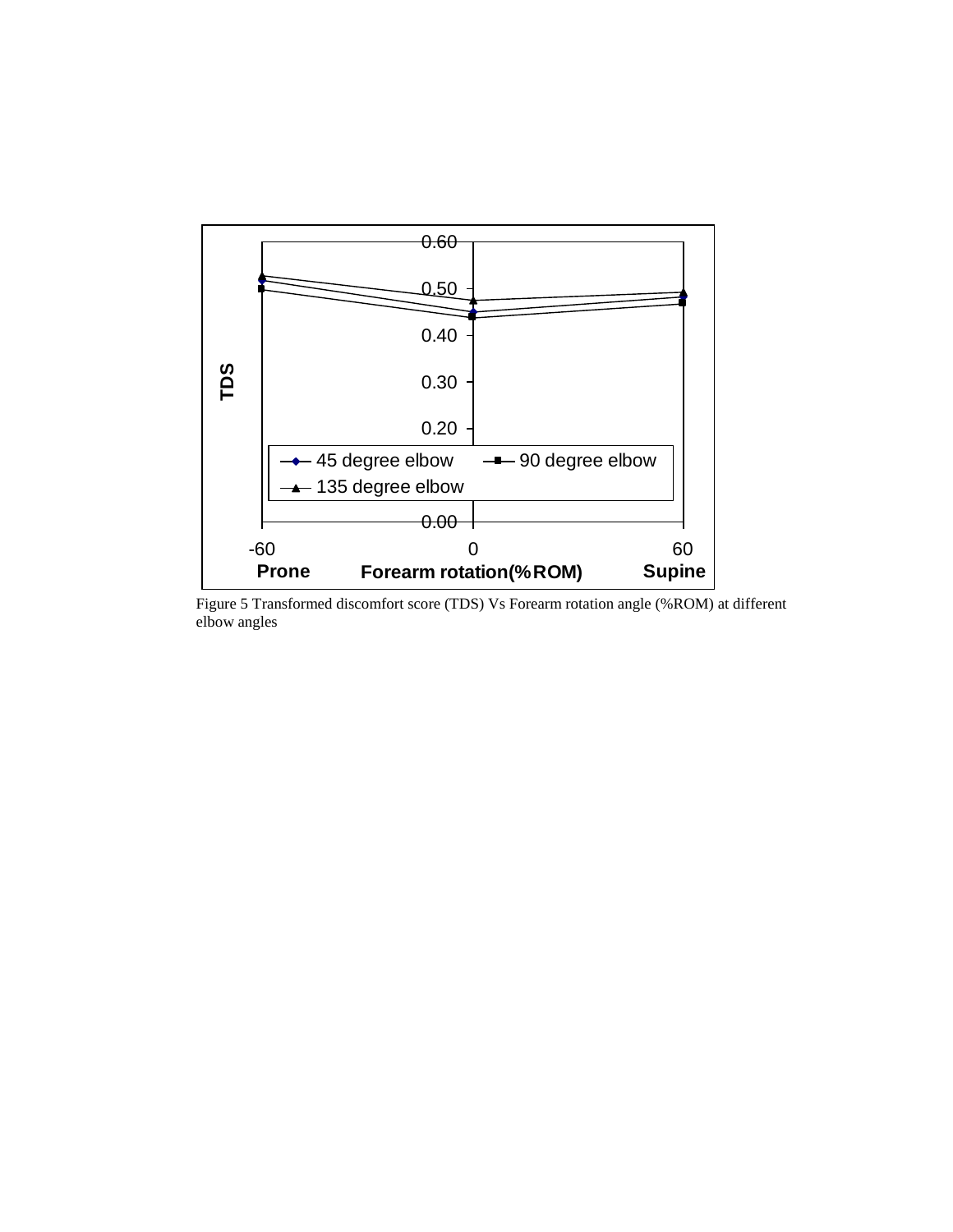

Figure 6 TDS Vs Forearm rotation (%) ROM at different upper arm angles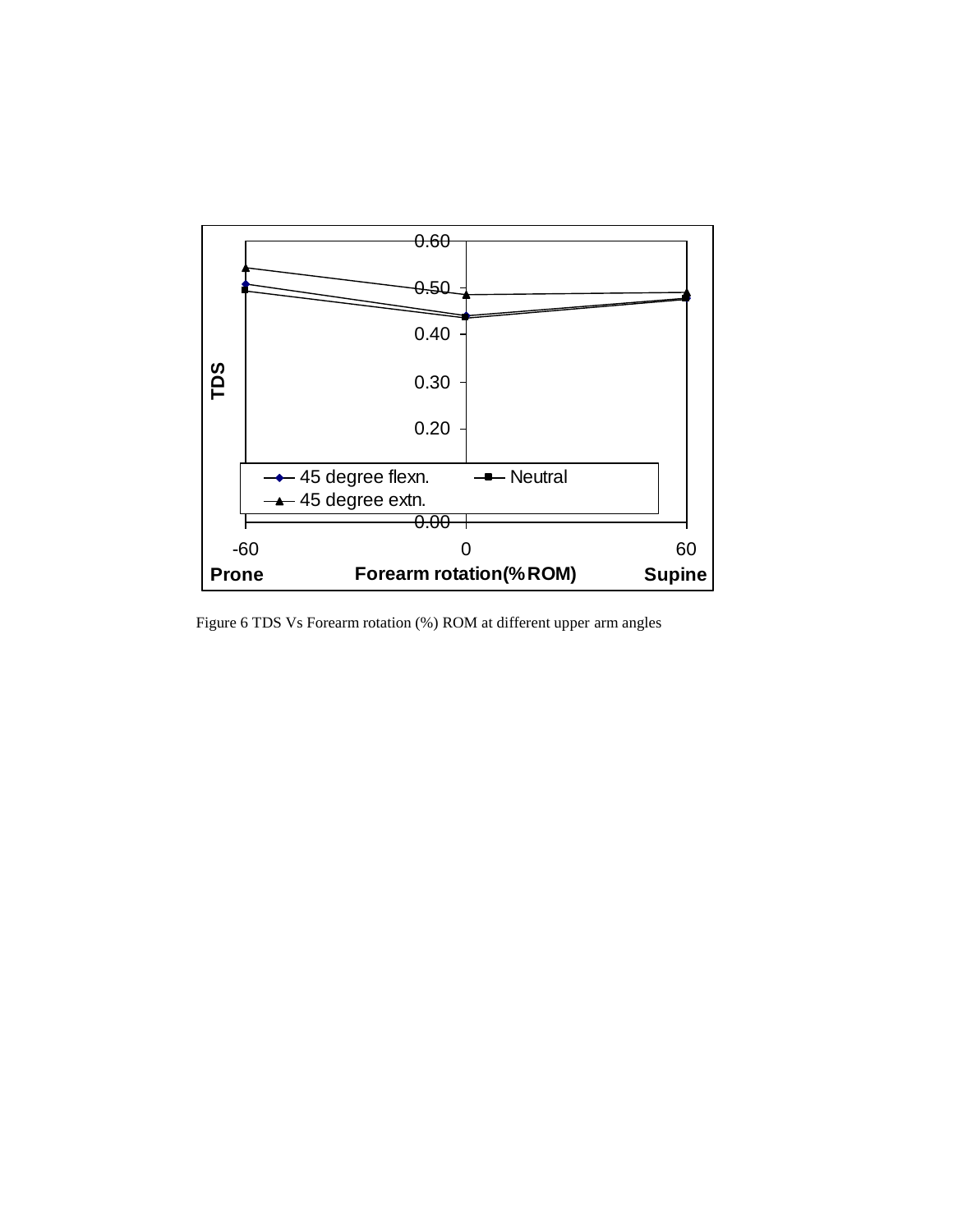

Figure 7 TDS Vs Upper arm angle at different elbow angles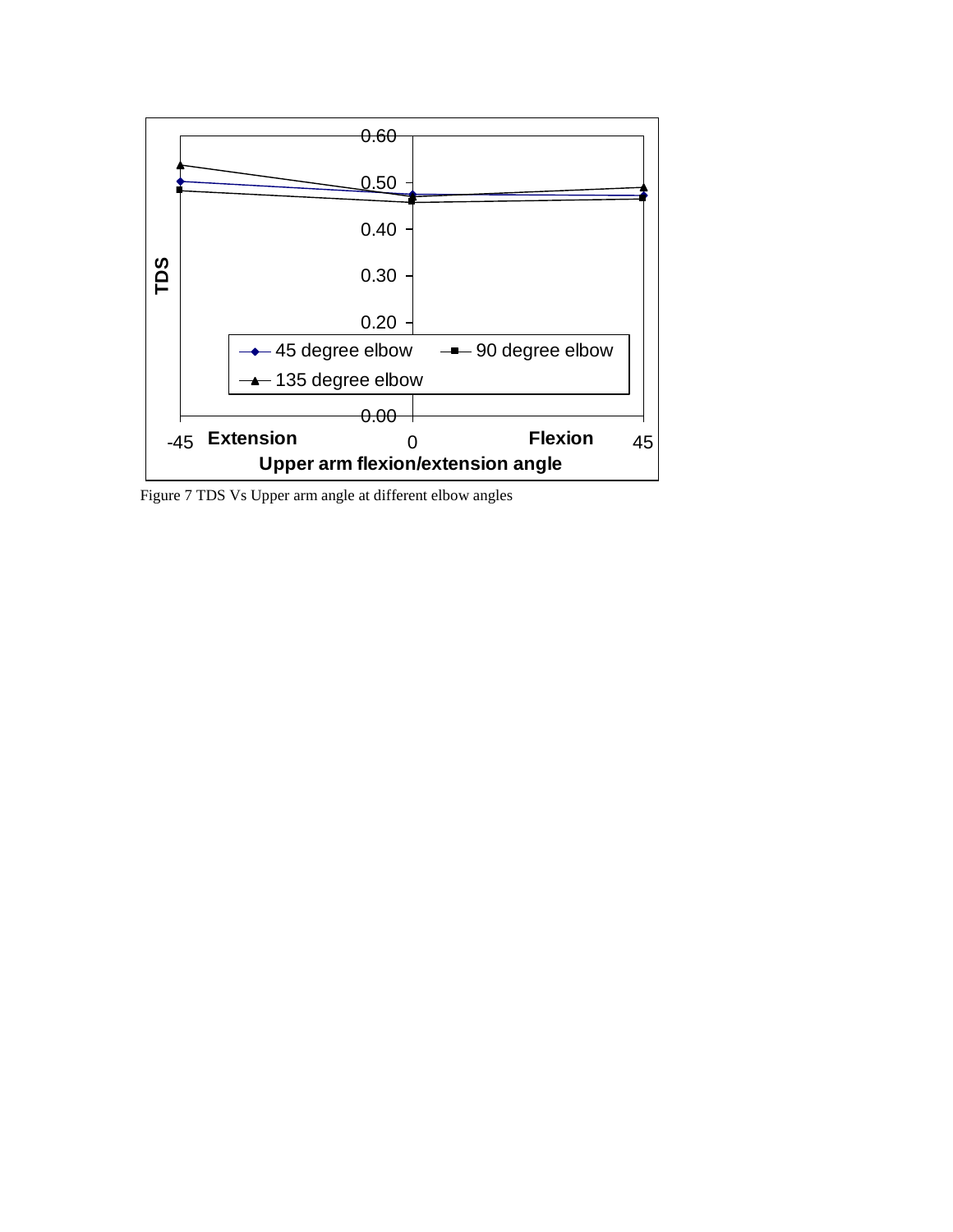

Figure 8 **Discomfort profile in different parts of the arm after each treatment combinations. As there were multiple responses the total add up to more than 100.**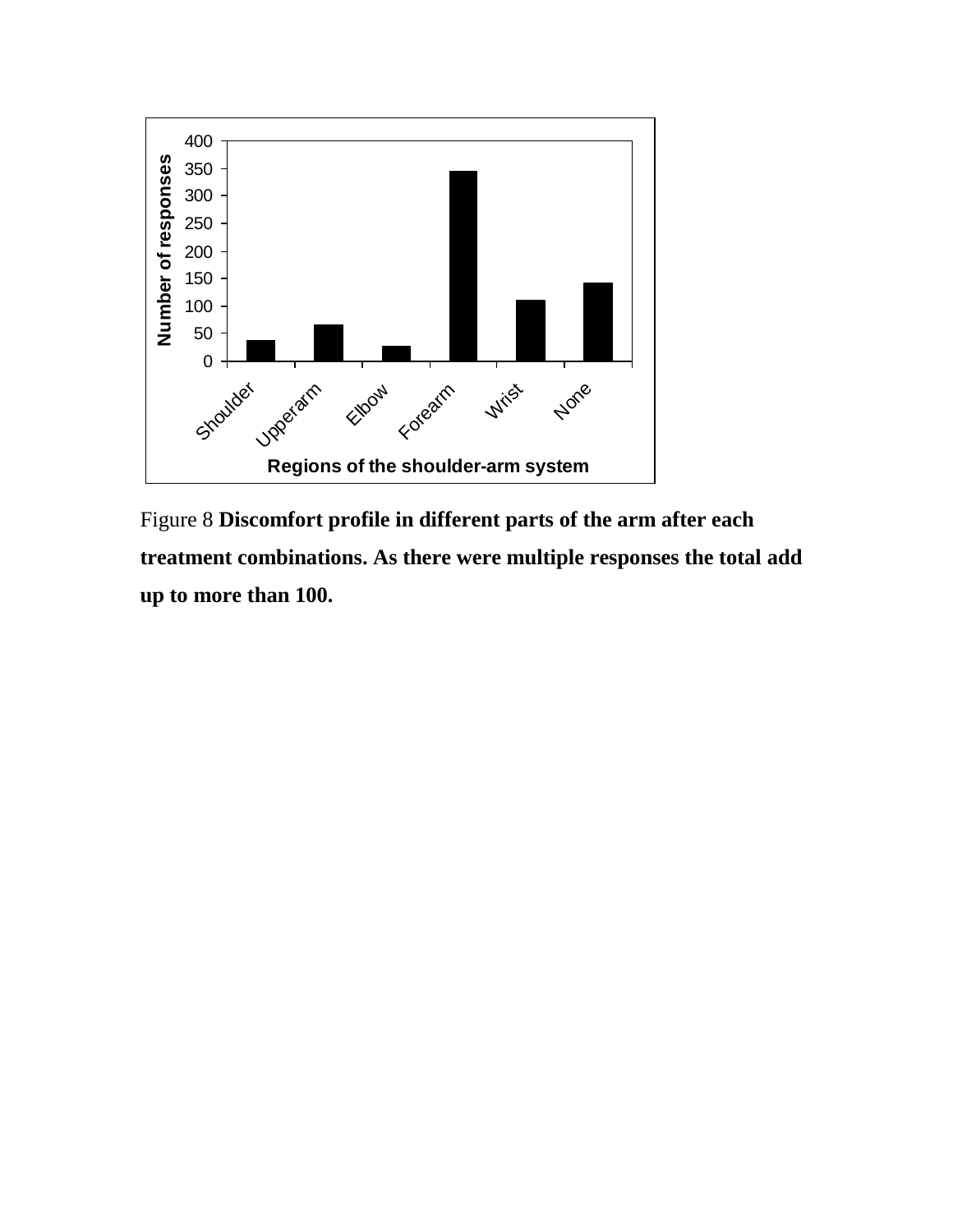

**Figure 9** Box plot for Transformed Discomfort Score (TDS) Vs Participants.

\* Denotes extreme outliers, and o denotes mild outliers. Extreme outliers are data values more than 3.0 times Interquartile Range (IQR) below the  $1<sup>st</sup>$  Quartile or above the  $3<sup>rd</sup>$  Quartile. Mild outliers are data values lying between 1.5 times and 3.0 times the IQR below the  $1<sup>st</sup>$  Quartile or above the 3<sup>rd</sup> Quartile.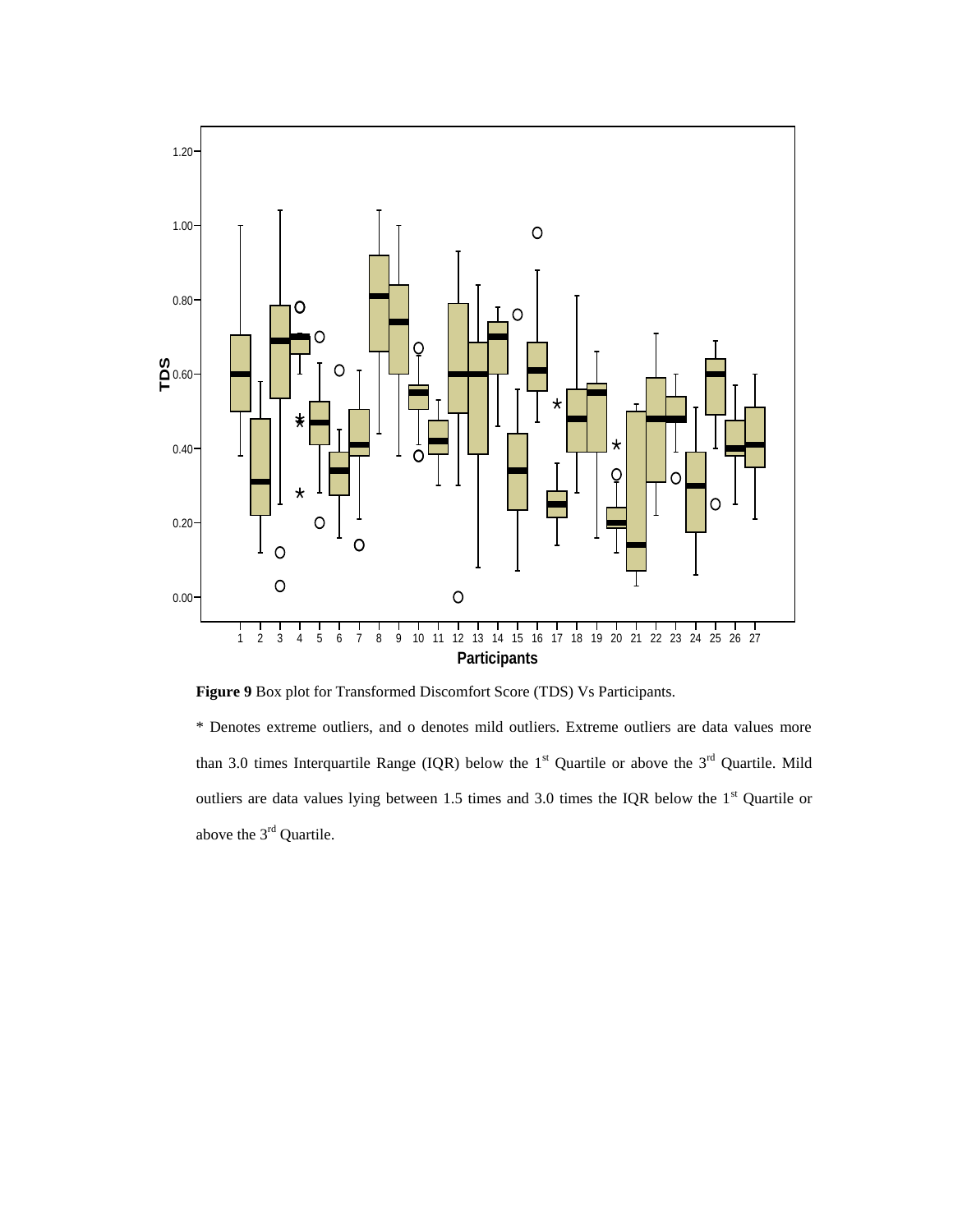

**Figure 10** Mean RDS values at Upper arm angles Vs Forearm rotation angles (% ROM)).

45 Flex= 45<sup>0</sup> upper arm flexion, Neutral = upper arm at neutral,  $45Extn = 45<sup>0</sup>$  upper arm extension,  $60S =$ 60% supine forearm,  $N=$  neutral forearm, 60P= 60% prone forearm.



**Figure 11** Endurance time Vs Transformed discomfort score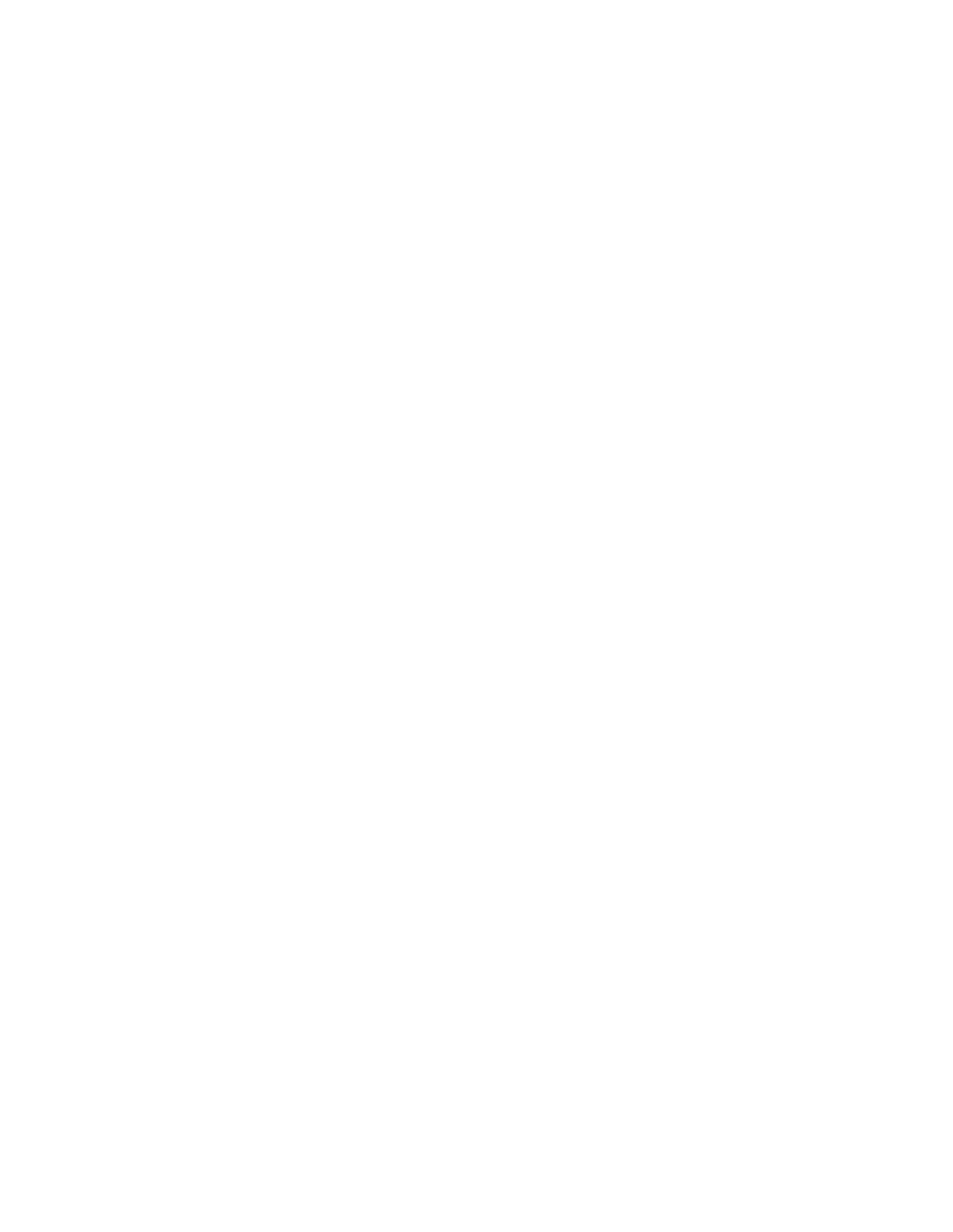# **List of Tables**

**Table 1 Upper limb postures observed in different industries**

**Table 2 MVC torque at different articulations of the shoulder-arm system**

**Table 3 ANOVA for MVC Torque**

**Table 4 Student Newman-Keuls for forearm rotation angle for torque MVC** 

**Table 5 Mean value of RDS, SDS and TDS (Standard Deviation) at different articulations**

**Table 6 Mauchly's test of sphericity for transformed discomfort score (p= or < 0.05 means spherecity is violated)** 

**Table 7 Repeated measure ANCOVA for Transformed Discomfort Score with Greenhouse Geisser Correction (GGC) factor for factors violating sphericity.**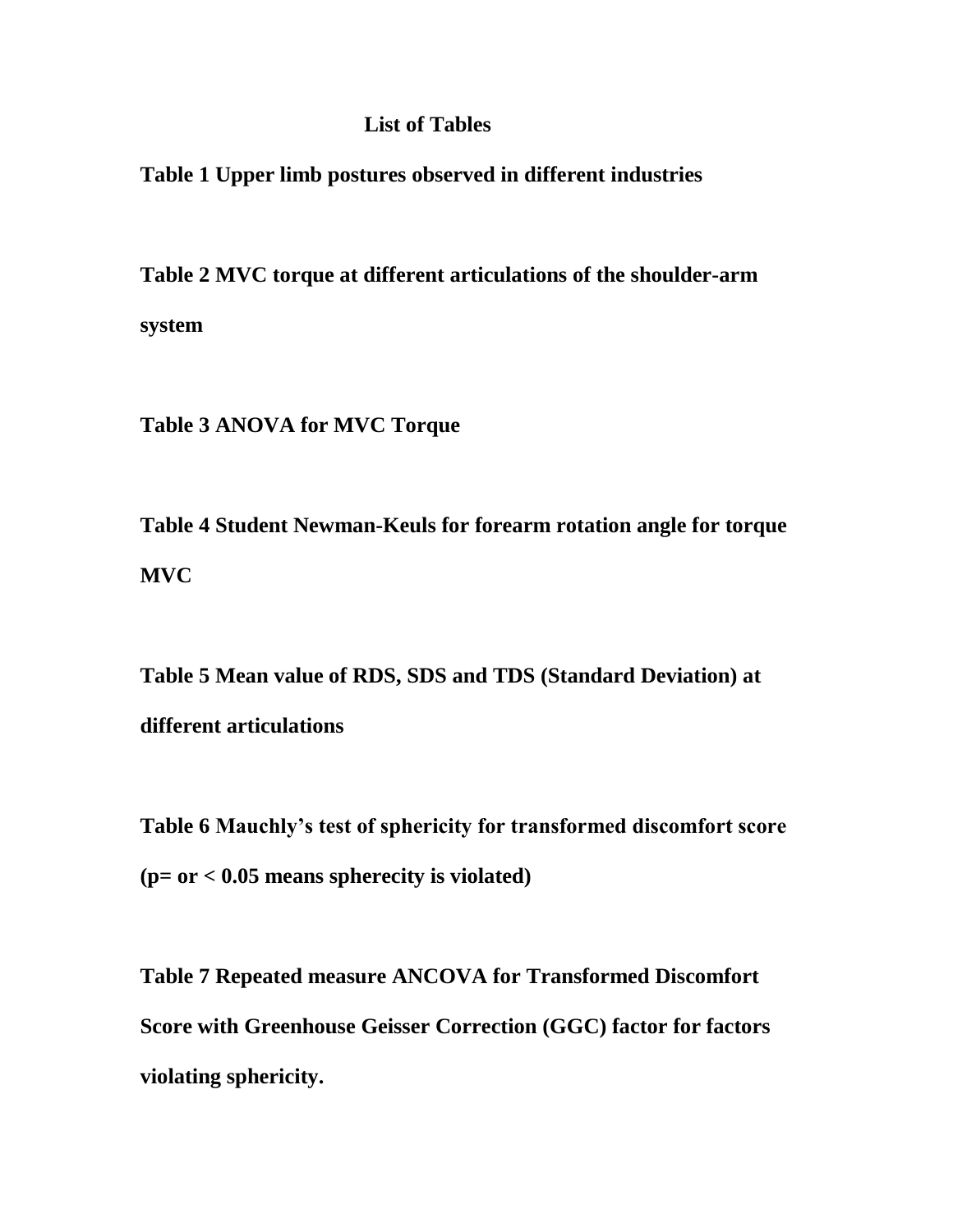Table 8 RDS as percentage of standard position  $(0^0$  adduction/abduction, elbow angle at  $90^0$ , forearm and wrist at neutral)

Table 9 Linear equations at different articulations on TDS

Table 10 Change in electrical activity of PT and BB muscles at different articulations

| <b>Industry</b>                        | <b>Posture types</b>                 | <b>Joint angles</b> | <b>Reference</b>             |
|----------------------------------------|--------------------------------------|---------------------|------------------------------|
| Meat cutting                           | Upper arm flexion                    | $90^{0}$            | Kilbom &                     |
|                                        | Elbow flexion                        | $90^0$              | Persson (1987)               |
| Assembly                               | <b>Upper arm Flexion</b>             | $0^0$ -60 $^0$      | Melin (1987)                 |
| Dentist                                | Upper arm flexion                    | $> 90^0$            | Akesson et al. (1999)        |
| Packaging<br>pencil factory            | Upper arm flexion /<br>elbow flexion | $30^{0}/90^{0}$     | Gill Coury et al.<br>(1998a) |
| Dentist                                | Flexion of upper arm $30^0$          |                     | Finsen et al. (1998)         |
| Electronic assembly Elbow flexion      |                                      | $90^0$              | Christensen (1986)           |
| Automobile assembly Elbow              | angle                                | $110^{0}$           | Gill Coury et al.<br>(1998a) |
| Hand made brick<br>manufacturing plant | Upper arm/Elbow                      | $45^0/90^0$         | Trevelyan &<br>Haslam (2001) |

**Table1** Upper limb postures observed in different industries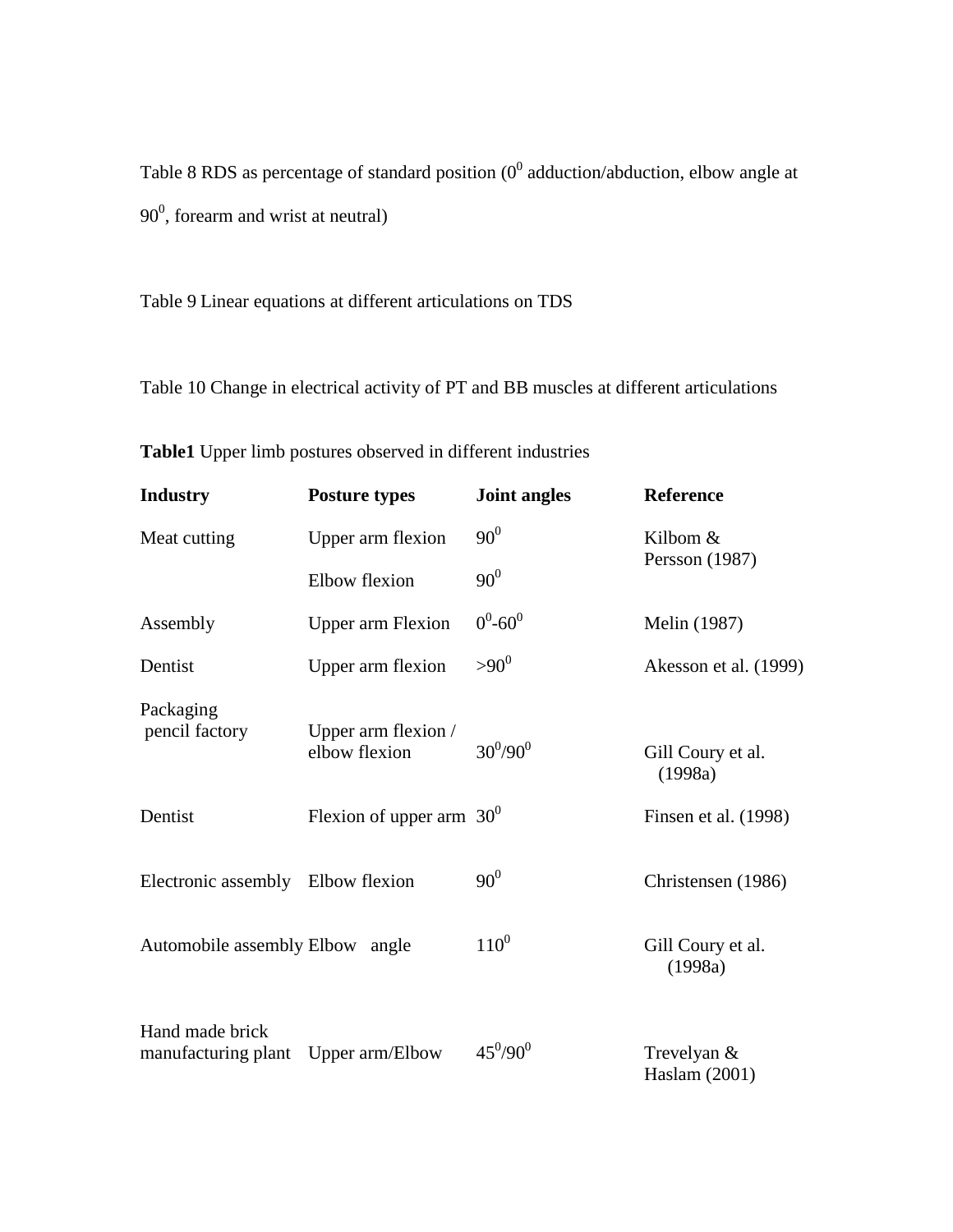| Assembly<br>task in industry | Elbow angle                         | $90^{0}$      | Gill Coury et al.<br>(1998a) |
|------------------------------|-------------------------------------|---------------|------------------------------|
|                              | Shoulder angle<br>in saggital plane | $20^0 - 90^0$ |                              |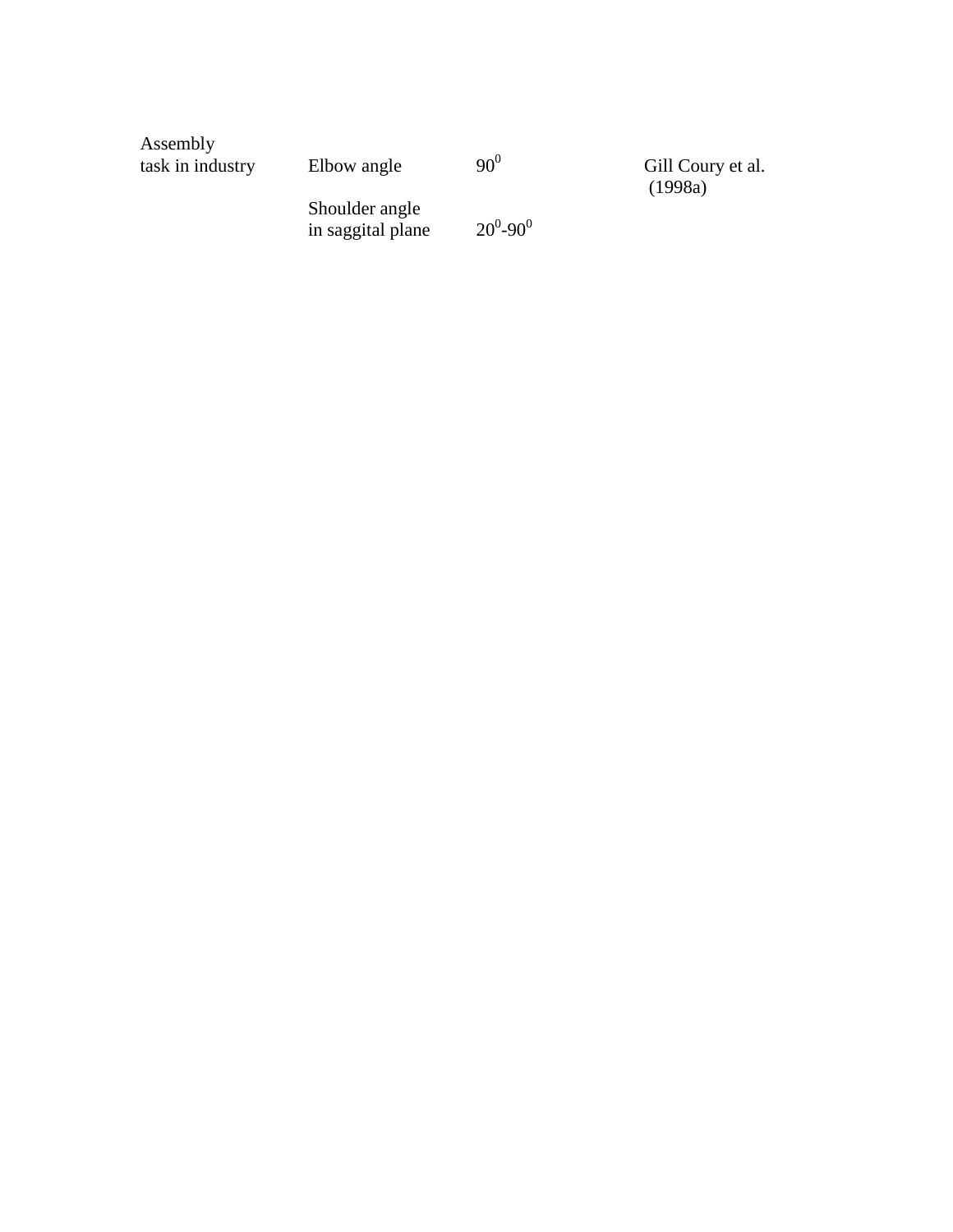| <b>Forearm</b><br>rotation<br>$(\%ROM)$ | $45^{\circ}$ (extension)<br><b>Elbow</b> angle |            |               | $\mathbf{0}^{\mathbf{0}}$ | <b>Upper arm angles</b><br>(neutral)<br><b>Elbow</b> angle |               |              | $45^{\circ}$ (flexion)<br><b>Elbow</b> angle |               |
|-----------------------------------------|------------------------------------------------|------------|---------------|---------------------------|------------------------------------------------------------|---------------|--------------|----------------------------------------------|---------------|
|                                         | $45^{\circ}$                                   | $90^\circ$ | $135^{\circ}$ | $45^{\circ}$              | $90^\circ$                                                 | $135^{\circ}$ | $45^{\circ}$ | $90^\circ$                                   | $135^{\circ}$ |
| $60\%$ Supine $6.2$                     |                                                | 6.6        | 6.5           | 6.4                       | 6.5                                                        | 6.6           | 6.4          | 6.6                                          | 6.5           |
| <b>Neutral</b>                          | 5.1                                            | 5.6        | 5.3           | 5.4                       | 5.3                                                        | 5.9           | 5.0          | 5.6                                          | 5.3           |
| 60% Prone                               | 3.4                                            | 3.0        | 3.7           | 3.0                       | 3.0                                                        | 3.5           | 2.8          | 2.8                                          | 3.1           |

**Table 2** MVC torque (Nm) at different articulations of the shoulder-arm system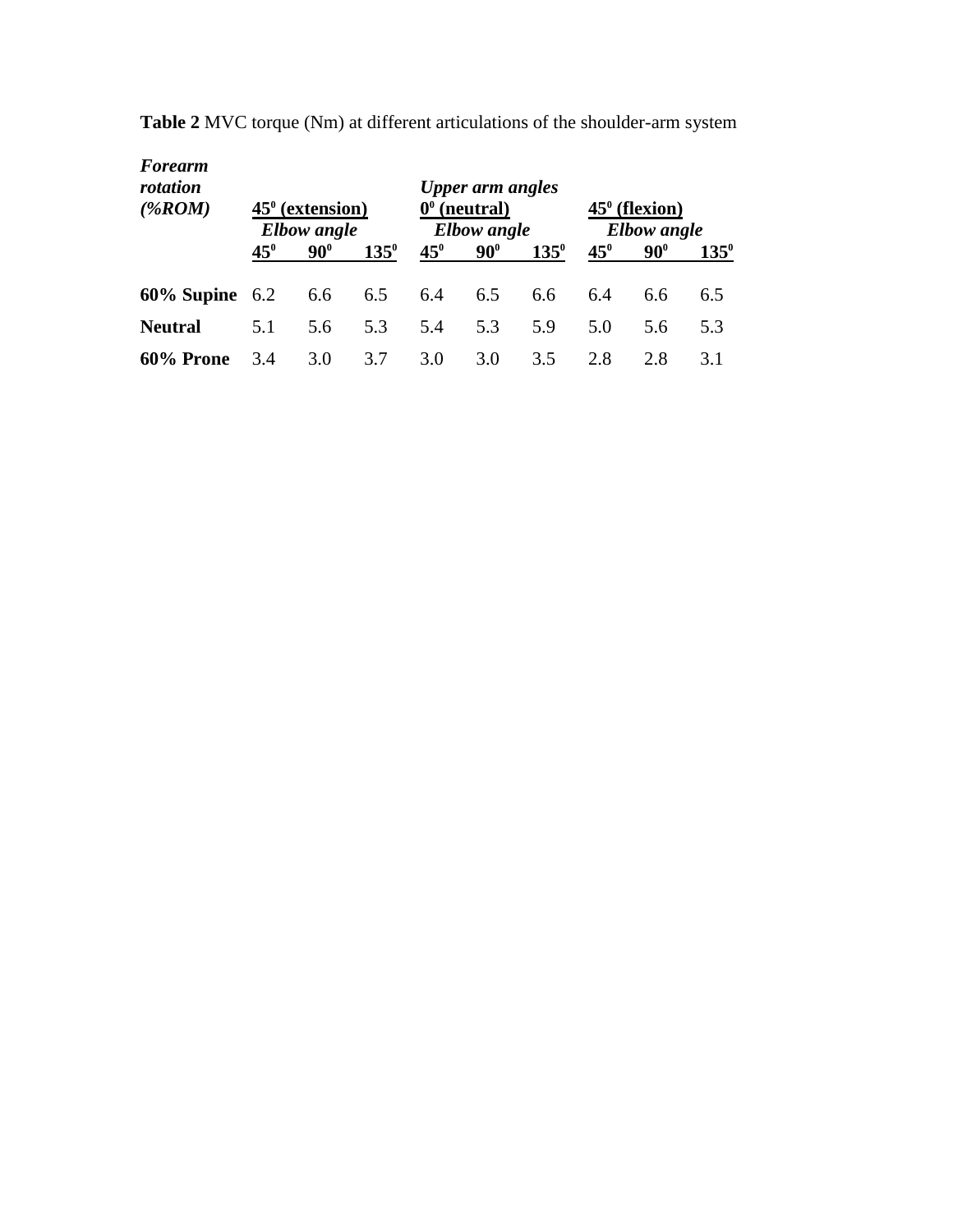# Table 3 ANOVA for MVC torque

| <b>Source</b>              | <b>Type III Sum of Squares df</b> |                | <b>Mean</b> Square F |               | Sig.  |
|----------------------------|-----------------------------------|----------------|----------------------|---------------|-------|
| Elbow angle $(E)$          | 11.057                            | $\overline{2}$ | 5.529                | 2.579         | 0.086 |
| Forearm rotation $(R)$     | 1422.555                          | $\overline{2}$ | 711.278              | 174.363 0.001 |       |
| Upper arm angle $(U)$      | 3.916                             | $\overline{2}$ | 1.958                | 1.050 0.357   |       |
| Participant (P)            | 995.705                           | 26             | 38.296               | 6.097 0.001   |       |
| $E * R$                    | 8.879                             | $\overline{4}$ | 2.220                | 2.200 0.074   |       |
| $E * U$                    | 4.369                             | $\overline{4}$ | 1.092                | 1.196 0.317   |       |
| $R^*U$                     | 7.096                             | $\overline{4}$ | 1.774                | 2.121         | 0.083 |
| $E * P$                    | 111.467                           | 52             | 2.144                | 2.212 0.004   |       |
| $R^* P$                    | 212.123                           | 52             | 4.079                | 4.573 0.001   |       |
| $U^* P$                    | 96.923                            | 52             | 1.864                | 2.340         | 0.005 |
| $E * R * U$                | 5.716                             | 8              | 0.714                | 0.749 0.648   |       |
| $E * R * P$                | 104.953                           | 104            | 1.009                | 1.058 0.362   |       |
| $E * U * P$                | 95.022                            | 104            | 0.914                | 0.958 0.592   |       |
| $R^* U^* P$                | 86.984                            | 104            | 0.836                | 0.877 0.772   |       |
| $E * R * U * P$ (Residual) | 198.346                           | 208            | 0.954                |               |       |
| Total                      | 3365.11                           | 728            |                      |               |       |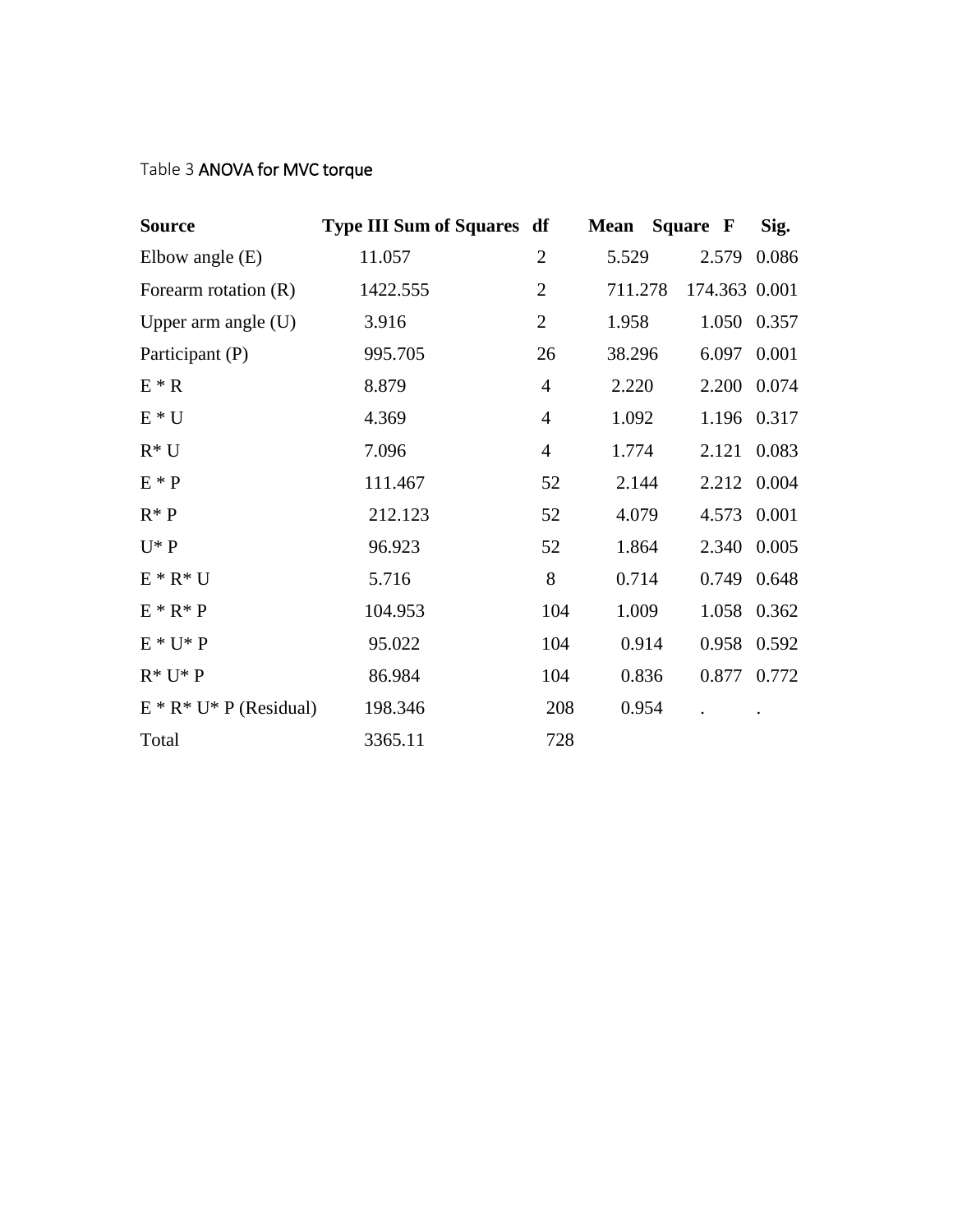**Table 4** Student Newman-Keuls for forearm rotation angle (% ROM) for torque MVC

| Forearm rotation angle $(\% )$ | <b>Mean of MVC</b>      |  |  |  |
|--------------------------------|-------------------------|--|--|--|
|                                | Group 1 Group 2 Group 3 |  |  |  |
| 60 Prone                       | 1.734                   |  |  |  |
| Neutral                        | 2.293                   |  |  |  |
| 60 Supine                      | 2.514                   |  |  |  |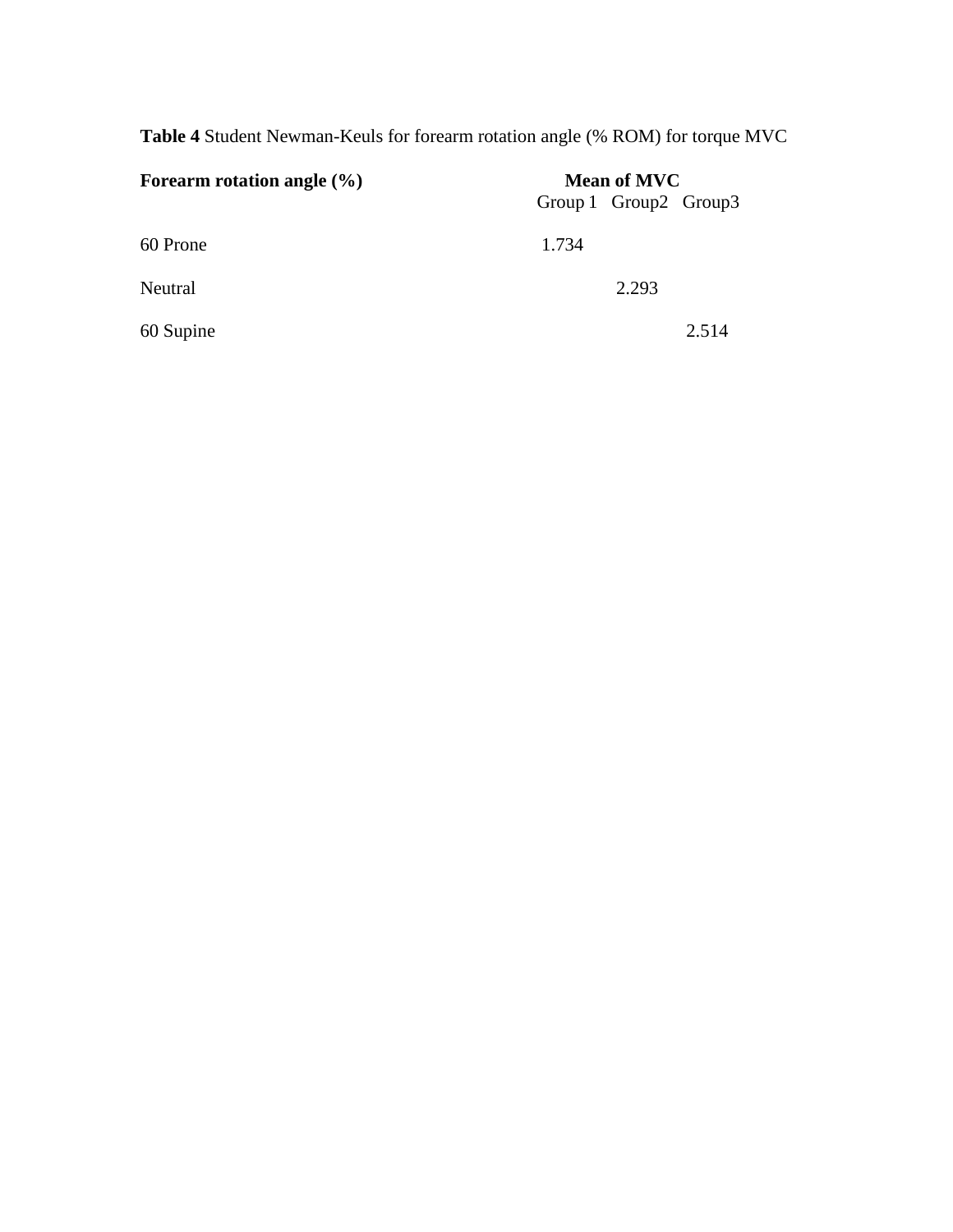**Table 5** Mean values of RDS, SDS and TDS (standard deviation) at different articulations

# **Upper arm**

**angle Forearm rotation angle** 

|                         |                    | 60%Supine<br><b>RDS</b><br><b>TDS</b><br><b>SDS</b> | <b>Neutral</b><br><b>TDS</b><br><b>SDS</b><br><b>RDS</b> | 60%Prone<br><b>RDS</b><br><b>SDS</b><br><b>TDS</b> |
|-------------------------|--------------------|-----------------------------------------------------|----------------------------------------------------------|----------------------------------------------------|
|                         | <b>Elbow</b> angle |                                                     |                                                          |                                                    |
| $45^0$ Flexion          | $45^0$             | $2.3(1.5)$ 4.5(3.0) 0.5(0.2)                        | $2.0(1.3)$ 3.4 (2.7) 0.4(0.2)                            | $2.4(1.3)$ 4.9(3.3) 0.5(0.2)                       |
|                         | $90^0$             | $2.2(1.3)$ 4.0 (2.7) 0.5(0.2)                       | $1.8(1.0)$ 3.1 (2.5) 0.4(0.2)                            | $2.5(1.6)$ 4.8(2.7) 0.5(0.2)                       |
|                         | $135^0$            | $2.5(1.8)$ 4.3 (2.5) 0.5(0.2)                       | $2.1(1.2)$ 3.8 (2.9) 0.5(0.2)                            | $2.7(2.1)$ 4.8 (3.0) 0.5(0.2)                      |
| <b>Neutral</b>          | $45^{0}$           | $2.6(1.9)$ 4.5 (3.0) 0.5(0.2)                       | $1.8(1.0)$ 2.7(2.2) 0.4(0.2)                             | $2.6(2.2)$ 4.8(2.9) 0.5(0.2)                       |
|                         | $90^0$             | $2.2(1.7)$ 3.5 (2.7) 0.4(0.2)                       | 2.1(1.6)3.2(2.5)0.4(0.2)                                 | $2.3(1.4)$ 4.2(2.8) 0.5(0.2)                       |
|                         | $135^0$            | $2.3(1.6)$ 3.8 (2.9) 0.5(0.2)                       | $2.1$ (1.4) 3.3(2.3) 0.4(0.2)                            | $2.4(1.4)$ 4.4 (3.3) 0.5(0.2)                      |
|                         |                    |                                                     |                                                          |                                                    |
| $45^0$ Extension $45^0$ |                    | $2.4(1.9)$ 4.2 (2.9) 0.5(0.2)                       | $2.4(1.5)$ 4.2 (2.4) 0.5(0.2)                            | $3.1$ (2.5) 5.8 (3.5) 0.5(0.2)                     |
|                         | $90^0$             | $2.6(2.1)$ 4.2(2.5) 0.5(0.2)                        | 2.2(1.7)3.6(2.6)0.5(0.2)                                 | $2.8(2.4)$ 4.9 (3.5) 0.5(0.2)                      |
|                         | $135^0$            | $2.8(2.2)$ 4.8(2.6) 0.5(0.2                         | $2.8(2.1)$ 4.9 (2.9) 0.5(0.2)                            | $3.1(1.9)$ 6.3 (2.8) 0.6(0.2)                      |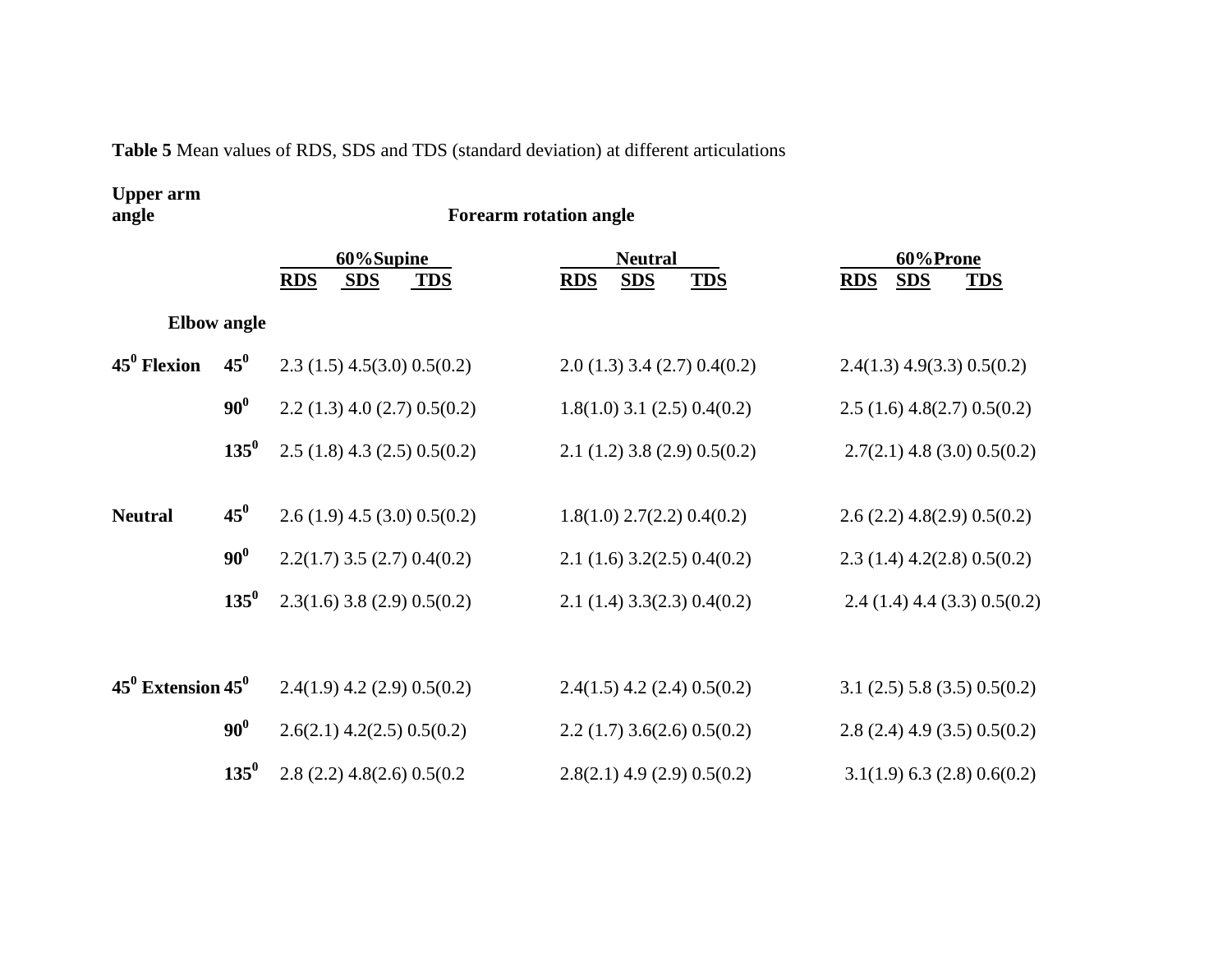**Table 6** Mauchly's test of sphericity for transformed discomfort score (p= or < 0.05 means spherecity is violated)

# **Within participant effect**

| waann par acipant circet |       |                           |                |      |                                      |       |                |
|--------------------------|-------|---------------------------|----------------|------|--------------------------------------|-------|----------------|
|                          |       |                           |                |      | Greenhouse- Huynh-<br><b>Geisser</b> | Feldt | Lower<br>bound |
|                          |       | <b>Mauchly's WEpsilon</b> | df             | Sig. |                                      |       |                |
| Elbow(E)                 | 0.932 | 1.700                     | 2              | 0.42 | 0.936                                | 1.000 | 0.500          |
| Upper arm $(U)0.951$     |       | 1.214                     | $\overline{2}$ | 0.54 | 0.953                                | 1.000 | 0.500          |
| Forearm $(F)$            | 0.519 | 15.743                    | $\overline{2}$ | 0.00 | 0.675                                | 0.729 | 0.500          |
| $E * U$                  | 0.461 | 18.130                    | 9              | 0.03 | 0.723                                | 0.861 | 0.250          |
| $E * F$                  |       | 0.622 11.131              | 9              | 0.26 | 0.844                                | 1.000 | 0.250          |
| $U * F$                  | 0.596 | 12.120                    | 9              | 0.20 | 0.793                                | 0.957 | 0.250          |
| $E*U*F$                  | 0.112 | 48.345                    | 5              | 0.07 | 0.675                                | 0.917 | 0.125          |
|                          |       |                           |                |      |                                      |       |                |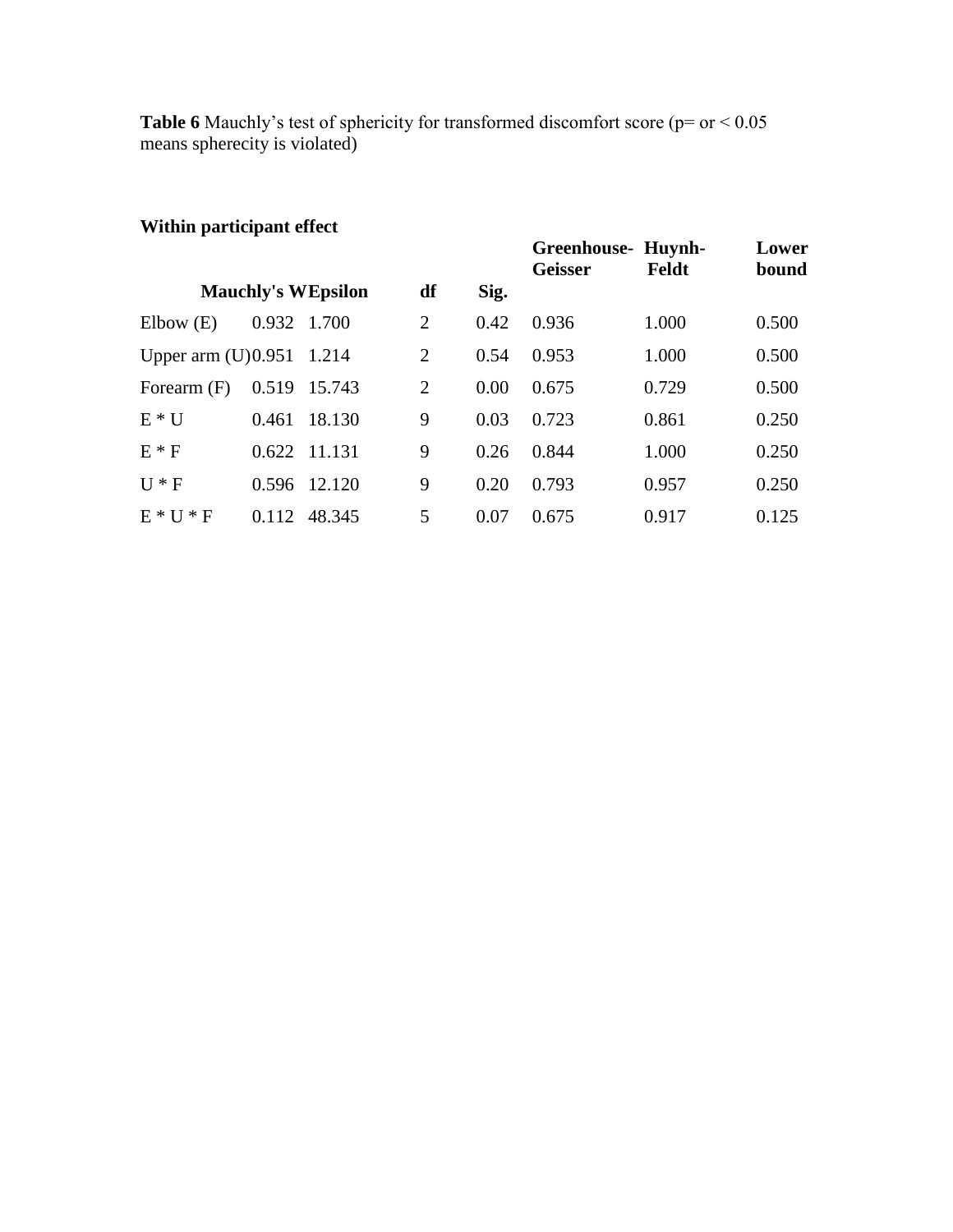Table 7 **Repeated measure ANCOVA for Transformed Discomfort Score with Greenhouse Geisser Correction (GGC) factor for factors violating sphericity.**

| <b>Source</b>              | <b>Type III Sum of Squares</b> |        | df      | <b>Mean Square</b> | $\mathbf{F}$ | Sig.  |
|----------------------------|--------------------------------|--------|---------|--------------------|--------------|-------|
| Elbow(E)                   |                                | 0.134  | 2.000   | 0.067              | 0.798        | 0.456 |
| Upper $arm(U)$             |                                | 0.029  | 2.000   | 0.014              | 1.153 0.324  |       |
| Forearm (F) GGC            |                                | 0.183  | 1.350   | 0.136              | 2.378 0.124  |       |
| Endurance time (ET)        |                                | 1.336  | 1.000   | 1.336              | 2.170        | 0.153 |
| $E * ET$                   |                                | 0.028  | 2.000   | 0.014              | 0.166        | 0.848 |
| $U^*$ ET                   |                                | 0.000  | 2.000   | 0.000              | 0.011        | 0.989 |
| $F * ETGGC$                |                                | 0.024  | 1.350   | 0.017              | 0.306 0.652  |       |
| $\mathbf{E}*\mathbf{UGGC}$ |                                | 0.026  | 2.894   | 0.009              | 0.534 0.654  |       |
| $E * F$                    |                                | 0.022  | 4.000   | 0.006              | 0.458        | 0.766 |
| $U * F G G C$              |                                | 0.012  | 4.000   | 0.003              | 0.292 0.882  |       |
| $E * U * ETGGC$            |                                | 0.028  | 2.894   | 0.010              | 0.574 0.628  |       |
| $E * F * ET$               |                                | 0.010  | 4.000   | 0.003              | 0.212 0.931  |       |
| $U * F * ET GGC$           |                                | 0.022  | 4.000   | 0.006              | 0.541        | 0.706 |
| $E^* U^* F$                |                                | 0.094  | 8.000   | 0.012              | 0.959 0.470  |       |
| $E * U * F * ET$           |                                | 0.065  | 8.000   | 0.008              | 0.664 0.723  |       |
| Residual                   |                                | 28.041 | 675.000 | 0.042              |              |       |
| Total                      |                                | 42.696 | 728.000 |                    |              |       |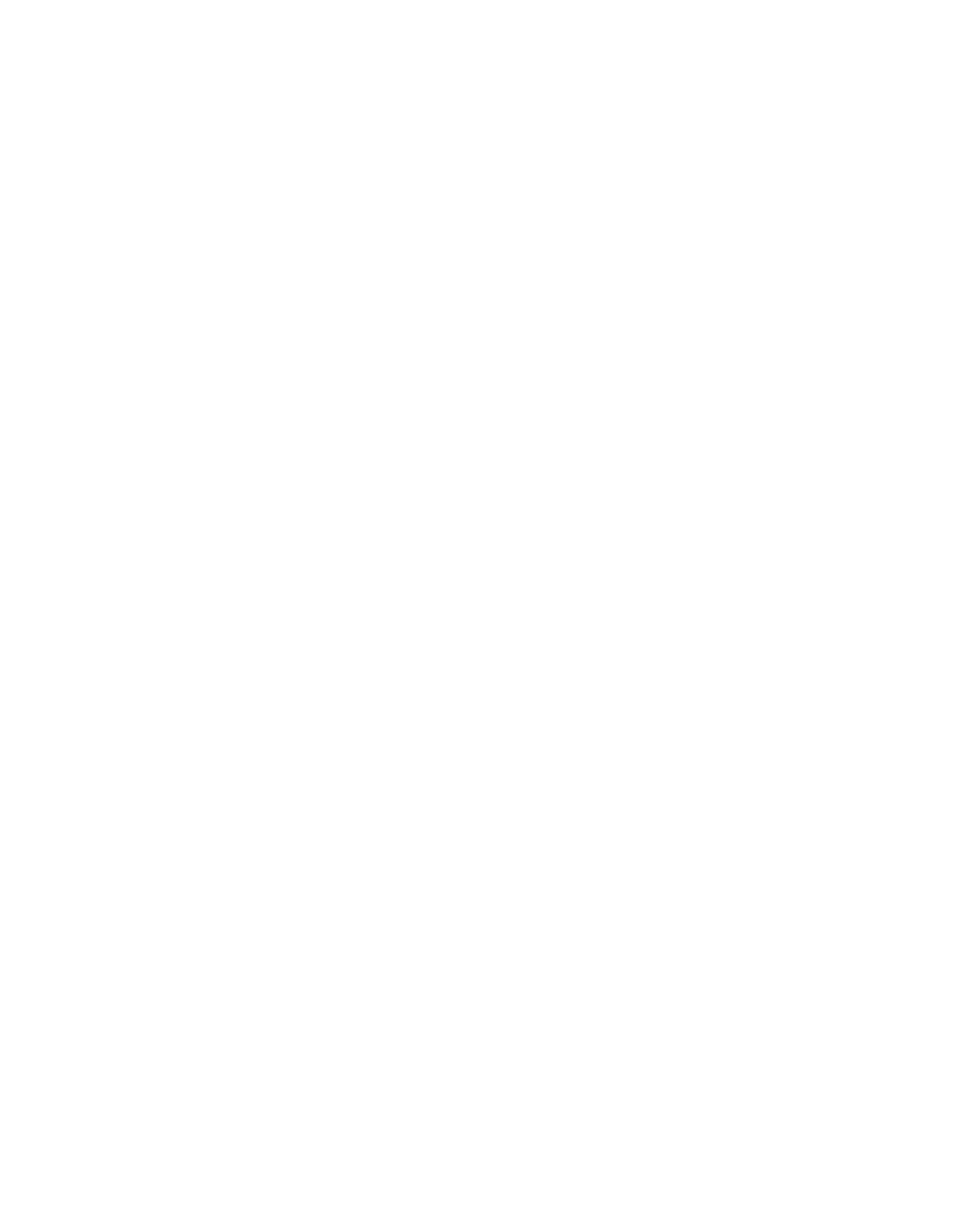| <b>Table 8</b> RDS as percentage of standard position ( $0^0$ adduction/abduction, elbow angle at |  |
|---------------------------------------------------------------------------------------------------|--|
| $90^0$ , forearm and wrist at neutral)                                                            |  |

| <b>Upper arm</b><br>angle |                                | Elbow angles Forearm rotation angles |                       |                              |       |
|---------------------------|--------------------------------|--------------------------------------|-----------------------|------------------------------|-------|
|                           |                                | 60% Supine                           | <b>Neutral</b>        | 60% Prone                    | Mean  |
| $45^0$ Flexion            | $45^0$                         | 109.7                                | 96.5                  | $113.3 =$                    | 106.5 |
|                           | $90^0$                         | 104.9                                | 85.2                  | $119.0 =$                    | 103.0 |
|                           | $135^{0}$<br><b>Mean 110.9</b> | 118.0                                | <u>100.8</u><br>94.2  | $\frac{126.5}{ }$ =<br>119.6 | 115.1 |
| <b>Neutral</b>            | $45^0$                         | 124.8                                | 83.0                  | $124.6 =$                    | 110.8 |
|                           | $90^0$                         | 102.8                                | 100.0                 | $108.2 =$                    | 103.7 |
|                           | $135^{0}$<br><b>Mean 112.1</b> | 108.6                                | 100.0<br>94.3         | $114.1 =$<br>115.6           | 107.6 |
| 45 $^0$ Extension 45 $^0$ |                                | 112.6                                | 113.6                 | $147.8 =$                    | 124.7 |
|                           | 90 <sup>0</sup>                | 121.6                                | 104.5                 | $130.6 =$                    | 118.9 |
|                           | $135^{0}$<br><b>Mean 122.5</b> | 133.3                                | <u>132.3</u><br>116.8 | $\frac{148.3}{ }$ =<br>142.2 | 138.0 |
|                           | Grand mean: 114.8              |                                      | 101.8                 | 125.8                        |       |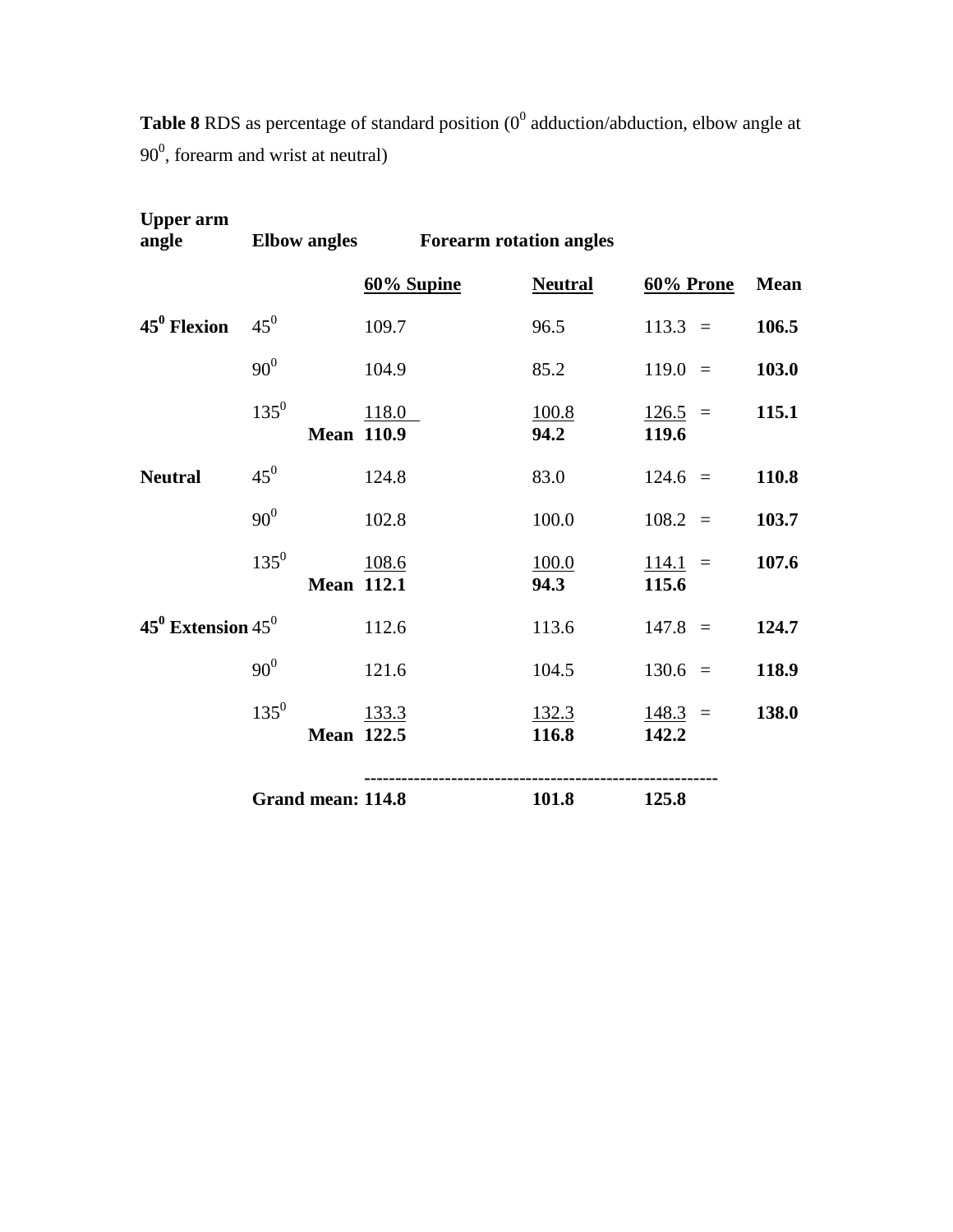**Table 9** Linear equations at different articulations on TDS

| <b>Treatment</b>                                         | <b>Equation</b>      | <b>Treatment</b>                                  | <b>Equation</b>           | <b>Figure</b> |
|----------------------------------------------------------|----------------------|---------------------------------------------------|---------------------------|---------------|
| Supine forearm rotation $(S)$                            |                      | Prone forearm rotation $(P)$                      |                           |               |
| $45^{\circ}$ elbow angle                                 | TDS=0.000568S+0.45   | $45^{\circ}$ elbow angle                          | $TDS = -0.00112P + 0.45$  | 5             |
| $90^0$ elbow angle                                       | TDS=0.000504S+0.44   | $90^0$ elbow angle                                | $TDS = -0.00099P + 0.44$  |               |
| $135^0$ elbow angle                                      | TDS=0.000296S+0.47   | $135^0$ elbow angle                               | $TDS = -0.00089P + 0.47$  |               |
|                                                          |                      |                                                   |                           |               |
| Supine forearm rotation $(S)$                            |                      | Prone forearm rotation $(P)$                      |                           |               |
| $45^{\circ}$ upper arm flexion                           | TDS=0.000632S+0.44   | $45^{\circ}$ upper arm flexion                    | $TDS = -0.0011P + 0.44$   | 6             |
| Neutral upper arm                                        | TDS=0.000667S+0.43   | Neutral upper arm                                 | $TDS = -0.00099P + 0.43$  |               |
| $45^{\circ}$ upper arm extension.                        | TDS=0.00007S+0.49    | $45^{\circ}$ upper arm extension.                 | $TDS = -0.00093P + 0.49$  |               |
|                                                          |                      |                                                   |                           |               |
| <u>Upper arm flexion at <math>45^{\circ}</math> (FL)</u> |                      | <u>Upper arm extension at 45<sup>0</sup> (EX)</u> |                           |               |
| $45^{\circ}$ elbow angle                                 | TDS=-0.000052FL+0.47 | $45^{\circ}$ elbow angle                          | TDS=-0.000609053EX+0.47 7 |               |
| $90^0$ elbow angle                                       | TDS=0.000203FL+0.46  | $90^0$ elbow angle                                | TDS=-0.00056EX+0.46       |               |
| $135^{\circ}$ elbow angle                                | TDS=0.000406FL+0.47  | $135^0$ elbow angle                               | TDS= -0.00147EX+0.47      |               |